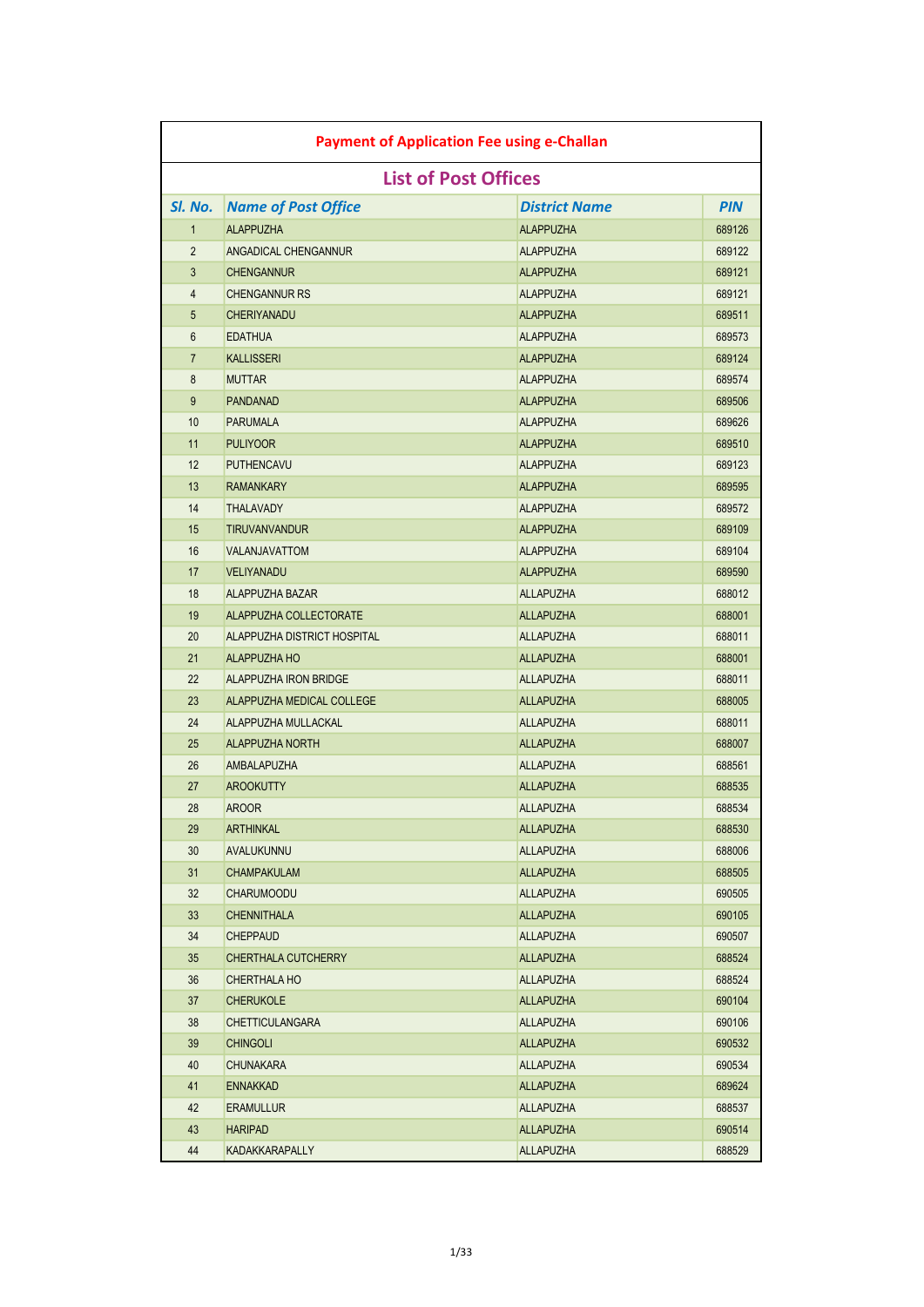| SI. No. | <b>Name of Post Office</b>  | <b>District Name</b> | <b>PIN</b> |
|---------|-----------------------------|----------------------|------------|
| 45      | <b>KAINAKARY</b>            | <b>ALLAPUZHA</b>     | 688501     |
| 46      | <b>KALAVOOR</b>             | <b>ALLAPUZHA</b>     | 688522     |
| 47      | <b>KALLUMALA</b>            | <b>ALLAPUZHA</b>     | 690110     |
| 48      | <b>KANDALLUR</b>            | <b>ALLAPUZHA</b>     | 690535     |
| 49      | <b>KARAKKAD</b>             | <b>ALLAPUZHA</b>     | 689504     |
| 50      | <b>KAREELAKULANGARA</b>     | <b>ALLAPUZHA</b>     | 690572     |
| 51      | <b>KARTHIGAPPALLY</b>       | <b>ALLAPUZHA</b>     | 690516     |
| 52      | <b>KARUVATTA</b>            | <b>ALLAPUZHA</b>     | 690517     |
| 53      | <b>KAVALAM</b>              | <b>ALLAPUZHA</b>     | 688506     |
| 54      | <b>KAYANGULAM</b>           | <b>ALLAPUZHA</b>     | 690502     |
| 55      | <b>KAYANGULAM COLLEGE</b>   | <b>ALLAPUZHA</b>     | 690502     |
| 56      | <b>KEERIKAD</b>             | <b>ALLAPUZHA</b>     | 690508     |
| 57      | <b>KODUKULANJI</b>          | <b>ALLAPUZHA</b>     | 689508     |
| 58      | KOLLAKADAVU                 | <b>ALLAPUZHA</b>     | 690509     |
| 59      | <b>KOZHUVALLUR</b>          | <b>ALLAPUZHA</b>     | 689521     |
| 60      | KRISHNAPURAM(KERALA)        | <b>ALLAPUZHA</b>     | 690533     |
| 61      | <b>KUDASSANAD</b>           | <b>ALLAPUZHA</b>     | 689512     |
| 62      | <b>KUMARAPURAM</b>          | <b>ALLAPUZHA</b>     | 690548     |
| 63      | <b>KUTHIATHODE</b>          | <b>ALLAPUZHA</b>     | 688533     |
| 64      | <b>KUTTEMPERUR</b>          | <b>ALLAPUZHA</b>     | 689623     |
| 65      | <b>MANKAMKUZHY</b>          | <b>ALLAPUZHA</b>     | 690558     |
| 66      | <b>MANNANCHERRY</b>         | <b>ALLAPUZHA</b>     | 688538     |
| 67      | <b>MANNAR</b>               | <b>ALLAPUZHA</b>     | 689622     |
| 68      | <b>MAVELIKARA COURT</b>     | <b>ALLAPUZHA</b>     | 690101     |
| 69      | <b>MAVELIKARA CUTCHERRY</b> | <b>ALLAPUZHA</b>     | 690101     |
| 70      | <b>MAVELIKARA HO</b>        | <b>ALLAPUZHA</b>     | 690101     |
| 71      | <b>MAYITHARA MARKET</b>     | <b>ALLAPUZHA</b>     | 688539     |
| 72      | <b>MELPADOM</b>             | <b>ALLAPUZHA</b>     | 689627     |
| 73      | <b>MONCOMBU</b>             | <b>ALLAPUZHA</b>     | 688502     |
| 74      | <b>MONCOMBU THEKKEKARA</b>  | <b>ALLAPUZHA</b>     | 688503     |
| 75      | <b>MUHAMMA</b>              | <b>ALLAPUZHA</b>     | 688525     |
| 76      | <b>MULAKUZHA</b>            | ALLAPUZHA            | 689505     |
| 77      | <b>MUTHUKULAM SOUTH</b>     | <b>ALLAPUZHA</b>     | 690506     |
| 78      | MUTTOM-ALLEPPEY             | <b>ALLAPUZHA</b>     | 690511     |
| 79      | <b>NANGIARKULANGARA</b>     | <b>ALLAPUZHA</b>     | 690513     |
| 80      | NOORANAD SANATORIUM         | <b>ALLAPUZHA</b>     | 690571     |
| 81      | <b>NOORNAD</b>              | <b>ALLAPUZHA</b>     | 690504     |
| 82      | <b>OLAKETTIAMBALAM</b>      | <b>ALLAPUZHA</b>     | 690510     |
| 83      | <b>PADANILAM</b>            | <b>ALLAPUZHA</b>     | 690529     |
| 84      | <b>PALLICKAL</b>            | <b>ALLAPUZHA</b>     | 690503     |
| 85      | <b>PALLIPAD</b>             | <b>ALLAPUZHA</b>     | 690512     |
| 86      | <b>PALLIPURAM</b>           | <b>ALLAPUZHA</b>     | 688541     |
| 87      | <b>PATHIRAPPALLY</b>        | <b>ALLAPUZHA</b>     | 688521     |
| 88      | <b>PATTANACAUD</b>          | <b>ALLAPUZHA</b>     | 688531     |
| 89      | <b>PATTOLIMARKET</b>        | <b>ALLAPUZHA</b>     | 690531     |
| 90      | <b>PAZHAVEEDU</b>           | <b>ALLAPUZHA</b>     | 688009     |
| 91      | <b>PENNUKKARA</b>           | <b>ALLAPUZHA</b>     | 689520     |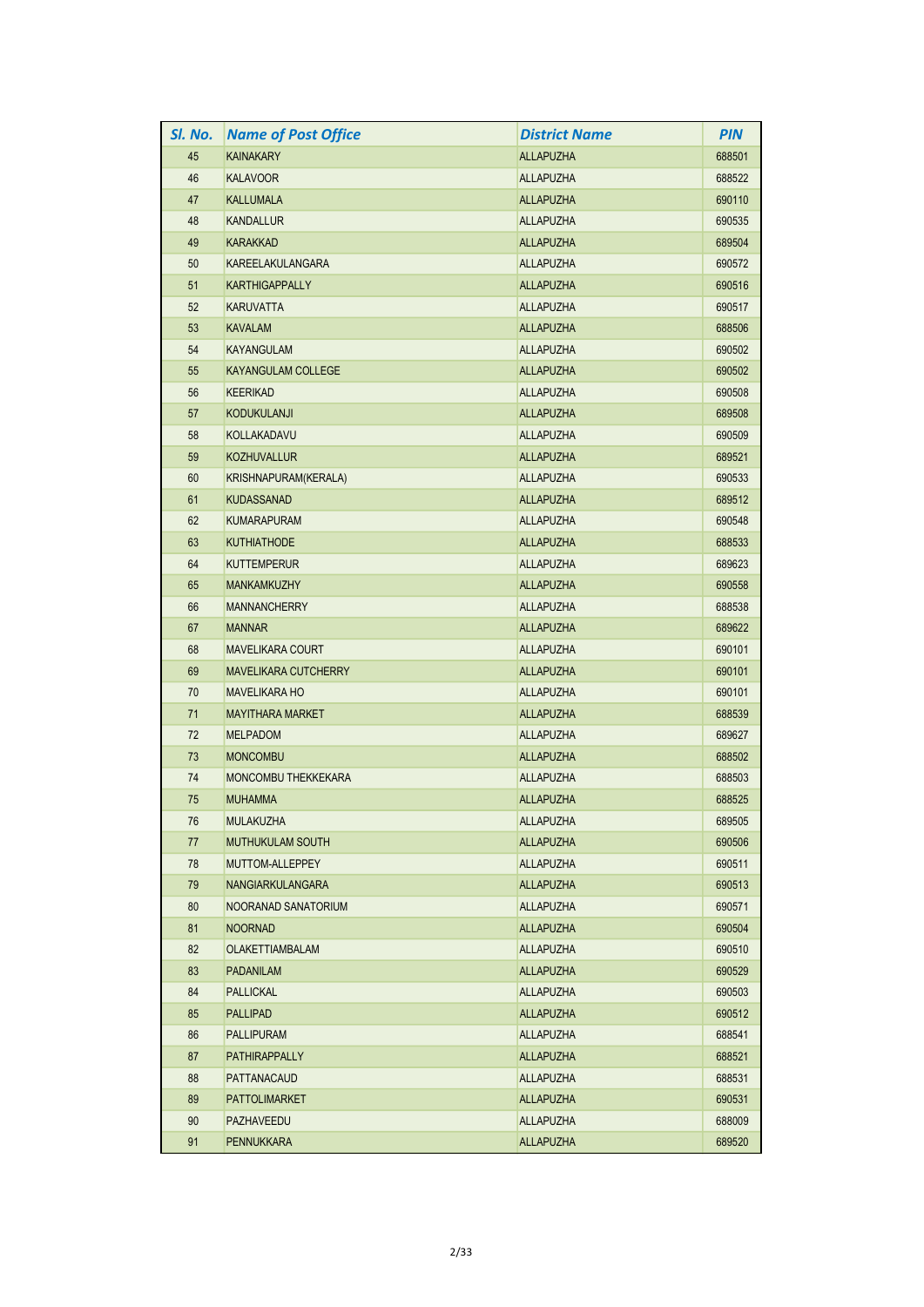| SI. No. | <b>Name of Post Office</b>  | <b>District Name</b> | <b>PIN</b> |
|---------|-----------------------------|----------------------|------------|
| 92      | PERUMBALAM                  | <b>ALLAPUZHA</b>     | 688570     |
| 93      | <b>PERUNGALA</b>            | <b>ALLAPUZHA</b>     | 690559     |
| 94      | <b>POOCHACKAL</b>           | <b>ALLAPUZHA</b>     | 688526     |
| 95      | <b>PULINCUNNU</b>           | <b>ALLAPUZHA</b>     | 688504     |
| 96      | PULLIKANAKKU                | <b>ALLAPUZHA</b>     | 690537     |
| 97      | <b>PUNNAPRA</b>             | <b>ALLAPUZHA</b>     | 688004     |
| 98      | PUNNAPRA NORTH              | <b>ALLAPUZHA</b>     | 688014     |
| 99      | PUTHUPPALLY SO              | <b>ALLAPUZHA</b>     | 690527     |
| 100     | <b>SANATHANAPURAM</b>       | <b>ALLAPUZHA</b>     | 688003     |
| 101     | <b>SETHULEKSHMIPURAM</b>    | <b>ALLAPUZHA</b>     | 688523     |
| 102     | <b>SREENARAYAPURAM</b>      | <b>ALLAPUZHA</b>     | 688582     |
| 103     | <b>THAKAZHY</b>             | <b>ALLAPUZHA</b>     | 688562     |
| 104     | <b>THAMARAKULAM</b>         | <b>ALLAPUZHA</b>     | 690530     |
| 105     | <b>THANNEERMUKKOM</b>       | <b>ALLAPUZHA</b>     | 688527     |
| 106     | <b>THATHAMPALLY</b>         | <b>ALLAPUZHA</b>     | 688013     |
| 107     | <b>THATTARAMBALAM</b>       | <b>ALLAPUZHA</b>     | 690103     |
| 108     | <b>THAZHAKARA</b>           | <b>ALLAPUZHA</b>     | 690102     |
| 109     | <b>THEKKEKARA</b>           | <b>ALLAPUZHA</b>     | 690107     |
| 110     | <b>THIRUMALABHAGOM</b>      | <b>ALLAPUZHA</b>     | 688540     |
| 111     | THIRUVAMPADY JUNCTION       | <b>ALLAPUZHA</b>     | 688002     |
| 112     | THONDANKULANGARA            | <b>ALLAPUZHA</b>     | 688013     |
| 113     | <b>THRIKKUNNAPUZHA</b>      | <b>ALLAPUZHA</b>     | 690515     |
| 114     | <b>THUMPOLY</b>             | <b>ALLAPUZHA</b>     | 688008     |
| 115     | <b>THURAVOOR</b>            | <b>ALLAPUZHA</b>     | 688532     |
| 116     | <b>THYCATTUSSERY</b>        | <b>ALLAPUZHA</b>     | 688528     |
| 117     | <b>VALLIKUNNAM</b>          | <b>ALLAPUZHA</b>     | 690501     |
| 118     | <b>VARANAM</b>              | <b>ALLAPUZHA</b>     | 688555     |
| 119     | <b>VAYALAR</b>              | <b>ALLAPUZHA</b>     | 688536     |
| 120     | <b>VENMONY</b>              | <b>ALLAPUZHA</b>     | 689509     |
| 121     | <b>ARAKKINAR SO</b>         | <b>CALICUT</b>       | 673028     |
| 122     | <b>ATHOLI</b>               | <b>CALICUT</b>       | 673315     |
| 123     | <b>AZHIYUR</b>              | <b>CALICUT</b>       | 673309     |
| 124     | <b>BALUSSERI</b>            | <b>CALICUT</b>       | 673612     |
| 125     | <b>BEYPORESO</b>            | <b>CALICUT</b>       | 673015     |
| 126     | CALICUT ARTS COLLEGE        | <b>CALICUT</b>       | 673018     |
| 127     | <b>CALICUT BEACH SO</b>     | <b>CALICUT</b>       | 673032     |
| 128     | CALICUT CITY SO             | <b>CALICUT</b>       | 673001     |
| 129     | CALICUT CIVIL STATION HPO   | <b>CALICUT</b>       | 673020     |
| 130     | CALICUT COLLECTORATE        | <b>CALICUT</b>       | 673020     |
| 131     | <b>CALICUT COURTS SO</b>    | <b>CALICUT</b>       | 673032     |
| 132     | <b>CALICUT HPO</b>          | <b>CALICUT</b>       | 673001     |
| 133     | CALICUT MEDICAL COLLEGE MDG | <b>CALICUT</b>       | 673008     |
| 134     | <b>CALICUT RS</b>           | <b>CALICUT</b>       | 673001     |
| 135     | <b>CHALAPURAM SO</b>        | <b>CALICUT</b>       | 673002     |
| 136     | <b>CHALIYAM SO</b>          | <b>CALICUT</b>       | 673301     |
| 137     | <b>CHELANNUR SO</b>         | <b>CALICUT</b>       | 673616     |
| 138     | <b>CHEMANCHERI</b>          | <b>CALICUT</b>       | 673304     |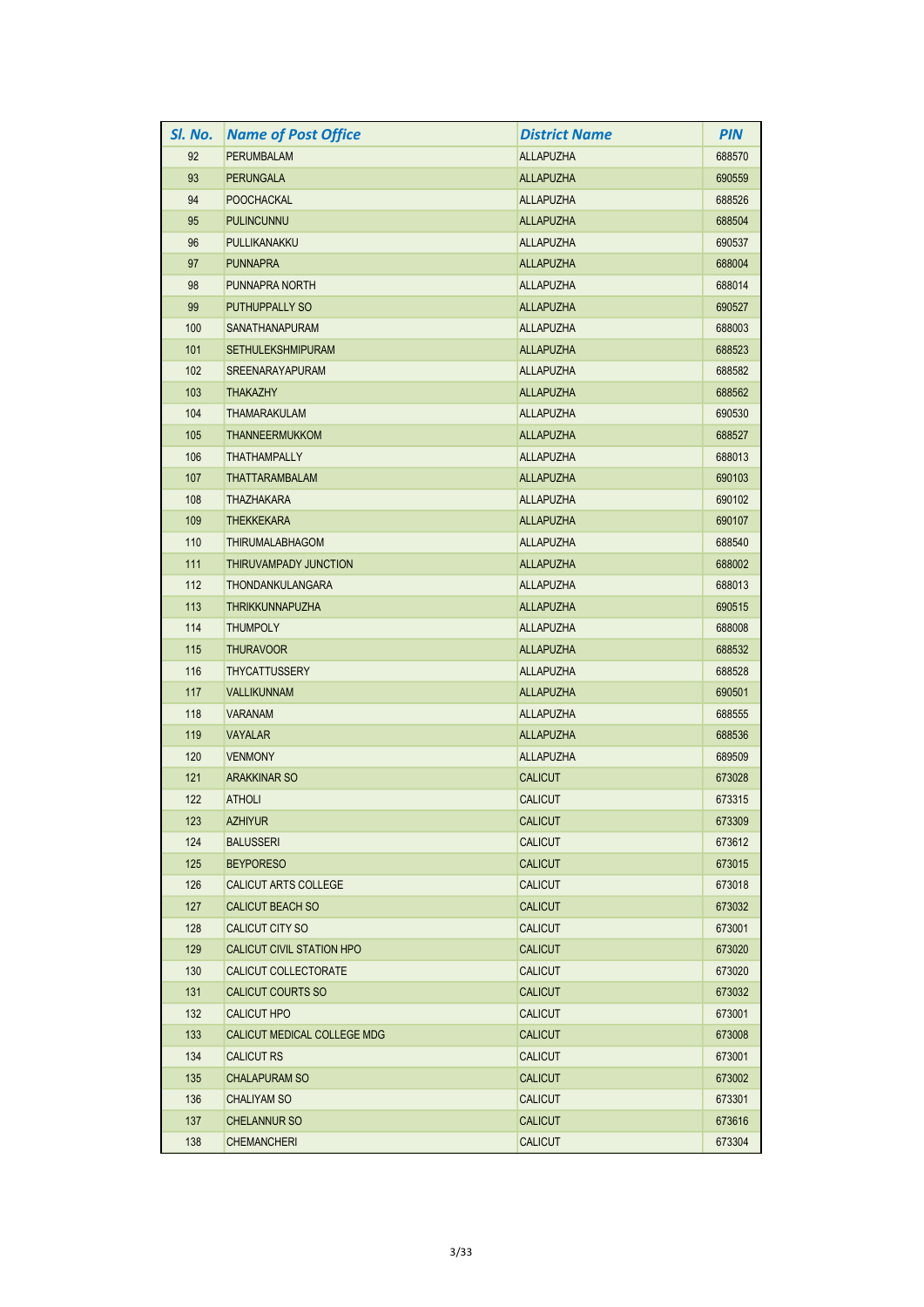| SI. No. | <b>Name of Post Office</b> | <b>District Name</b> | <b>PIN</b> |
|---------|----------------------------|----------------------|------------|
| 139     | <b>CHERUVANNUR</b>         | <b>CALICUT</b>       | 673655     |
| 140     | <b>CHEVAYUR</b>            | <b>CALICUT</b>       | 673017     |
| 141     | <b>CHOMBALA</b>            | <b>CALICUT</b>       | 673308     |
| 142     | <b>CHORODE</b>             | <b>CALICUT</b>       | 673106     |
| 143     | <b>EAST HILL</b>           | <b>CALICUT</b>       | 673005     |
| 144     | <b>EDACHERI</b>            | <b>CALICUT</b>       | 673502     |
| 145     | <b>EDAKULAM</b>            | <b>CALICUT</b>       | 673306     |
| 146     | <b>ELATHUR SO</b>          | <b>CALICUT</b>       | 673303     |
| 147     | <b>ERANHIPALAM SO</b>      | <b>CALICUT</b>       | 673006     |
| 148     | <b>FEROKE COLLEGE SO</b>   | <b>CALICUT</b>       | 673632     |
| 149     | <b>FEROKE MDG</b>          | <b>CALICUT</b>       | 673631     |
| 150     | <b>FEROKE PETTA</b>        | <b>CALICUT</b>       | 673631     |
| 151     | <b>G A COLLEGE</b>         | <b>CALICUT</b>       | 673014     |
| 152     | IIM CAMPUS KOZHIKODE       | <b>CALICUT</b>       | 673570     |
| 153     | <b>IRINGAL</b>             | <b>CALICUT</b>       | 673521     |
| 154     | <b>KADALUNDI</b>           | <b>CALICUT</b>       | 673302     |
| 155     | <b>KAKKATTIL</b>           | <b>CALICUT</b>       | 673507     |
| 156     | <b>KAKKAYAM</b>            | <b>CALICUT</b>       | 673615     |
| 157     | <b>KAKKOTI SO</b>          | <b>CALICUT</b>       | 673611     |
| 158     | <b>KALLACHI</b>            | <b>CALICUT</b>       | 673506     |
| 159     | <b>KALLAI</b>              | <b>CALICUT</b>       | 673003     |
| 160     | <b>KARAPARAMBA</b>         | <b>CALICUT</b>       | 673010     |
| 161     | <b>KAVILAMPARA</b>         | <b>CALICUT</b>       | 673513     |
| 162     | <b>KAYANNA</b>             | <b>CALICUT</b>       | 673526     |
| 163     | <b>KOLATHARA</b>           | <b>CALICUT</b>       | 673655     |
| 164     | <b>KOLLAM</b>              | <b>CALICUT</b>       | 673307     |
| 165     | <b>KOORACHUNDU</b>         | <b>CALICUT</b>       | 673527     |
| 166     | <b>KOTENCHERI</b>          | <b>CALICUT</b>       | 673580     |
| 167     | <b>KOTUVALLI</b>           | <b>CALICUT</b>       | 673572     |
| 168     | <b>KOYILANDY</b>           | <b>CALICUT</b>       | 673305     |
| 169     | <b>KUNDUNGAL</b>           | <b>CALICUT</b>       | 673003     |
| 170     | KUNNAMANGALAM MDG          | <b>CALICUT</b>       | 673571     |
| 171     | KUTARANNI                  | <b>CALICUT</b>       | 673604     |
| 172     | <b>KUTHIRAVATTAM</b>       | <b>CALICUT</b>       | 673016     |
| 173     | <b>KUTTIADI</b>            | <b>CALICUT</b>       | 673508     |
| 174     | MADAPPALLYCOLLEGE          | <b>CALICUT</b>       | 673102     |
| 175     | <b>MAHE</b>                | <b>CALICUT</b>       | 673310     |
| 176     | <b>MALAPARAMBASO</b>       | <b>CALICUT</b>       | 673009     |
| 177     | <b>MANKAVU SO</b>          | <b>CALICUT</b>       | 673007     |
| 178     | <b>MANNUR SO</b>           | <b>CALICUT</b>       | 673328     |
| 179     | <b>MARIKKUNNU SO</b>       | <b>CALICUT</b>       | 673012     |
| 180     | <b>MAVOOR SO</b>           | <b>CALICUT</b>       | 673661     |
| 181     | <b>MEPPAYUR</b>            | <b>CALICUT</b>       | 673524     |
| 182     | <b>MOKKAM</b>              | <b>CALICUT</b>       | 673602     |
| 183     | NADAKKAVU                  | <b>CALICUT</b>       | 673011     |
| 184     | <b>NADAPURAM</b>           | <b>CALICUT</b>       | 673504     |
| 185     | <b>NADUVANNUR</b>          | <b>CALICUT</b>       | 673614     |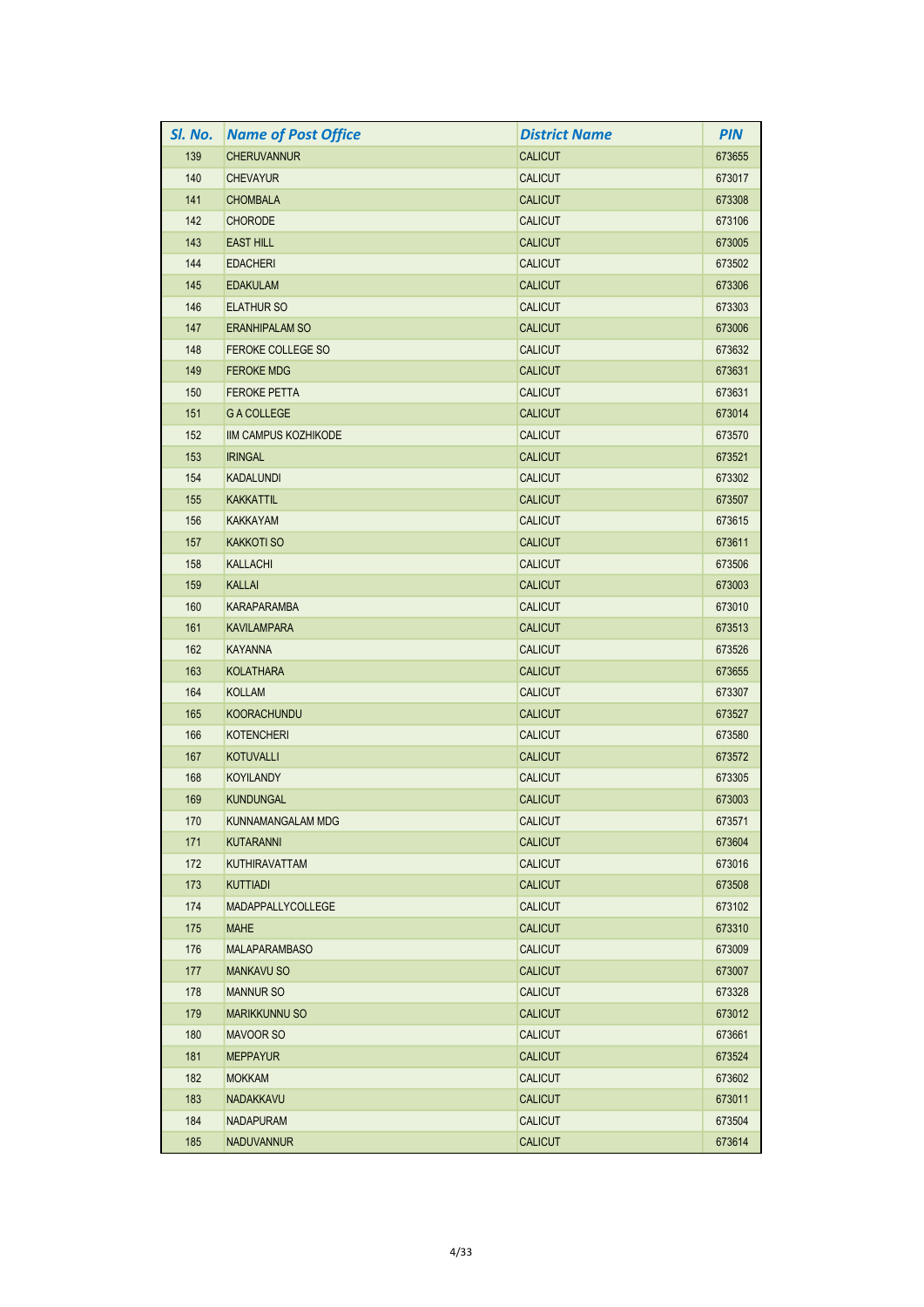| SI. No. | <b>Name of Post Office</b> | <b>District Name</b> | <b>PIN</b> |
|---------|----------------------------|----------------------|------------|
| 186     | <b>NALLALAM</b>            | <b>CALICUT</b>       | 673027     |
| 187     | <b>NANMINDA</b>            | <b>CALICUT</b>       | 673613     |
| 188     | <b>NARIKKUNI</b>           | <b>CALICUT</b>       | 673585     |
| 189     | <b>NIT CAMPUS</b>          | <b>CALICUT</b>       | 673601     |
| 190     | <b>NUT STREET</b>          | <b>CALICUT</b>       | 673104     |
| 191     | <b>OMASSERI</b>            | <b>CALICUT</b>       | 673582     |
| 192     | <b>ORKATTERI</b>           | <b>CALICUT</b>       | 673501     |
| 193     | PANTHEERANKAVU SO          | <b>CALICUT</b>       | 673019     |
| 194     | <b>PARAKKADAVU</b>         | <b>CALICUT</b>       | 673509     |
| 195     | <b>PARAPPIL SO</b>         | <b>CALICUT</b>       | 673001     |
| 196     | <b>PAYYOLI</b>             | <b>CALICUT</b>       | 673522     |
| 197     | <b>PAYYOLI ANGADI</b>      | <b>CALICUT</b>       | 673523     |
| 198     | PERAMPRA.MDG               | <b>CALICUT</b>       | 673525     |
| 199     | PERUVANNAMUZHI             | <b>CALICUT</b>       | 673528     |
| 200     | <b>PUDUPADI</b>            | <b>CALICUT</b>       | 673586     |
| 201     | <b>PUDUPPANAM</b>          | <b>CALICUT</b>       | 673105     |
| 202     | <b>PURAMERI</b>            | <b>CALICUT</b>       | 673503     |
| 203     | PUTHIYANGADI SO            | <b>CALICUT</b>       | 673021     |
| 204     | <b>PUTHIYARA SO</b>        | <b>CALICUT</b>       | 673004     |
| 205     | QUILANDIBAZAR              | <b>CALICUT</b>       | 673620     |
| 206     | RAMANATTUKARA SO           | <b>CALICUT</b>       | 673633     |
| 207     | <b>TALAKOLATHUR</b>        | <b>CALICUT</b>       | 673317     |
| 208     | <b>TALISO</b>              | <b>CALICUT</b>       | 673002     |
| 209     | <b>TAMARACHERI</b>         | <b>CALICUT</b>       | 673573     |
| 210     | <b>THIRUVALLUR</b>         | <b>CALICUT</b>       | 673541     |
| 211     | THIRUVANNUR NADA SO        | <b>CALICUT</b>       | 673029     |
| 212     | <b>TIKKOTI</b>             | <b>CALICUT</b>       | 673529     |
| 213     | <b>TIRUVAMBADI PO</b>      | <b>CALICUT</b>       | 673603     |
| 214     | <b>TUNERI</b>              | <b>CALICUT</b>       | 673505     |
| 215     | <b>UNNIKULAM</b>           | <b>CALICUT</b>       | 673574     |
| 216     | <b>VADAKARA</b>            | <b>CALICUT</b>       | 673101     |
| 217     | VADAKARA BEACH             | <b>CALICUT</b>       | 673103     |
| 218     | <b>VALAYAM</b>             | <b>CALICUT</b>       | 673517     |
| 219     | <b>VELLAYIL</b>            | <b>CALICUT</b>       | 673011     |
| 220     | <b>VILLIAPPALLY</b>        | <b>CALICUT</b>       | 673542     |
| 221     | <b>WEST HILL BEACH</b>     | <b>CALICUT</b>       | 673005     |
| 222     | <b>WESTHILL MDG</b>        | <b>CALICUT</b>       | 673005     |
| 223     | <b>AGATHI</b>              | <b>ERNAKULAM</b>     | 682553     |
| 224     | <b>AIMS PONEKKARA</b>      | <b>ERNAKULAM</b>     | 682041     |
| 225     | <b>ALANGAD</b>             | <b>ERNAKULAM</b>     | 683511     |
| 226     | <b>ALUVA</b>               | <b>ERNAKULAM</b>     | 683101     |
| 227     | <b>ALUVA BAZAR</b>         | <b>ERNAKULAM</b>     | 683101     |
| 228     | ALUVA TOWN BUS STAND       | <b>ERNAKULAM</b>     | 683101     |
| 229     | AMBALAMEDU                 | <b>ERNAKULAM</b>     | 682303     |
| 230     | AMBALAMUGAL                | ERNAKULAM            | 682302     |
| 231     | <b>AMINI</b>               | <b>ERNAKULAM</b>     | 682552     |
| 232     | ANGAMALLY SOUTH            | <b>ERNAKULAM</b>     | 683573     |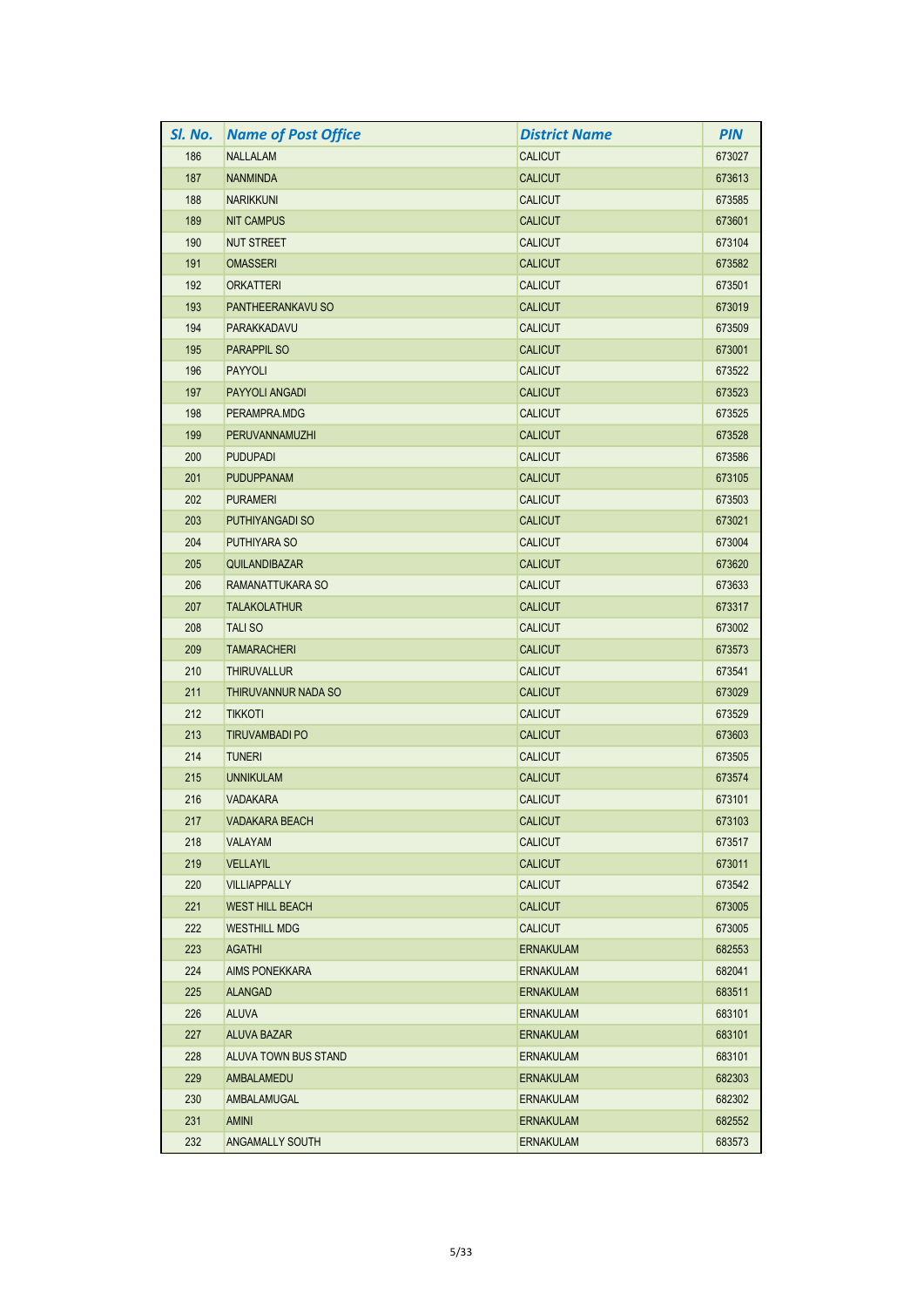| SI. No. | <b>Name of Post Office</b>    | <b>District Name</b> | <b>PIN</b> |
|---------|-------------------------------|----------------------|------------|
| 233     | <b>ANGAMALY</b>               | <b>ERNAKULAM</b>     | 683572     |
| 234     | <b>ARAKUNNAM</b>              | <b>ERNAKULAM</b>     | 682313     |
| 235     | <b>ARAKUZHA</b>               | <b>ERNAKULAM</b>     | 686672     |
| 236     | <b>ASAMANNOOR</b>             | <b>ERNAKULAM</b>     | 683549     |
| 237     | ATHANI(ERNAKULAM)             | <b>ERNAKULAM</b>     | 683585     |
| 238     | AYYAMPILLY                    | <b>ERNAKULAM</b>     | 682501     |
| 239     | <b>BINANIPURAM</b>            | <b>ERNAKULAM</b>     | 683502     |
| 240     | C N BASE                      | <b>ERNAKULAM</b>     | 682004     |
| 241     | <b>CHANGAMPUZHA NAGAR</b>     | <b>ERNAKULAM</b>     | 682033     |
| 242     | <b>CHELAD JUNCTION</b>        | <b>ERNAKULAM</b>     | 686681     |
| 243     | CHENDAMANGALAM                | <b>ERNAKULAM</b>     | 683512     |
| 244     | <b>CHENGAMANAD</b>            | <b>ERNAKULAM</b>     | 683578     |
| 245     | <b>CHERAI</b>                 | <b>ERNAKULAM</b>     | 683514     |
| 246     | <b>CHERANALLUR</b>            | <b>ERNAKULAM</b>     | 682034     |
| 247     | <b>CHITTOOR-EKM</b>           | <b>ERNAKULAM</b>     | 682027     |
| 248     | <b>CHOTTANIKKARA</b>          | <b>ERNAKULAM</b>     | 682312     |
| 249     | <b>CHOWARA</b>                | <b>ERNAKULAM</b>     | 683571     |
| 250     | <b>CSEZ</b>                   | ERNAKULAM            | 682037     |
| 251     | <b>EDAKOCHI</b>               | <b>ERNAKULAM</b>     | 682010     |
| 252     | <b>EDAPPALLY MDG</b>          | <b>ERNAKULAM</b>     | 682024     |
| 253     | <b>EDATHALA</b>               | <b>ERNAKULAM</b>     | 683561     |
| 254     | EDAVANAKAD                    | <b>ERNAKULAM</b>     | 682502     |
| 255     | <b>EKM HIGH COURT</b>         | <b>ERNAKULAM</b>     | 682031     |
| 256     | <b>EKM NORTH</b>              | <b>ERNAKULAM</b>     | 682018     |
| 257     | <b>ELAMAKKARA</b>             | <b>ERNAKULAM</b>     | 682026     |
| 258     | <b>ELAMKUNNAPUZHA</b>         | <b>ERNAKULAM</b>     | 682503     |
| 259     | <b>ELANJI</b>                 | <b>ERNAKULAM</b>     | 686665     |
| 260     | <b>ERNAKULAM COLLEGE</b>      | ERNAKULAM            | 682035     |
| 261     | ERNAKULAM HINDI PRACHAR SABHA | <b>ERNAKULAM</b>     | 682016     |
| 262     | <b>ERNAKULAM HPO</b>          | <b>ERNAKULAM</b>     | 682011     |
| 263     | <b>EROOR</b>                  | <b>ERNAKULAM</b>     | 682306     |
| 264     | <b>ERUMATHALA</b>             | <b>ERNAKULAM</b>     | 683112     |
| 265     | <b>HMT COLONY</b>             | <b>ERNAKULAM</b>     | 683503     |
| 266     | Infopark Kochi                | <b>ERNAKULAM</b>     | 682042     |
| 267     | <b>IRIMBANAM</b>              | <b>ERNAKULAM</b>     | 682309     |
| 268     | <b>KADAMATH</b>               | <b>ERNAKULAM</b>     | 682556     |
| 269     | <b>KADAVANTHRA</b>            | <b>ERNAKULAM</b>     | 682020     |
| 270     | KAITHARAM                     | ERNAKULAM            | 683519     |
| 271     | KAKKANAD                      | <b>ERNAKULAM</b>     | 682030     |
| 272     | <b>KALADY MDG</b>             | ERNAKULAM            | 683574     |
| 273     | <b>KALAMASSERY</b>            | <b>ERNAKULAM</b>     | 683104     |
| 274     | <b>KALLOORKKAD</b>            | ERNAKULAM            | 686668     |
| 275     | <b>KALOOR</b>                 | <b>ERNAKULAM</b>     | 682017     |
| 276     | <b>KANJIRAMATTOM</b>          | <b>ERNAKULAM</b>     | 682315     |
| 277     | <b>KANJOOR</b>                | ERNAKULAM            | 683575     |
| 278     | <b>KANNAMALI</b>              | <b>ERNAKULAM</b>     | 682008     |
| 279     | <b>KARUKUTTY</b>              | <b>ERNAKULAM</b>     | 683576     |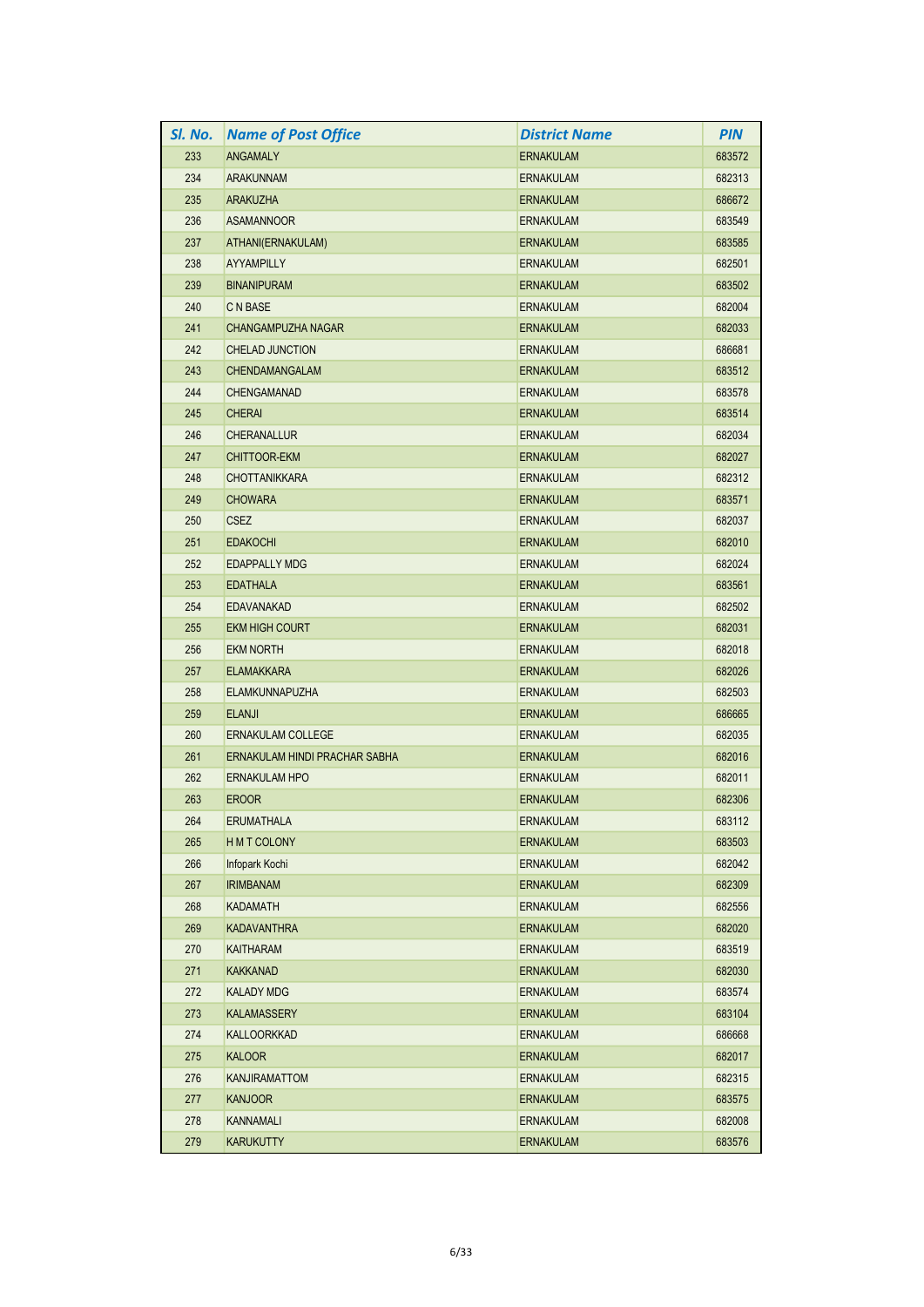| SI. No. | <b>Name of Post Office</b>   | <b>District Name</b> | <b>PIN</b> |
|---------|------------------------------|----------------------|------------|
| 280     | <b>KAVARATTI</b>             | <b>ERNAKULAM</b>     | 682555     |
| 281     | KEEZHILLAM                   | <b>ERNAKULAM</b>     | 683541     |
| 282     | KIZHAKKAMBALAM               | <b>ERNAKULAM</b>     | 683562     |
| 283     | <b>KOCHI AIRPORT</b>         | <b>ERNAKULAM</b>     | 683111     |
| 284     | KOCHI HO                     | <b>ERNAKULAM</b>     | 682001     |
| 285     | <b>KOCHI MG ROAD</b>         | <b>ERNAKULAM</b>     | 682016     |
| 286     | <b>KOCHI UNIVERSITY</b>      | <b>ERNAKULAM</b>     | 682022     |
| 287     | <b>KOLENCHERRY</b>           | <b>ERNAKULAM</b>     | 682311     |
| 288     | <b>KOONAMMAVU</b>            | <b>ERNAKULAM</b>     | 683518     |
| 289     | <b>KOOTHATTUKULAM</b>        | <b>ERNAKULAM</b>     | 686662     |
| 290     | <b>KOOVAPPADY</b>            | <b>ERNAKULAM</b>     | 683544     |
| 291     | KOTHAMANGALAM COLLEGE        | <b>ERNAKULAM</b>     | 686666     |
| 292     | KOTHAMANGALAM MDG            | <b>ERNAKULAM</b>     | 686691     |
| 293     | KUMARAPURAM(ERNAKULAM)       | <b>ERNAKULAM</b>     | 683565     |
| 294     | <b>KUMBALANGI</b>            | ERNAKULAM            | 682007     |
| 295     | <b>KUNNACKAL</b>             | <b>ERNAKULAM</b>     | 682316     |
| 296     | KUNNAM(ALAPPUZHA)            | <b>ERNAKULAM</b>     | 690108     |
| 297     | <b>KURUMASSERY</b>           | <b>ERNAKULAM</b>     | 683579     |
| 298     | <b>KURUPPAMPADY</b>          | <b>ERNAKULAM</b>     | 683545     |
| 299     | <b>MALAYATTOOR</b>           | <b>ERNAKULAM</b>     | 683587     |
| 300     | <b>MALIPURAM</b>             | <b>ERNAKULAM</b>     | 682511     |
| 301     | <b>MANJAPRA</b>              | <b>ERNAKULAM</b>     | 683581     |
| 302     | <b>MANNAM PARAVUR</b>        | ERNAKULAM            | 683520     |
| 303     | <b>MARADU</b>                | <b>ERNAKULAM</b>     | 682304     |
| 304     | <b>MATSYAPURI</b>            | ERNAKULAM            | 682029     |
| 305     | <b>MATTANCHERRY</b>          | <b>ERNAKULAM</b>     | 682002     |
| 306     | <b>MATTANCHERRY JETTY</b>    | <b>ERNAKULAM</b>     | 682002     |
| 307     | <b>MATTANCHERRY TOWN</b>     | <b>ERNAKULAM</b>     | 682002     |
| 308     | <b>MEKKAD</b>                | <b>ERNAKULAM</b>     | 683589     |
| 309     | <b>MINICOY</b>               | <b>ERNAKULAM</b>     | 682559     |
| 310     | <b>MOOKKANNUR</b>            | <b>ERNAKULAM</b>     | 683577     |
| 311     | <b>MOOTHAKUNNAM</b>          | <b>ERNAKULAM</b>     | 683516     |
| 312     | <b>MUDAVOOR</b>              | ERNAKULAM            | 686669     |
| 313     | <b>MUDIKKAL</b>              | <b>ERNAKULAM</b>     | 683547     |
| 314     | <b>MULANTHURUTHY</b>         | <b>ERNAKULAM</b>     | 682314     |
| 315     | <b>MULAVUKAD</b>             | <b>ERNAKULAM</b>     | 682504     |
| 316     | MUNDAMVELI                   | ERNAKULAM            | 682507     |
| 317     | <b>MUPPATHADAM</b>           | <b>ERNAKULAM</b>     | 683110     |
| 318     | <b>MUVATTUPUZHA</b>          | ERNAKULAM            | 686661     |
| 319     | MUVATTUPUZHA MARKET          | <b>ERNAKULAM</b>     | 686673     |
| 320     | <b>NARAKKAL</b>              | <b>ERNAKULAM</b>     | 682505     |
| 321     | NAVAL ARMAMENT DEPOT - ALUVA | ERNAKULAM            | 683563     |
| 322     | NAYARAMBALAM                 | <b>ERNAKULAM</b>     | 682509     |
| 323     | <b>NELLIMATTAM</b>           | <b>ERNAKULAM</b>     | 686693     |
| 324     | <b>NETTOOR</b>               | ERNAKULAM            | 682040     |
| 325     | NORTH END                    | <b>ERNAKULAM</b>     | 682009     |
| 326     | <b>OCHANTHURUTH</b>          | ERNAKULAM            | 682508     |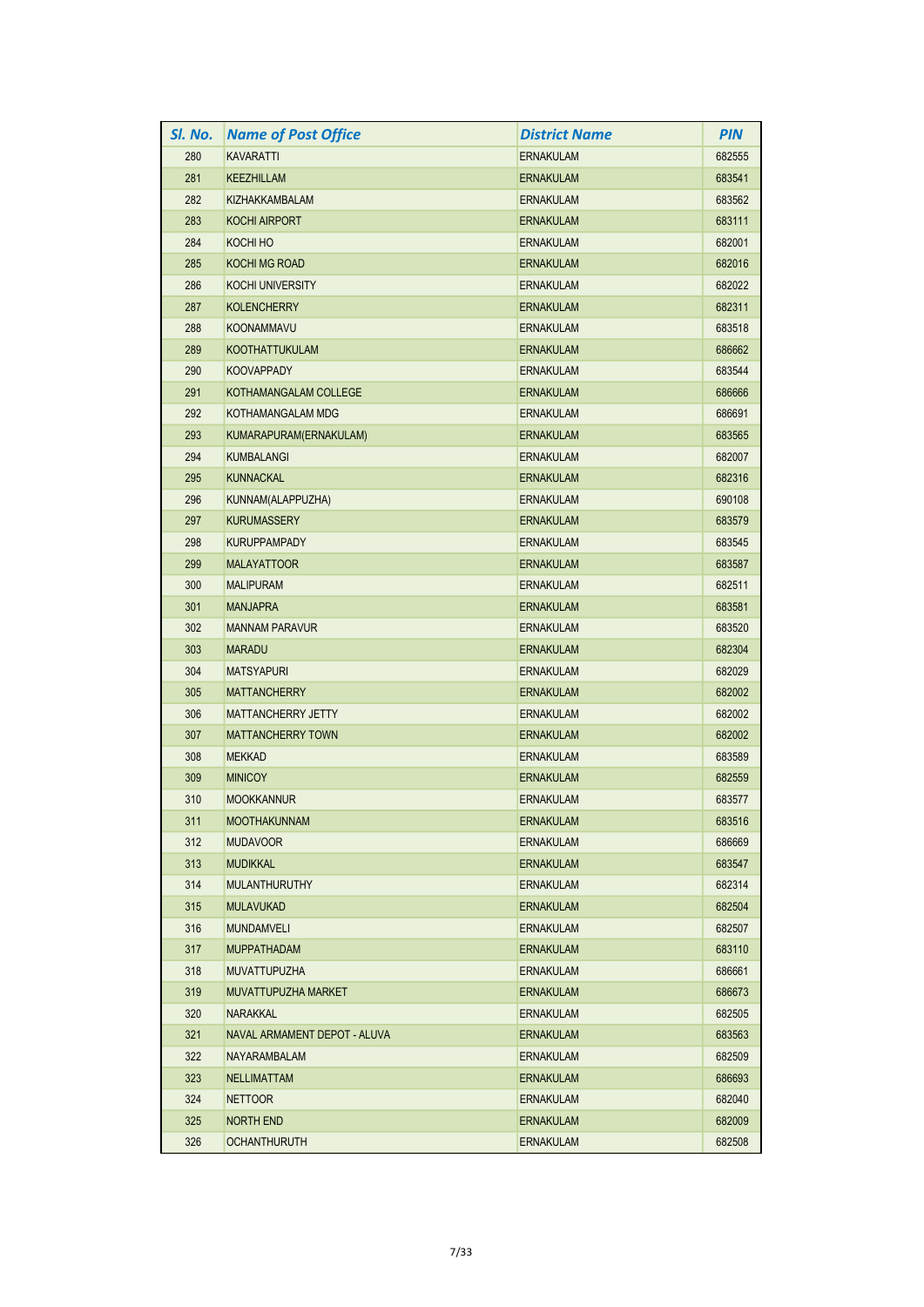| SI. No. | <b>Name of Post Office</b> | <b>District Name</b> | <b>PIN</b> |
|---------|----------------------------|----------------------|------------|
| 327     | <b>OKKAL</b>               | <b>ERNAKULAM</b>     | 683550     |
| 328     | <b>PACHALAM</b>            | <b>ERNAKULAM</b>     | 682012     |
| 329     | <b>PALARIVATTOM</b>        | <b>ERNAKULAM</b>     | 682025     |
| 330     | <b>PALLIPORT</b>           | <b>ERNAKULAM</b>     | 683515     |
| 331     | <b>PALLURUTHY MDG</b>      | <b>ERNAKULAM</b>     | 682006     |
| 332     | <b>PAMPAKUDA</b>           | <b>ERNAKULAM</b>     | 686667     |
| 333     | <b>PANAMPILLY NAGAR</b>    | <b>ERNAKULAM</b>     | 682036     |
| 334     | <b>PANANGAD</b>            | <b>ERNAKULAM</b>     | 682506     |
| 335     | <b>PANAYAPPILLY</b>        | <b>ERNAKULAM</b>     | 682002     |
| 336     | <b>PARAVUR</b>             | <b>ERNAKULAM</b>     | 683513     |
| 337     | <b>PARAVUR MARKET</b>      | <b>ERNAKULAM</b>     | 683513     |
| 338     | <b>PARAVUR TOWN</b>        | <b>ERNAKULAM</b>     | 683513     |
| 339     | <b>PERUMANNUR</b>          | <b>ERNAKULAM</b>     | 682015     |
| 340     | <b>PERUMBAVOOR</b>         | <b>ERNAKULAM</b>     | 683542     |
| 341     | PERUMBAVOOR SOUTH          | <b>ERNAKULAM</b>     | 683542     |
| 342     | <b>PIRAVOM</b>             | <b>ERNAKULAM</b>     | 686664     |
| 343     | <b>POONITHURA</b>          | <b>ERNAKULAM</b>     | 682038     |
| 344     | <b>POTHANICAUD</b>         | <b>ERNAKULAM</b>     | 686671     |
| 345     | <b>PUTHENCRUZ MDG</b>      | <b>ERNAKULAM</b>     | 682308     |
| 346     | <b>PUTHENVELIKKARA</b>     | <b>ERNAKULAM</b>     | 683594     |
| 347     | <b>RAJAGIRI VALLEY</b>     | <b>ERNAKULAM</b>     | 682039     |
| 348     | RAMAMANGALAM               | <b>ERNAKULAM</b>     | 686663     |
| 349     | <b>RAYONPURAM</b>          | <b>ERNAKULAM</b>     | 683543     |
| 350     | <b>SHANMUGHAM ROAD</b>     | <b>ERNAKULAM</b>     | 682031     |
| 351     | <b>SREEMOOLANAGARAM</b>    | <b>ERNAKULAM</b>     | 683580     |
| 352     | <b>THAIKKATTUKARA</b>      | <b>ERNAKULAM</b>     | 683106     |
| 353     | <b>THAMMANAM</b>           | <b>ERNAKULAM</b>     | 682032     |
| 354     | <b>THEVARA</b>             | <b>ERNAKULAM</b>     | 682013     |
| 355     | <b>THIRUVANKULAM</b>       | <b>ERNAKULAM</b>     | 682305     |
| 356     | <b>THOPPUMPADY</b>         | <b>ERNAKULAM</b>     | 682005     |
| 357     | <b>THOTTAKKATUKARA</b>     | <b>ERNAKULAM</b>     | 683108     |
| 358     | <b>THOTTUMUGHOM</b>        | <b>ERNAKULAM</b>     | 683105     |
| 359     | <b>THRIKKAKARA</b>         | <b>ERNAKULAM</b>     | 682021     |
| 360     | <b>THRIKKARIYOOR</b>       | <b>ERNAKULAM</b>     | 686692     |
| 361     | <b>TRIPUNITHURA FORT</b>   | <b>ERNAKULAM</b>     | 682301     |
| 362     | <b>TRIPUNITHURA MDG</b>    | ERNAKULAM            | 682301     |
| 363     | U C COLLEGE                | <b>ERNAKULAM</b>     | 683102     |
| 364     | <b>UDAYAMPEROOR</b>        | ERNAKULAM            | 682307     |
| 365     | <b>UDYOGAMANDAL</b>        | <b>ERNAKULAM</b>     | 683501     |
| 366     | <b>VADAKKEKARA</b>         | ERNAKULAM            | 683522     |
| 367     | <b>VADAKKUMPURAM</b>       | <b>ERNAKULAM</b>     | 683521     |
| 368     | <b>VADAVUCODE</b>          | ERNAKULAM            | 682310     |
| 369     | <b>VADUTHALA</b>           | <b>ERNAKULAM</b>     | 682023     |
| 370     | VALAYANCHIRANGARA          | <b>ERNAKULAM</b>     | 683556     |
| 371     | <b>VARAPUZHA</b>           | ERNAKULAM            | 683517     |
| 372     | VAZHAKULAM                 | ERNAKULAM            | 686670     |
| 373     | <b>VENGOOR</b>             | ERNAKULAM            | 683546     |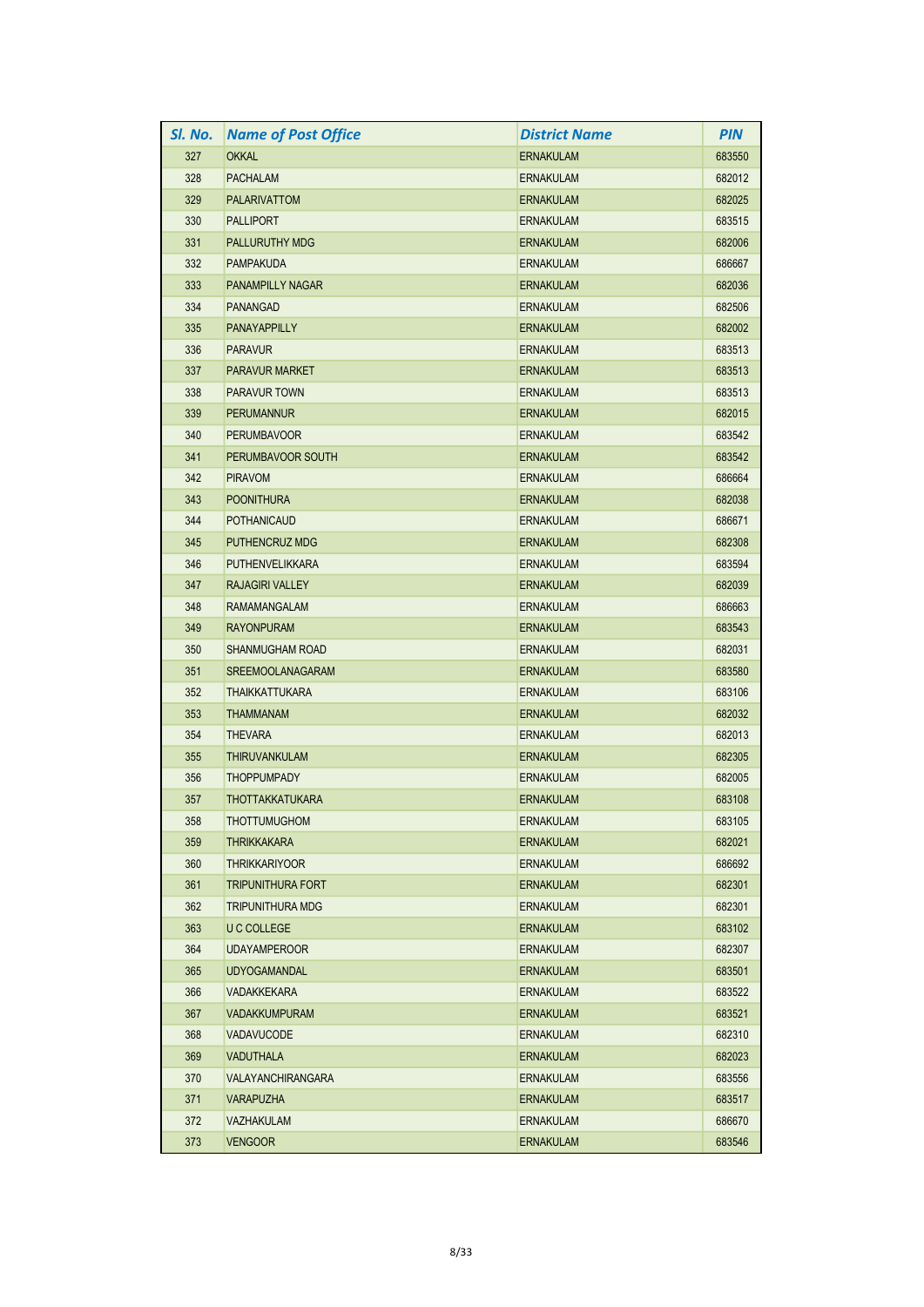| SI. No. | <b>Name of Post Office</b> | <b>District Name</b> | <b>PIN</b> |
|---------|----------------------------|----------------------|------------|
| 374     | <b>VENNALA</b>             | <b>ERNAKULAM</b>     | 682028     |
| 375     | <b>VYTTILA</b>             | <b>ERNAKULAM</b>     | 682019     |
| 376     | <b>W/ISLAND</b>            | <b>ERNAKULAM</b>     | 682003     |
| 377     | <b>ADIMALY</b>             | <b>IDUKKI</b>        | 685561     |
| 378     | <b>ANAKKARA EDSO</b>       | <b>IDUKKI</b>        | 685512     |
| 379     | ARAKULAM                   | <b>IDUKKI</b>        | 685591     |
| 380     | AYYAPPANCOIL               | <b>IDUKKI</b>        | 685507     |
| 381     | <b>CHITHIRAPURAM</b>       | <b>IDUKKI</b>        | 685565     |
| 382     | <b>DEVIKULAM</b>           | <b>IDUKKI</b>        | 685613     |
| 383     | <b>ELAPPARA</b>            | <b>IDUKKI</b>        | 685501     |
| 384     | <b>ELLAPATTI</b>           | <b>IDUKKI</b>        | 685615     |
| 385     | <b>ERATTAYAR EDSO</b>      | <b>IDUKKI</b>        | 685514     |
| 386     | <b>IDUKKI COLONY</b>       | <b>IDUKKI</b>        | 685602     |
| 387     | <b>IDUKKI PAINAVU</b>      | <b>IDUKKI</b>        | 685603     |
| 388     | <b>KALAYANTHANI</b>        | <b>IDUKKI</b>        | 685588     |
| 389     | <b>KALLAR</b>              | <b>IDUKKI</b>        | 685552     |
| 390     | <b>KALLARKUTTY</b>         | <b>IDUKKI</b>        | 685562     |
| 391     | <b>KANCHIYAR</b>           | <b>IDUKKI</b>        | 685511     |
| 392     | KANJIKUZHI - IDUKKI        | <b>IDUKKI</b>        | 685606     |
| 393     | <b>KARIMANNUR</b>          | <b>IDUKKI</b>        | 685581     |
| 394     | <b>KARIMKUNNAM</b>         | <b>IDUKKI</b>        | 685586     |
| 395     | <b>KATTAPPANA</b>          | <b>IDUKKI</b>        | 685508     |
| 396     | <b>KATTAPPANA SOUTH</b>    | <b>IDUKKI</b>        | 685515     |
| 397     | <b>KODIKULAM</b>           | <b>IDUKKI</b>        | 685582     |
| 398     | <b>KUDAYATHUR</b>          | <b>IDUKKI</b>        | 685590     |
| 399     | <b>KULAMAVU</b>            | <b>IDUKKI</b>        | 685601     |
| 400     | <b>KUMILY</b>              | <b>IDUKKI</b>        | 685509     |
| 401     | <b>MARAIYUR</b>            | <b>IDUKKI</b>        | 685620     |
| 402     | <b>MATTUPPATTI</b>         | <b>IDUKKI</b>        | 685616     |
| 403     | <b>MOOLAMATTOM</b>         | <b>IDUKKI</b>        | 685589     |
| 404     | <b>MUNNAR-KLA</b>          | <b>IDUKKI</b>        | 685612     |
| 405     | <b>MURIKKASSERY</b>        | <b>IDUKKI</b>        | 685604     |
| 406     | <b>MURUKADY</b>            | <b>IDUKKI</b>        | 685535     |
| 407     | <b>MUTHALAKODAM</b>        | <b>IDUKKI</b>        | 685605     |
| 408     | <b>MUTTOM-EK</b>           | <b>IDUKKI</b>        | 685587     |
| 409     | <b>NEDUMKANDAM</b>         | <b>IDUKKI</b>        | 685553     |
| 410     | PARATHODE EDSO             | <b>IDUKKI</b>        | 685571     |
| 411     | <b>PEERMADE</b>            | <b>IDUKKI</b>        | 685531     |
| 412     | PERUVANTHANAM              | <b>IDUKKI</b>        | 685532     |
| 413     | <b>RAJAKAD</b>             | <b>IDUKKI</b>        | 685566     |
| 414     | <b>SANTHANPARA</b>         | <b>IDUKKI</b>        | 685619     |
| 415     | <b>SURIANALLE</b>          | <b>IDUKKI</b>        | 685618     |
| 416     | <b>TALLIAR</b>             | <b>IDUKKI</b>        | 685614     |
| 417     | <b>THANKAMONY</b>          | <b>IDUKKI</b>        | 685609     |
| 418     | <b>THODUPUZHA</b>          | <b>IDUKKI</b>        | 685584     |
| 419     | THODUPUZHA BAZAR NDSO      | <b>IDUKKI</b>        | 685584     |
| 420     | THODUPUZHA EAST            | <b>IDUKKI</b>        | 685585     |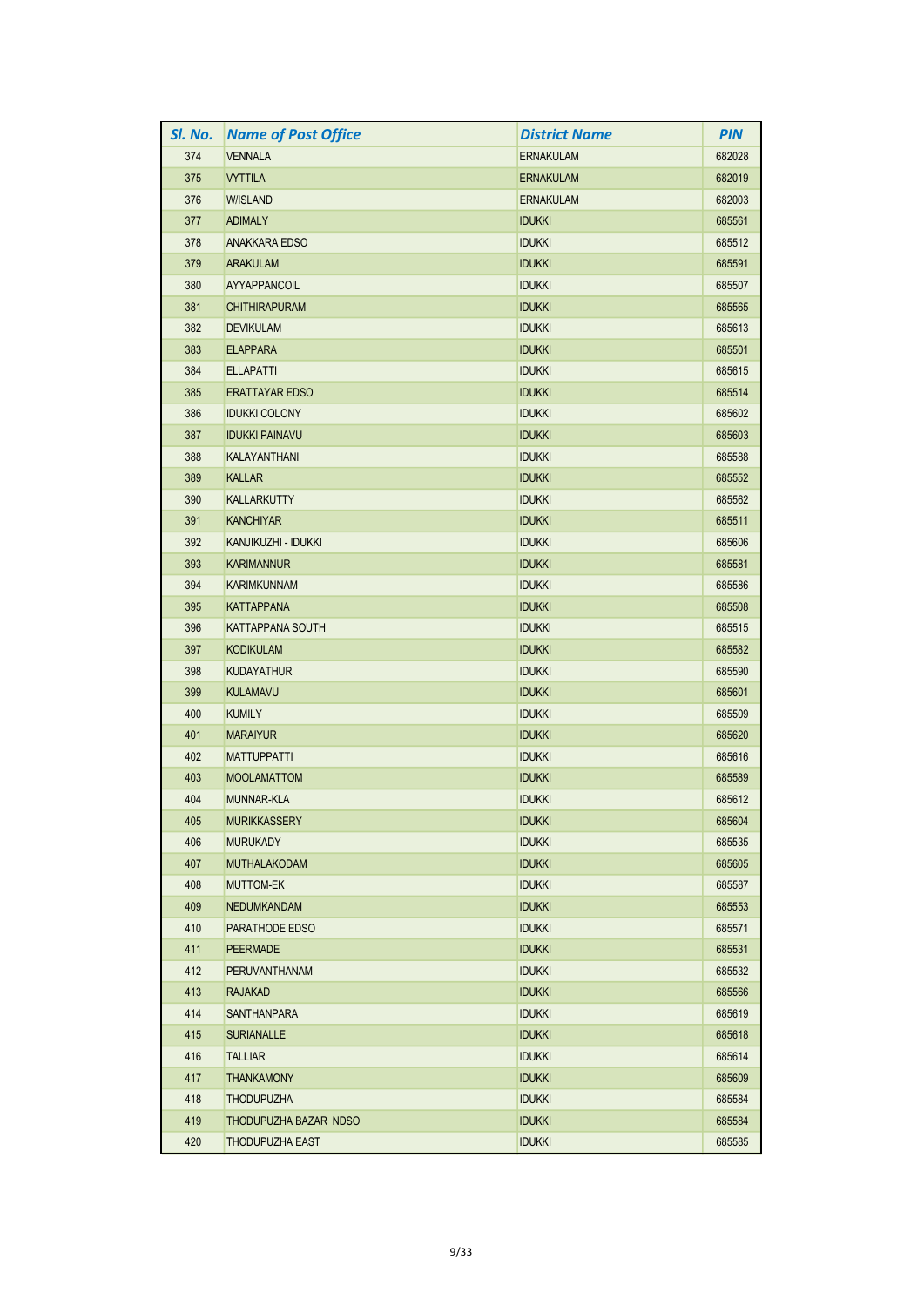| SI. No. | <b>Name of Post Office</b>  | <b>District Name</b> | <b>PIN</b> |
|---------|-----------------------------|----------------------|------------|
| 421     | <b>THODUPUZHA WEST</b>      | <b>IDUKKI</b>        | 685584     |
| 422     | <b>UDUMBANCHOLA</b>         | <b>IDUKKI</b>        | 685554     |
| 423     | <b>UDUMBANNUR EDSO</b>      | <b>IDUKKI</b>        | 685595     |
| 424     | <b>UPPUTHARA</b>            | <b>IDUKKI</b>        | 685505     |
| 425     | <b>VAGAMON</b>              | <b>IDUKKI</b>        | 685503     |
| 426     | VANDANMETTU                 | <b>IDUKKI</b>        | 685551     |
| 427     | <b>VANDIPERIYAR</b>         | <b>IDUKKI</b>        | 685533     |
| 428     | <b>VANNAPURAM</b>           | <b>IDUKKI</b>        | 685607     |
| 429     | <b>VAZHITHALA</b>           | <b>IDUKKI</b>        | 685583     |
| 430     | <b>VELLATHOOVAL</b>         | <b>IDUKKI</b>        | 685563     |
| 431     | <b>VENGALLUR</b>            | <b>IDUKKI</b>        | 685608     |
| 432     | <b>ALAKODE</b>              | <b>KANNUR</b>        | 670571     |
| 433     | <b>ALAVIL</b>               | <b>KANNUR</b>        | 670008     |
| 434     | <b>ANJARAKANDY</b>          | <b>KANNUR</b>        | 670612     |
| 435     | <b>AZHIKODE MDG</b>         | <b>KANNUR</b>        | 670009     |
| 436     | <b>BURNACHERRY</b>          | <b>KANNUR</b>        | 670013     |
| 437     | <b>CHALAD</b>               | <b>KANNUR</b>        | 670014     |
| 438     | <b>CHALIL</b>               | <b>KANNUR</b>        | 670102     |
| 439     | <b>CHAMPAD</b>              | <b>KANNUR</b>        | 670694     |
| 440     | <b>CHEMPERI</b>             | <b>KANNUR</b>        | 670632     |
| 441     | <b>CHEPPARAPADAVA</b>       | <b>KANNUR</b>        | 670581     |
| 442     | <b>CHERAKKARA</b>           | <b>KANNUR</b>        | 670104     |
| 443     | <b>CHERUKUNNU</b>           | <b>KANNUR</b>        | 670301     |
| 444     | <b>CHERUPUZHA</b>           | <b>KANNUR</b>        | 670511     |
| 445     | <b>CHIRAKKAL</b>            | <b>KANNUR</b>        | 670011     |
| 446     | <b>CHITTARIPARAMBA</b>      | <b>KANNUR</b>        | 670650     |
| 447     | <b>CHOKLI</b>               | <b>KANNUR</b>        | 670672     |
| 448     | <b>CHOVVA</b>               | <b>KANNUR</b>        | 670006     |
| 449     | <b>CRPF CAMP ARAVANCHAL</b> | <b>KANNUR</b>        | 670353     |
| 450     | <b>DHARMADAM</b>            | <b>KANNUR</b>        | 670106     |
| 451     | <b>EACHUR</b>               | <b>KANNUR</b>        | 670591     |
| 452     | <b>EDAT</b>                 | <b>KANNUR</b>        | 670327     |
| 453     | <b>EDAYANNUR</b>            | <b>KANNUR</b>        | 670595     |
| 454     | <b>ERANHOLI</b>             | <b>KANNUR</b>        | 670107     |
| 455     | <b>ETAKKAD</b>              | <b>KANNUR</b>        | 670663     |
| 456     | EZHIMALA NAVAL ACADEMY      | <b>KANNUR</b>        | 670310     |
| 457     | <b>EZHOME</b>               | <b>KANNUR</b>        | 670334     |
| 458     | <b>IRITTY</b>               | <b>KANNUR</b>        | 670703     |
| 459     | <b>IRUKKUR</b>              | <b>KANNUR</b>        | 670593     |
| 460     | <b>KADACHIRA</b>            | <b>KANNUR</b>        | 670621     |
| 461     | <b>KADAVATHUR</b>           | <b>KANNUR</b>        | 670676     |
| 462     | <b>KADIRUR</b>              | <b>KANNUR</b>        | 670642     |
| 463     | <b>KAKKAT</b>               | <b>KANNUR</b>        | 670005     |
| 464     | <b>KALLIASSERI</b>          | <b>KANNUR</b>        | 670562     |
| 465     | <b>KANNADIPARAMBA</b>       | <b>KANNUR</b>        | 670604     |
| 466     | <b>KANNUR</b>               | <b>KANNUR</b>        | 670001     |
| 467     | <b>KANNUR CITY</b>          | <b>KANNUR</b>        | 670003     |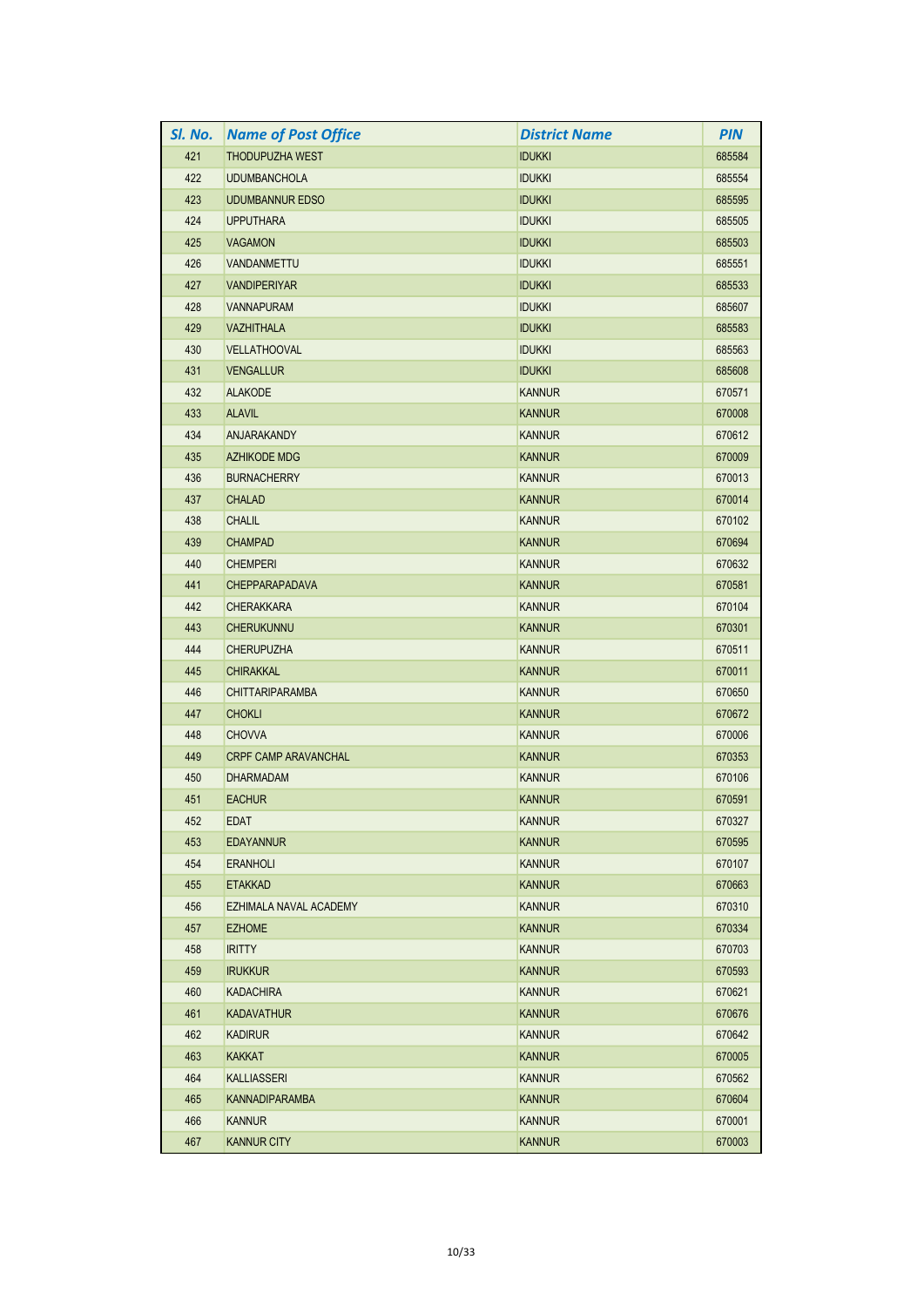| SI. No. | <b>Name of Post Office</b> | <b>District Name</b> | <b>PIN</b> |
|---------|----------------------------|----------------------|------------|
| 468     | <b>KANNUR CIVIL STN</b>    | <b>KANNUR</b>        | 670002     |
| 469     | KANNUR DIST.HOSPITAL       | <b>KANNUR</b>        | 670017     |
| 470     | <b>KANNUR RLY STN</b>      | <b>KANNUR</b>        | 670001     |
| 471     | <b>KANNUR THANA</b>        | <b>KANNUR</b>        | 670012     |
| 472     | KANNUR UTY CAMPUS          | <b>KANNUR</b>        | 670567     |
| 473     | <b>KARIMBAM</b>            | <b>KANNUR</b>        | 670142     |
| 474     | <b>KARIVELLUR</b>          | <b>KANNUR</b>        | 670521     |
| 475     | <b>KARIYAD SOUTH</b>       | <b>KANNUR</b>        | 673316     |
| 476     | <b>KELAKAM</b>             | <b>KANNUR</b>        | 670674     |
| 477     | <b>KILIYANTHARA</b>        | <b>KANNUR</b>        | 670706     |
| 478     | <b>KOKKANISSERI</b>        | <b>KANNUR</b>        | 670307     |
| 479     | <b>KOLACHERRY</b>          | <b>KANNUR</b>        | 670601     |
| 480     | <b>KOODALI</b>             | <b>KANNUR</b>        | 670592     |
| 481     | <b>KOTTIYUR</b>            | <b>KANNUR</b>        | 670651     |
| 482     | <b>KUNHIMANGALAM</b>       | <b>KANNUR</b>        | 670309     |
| 483     | KUTHUPARAMBA.MDG           | <b>KANNUR</b>        | 670643     |
| 484     | <b>MADAYI</b>              | <b>KANNUR</b>        | 670304     |
| 485     | <b>MAMBA</b>               | <b>KANNUR</b>        | 670611     |
| 486     | <b>MANDUR KANNUR</b>       | <b>KANNUR</b>        | 670501     |
| 487     | <b>MATTANNUR.SO</b>        | <b>KANNUR</b>        | 670702     |
| 488     | <b>MATTUL</b>              | <b>KANNUR</b>        | 670302     |
| 489     | <b>MATTUL NORTH</b>        | <b>KANNUR</b>        | 670325     |
| 490     | <b>MAYYIL</b>              | <b>KANNUR</b>        | 670602     |
| 491     | <b>MMBAZAR</b>             | <b>KANNUR</b>        | 670306     |
| 492     | <b>MOTTAMMAL</b>           | <b>KANNUR</b>        | 670331     |
| 493     | <b>MOWANCHERI</b>          | <b>KANNUR</b>        | 670613     |
| 494     | <b>MUNDALUR</b>            | <b>KANNUR</b>        | 670622     |
| 495     | <b>MUZHAPPILANGAD</b>      | <b>KANNUR</b>        | 670662     |
| 496     | <b>NADUVIL</b>             | <b>KANNUR</b>        | 670582     |
| 497     | <b>NEMAHE</b>              | <b>KANNUR</b>        | 673311     |
| 498     | <b>NETTUR</b>              | KANNUR               | 670105     |
| 499     | <b>NIRMALAGIRI</b>         | <b>KANNUR</b>        | 670701     |
| 500     | <b>OLAVILAM</b>            | <b>KANNUR</b>        | 673313     |
| 501     | <b>PALAYAD</b>             | <b>KANNUR</b>        | 670661     |
| 502     | PALLIKUNNU                 | <b>KANNUR</b>        | 670004     |
| 503     | PANOOR.SO                  | <b>KANNUR</b>        | 670692     |
| 504     | <b>PAPPINISSERI</b>        | <b>KANNUR</b>        | 670561     |
| 505     | <b>PARAL</b>               | <b>KANNUR</b>        | 670671     |
| 506     | PARASSINIKADAVA            | <b>KANNUR</b>        | 670563     |
| 507     | PARIYARAM MEDICAL COLLEGE  | <b>KANNUR</b>        | 670503     |
| 508     | PARIYARAM-KANNUR           | <b>KANNUR</b>        | 670502     |
| 509     | PATHAYAKUNNU               | <b>KANNUR</b>        | 670691     |
| 510     | <b>PATTUVAM</b>            | <b>KANNUR</b>        | 670143     |
| 511     | <b>PAYAM</b>               | <b>KANNUR</b>        | 670704     |
| 512     | PAYANGADI MDG              | <b>KANNUR</b>        | 670303     |
| 513     | <b>PAYANGADI RS</b>        | <b>KANNUR</b>        | 670358     |
| 514     | PAYYAMBALAM                | <b>KANNUR</b>        | 670001     |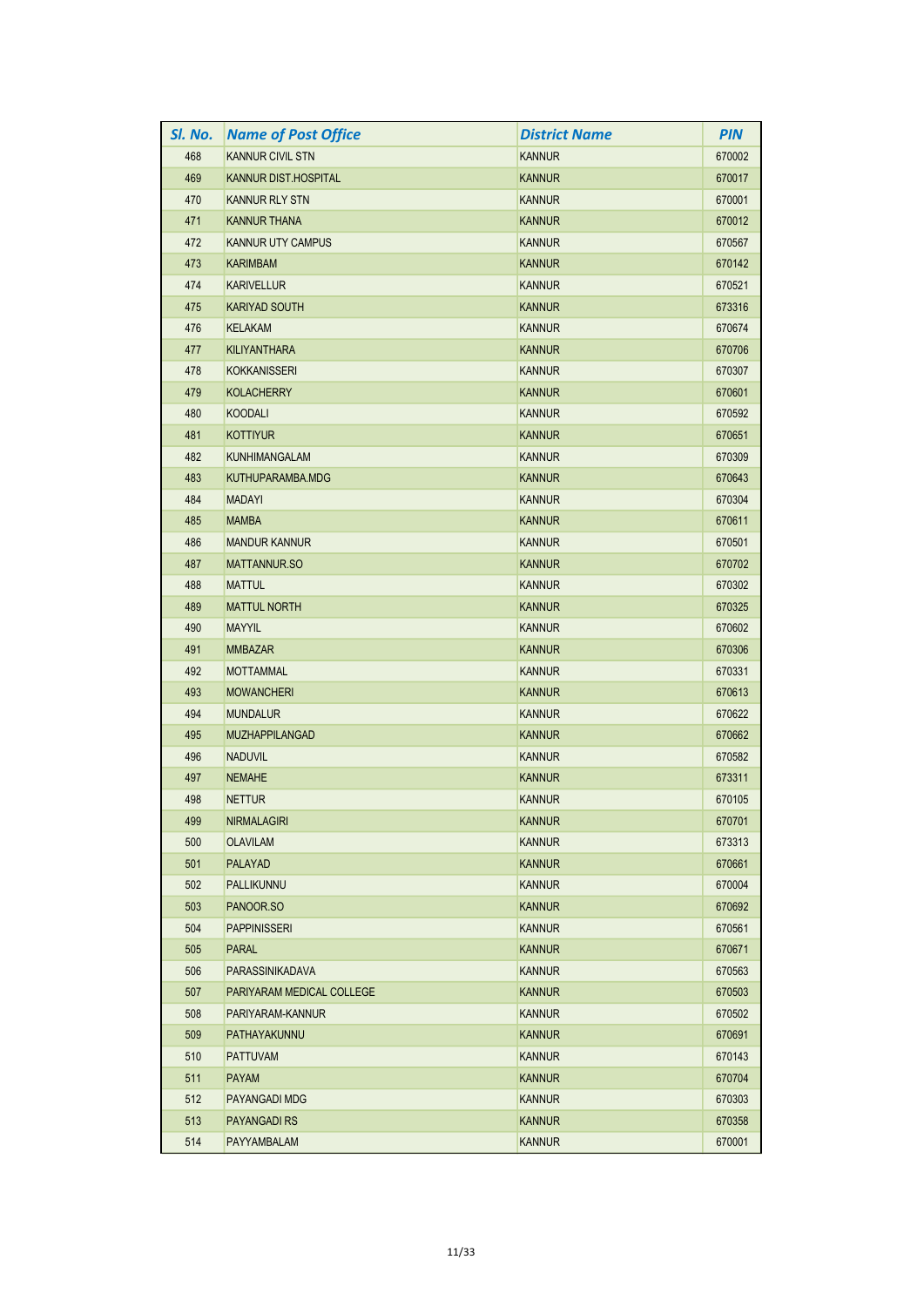| SI. No. | <b>Name of Post Office</b> | <b>District Name</b> | <b>PIN</b> |
|---------|----------------------------|----------------------|------------|
| 515     | <b>PAYYANUR</b>            | <b>KANNUR</b>        | 670307     |
| 516     | <b>PAYYAVUR</b>            | <b>KANNUR</b>        | 670633     |
| 517     | PERAVOOR.SO                | <b>KANNUR</b>        | 670673     |
| 518     | <b>PERINGADI</b>           | <b>KANNUR</b>        | 673312     |
| 519     | <b>PERINGATHUR</b>         | <b>KANNUR</b>        | 670675     |
| 520     | PILATHARA                  | <b>KANNUR</b>        | 670504     |
| 521     | <b>PINARAYI</b>            | <b>KANNUR</b>        | 670741     |
| 522     | PONNIAM WEST               | <b>KANNUR</b>        | 670641     |
| 523     | <b>RAMANTHALI</b>          | <b>KANNUR</b>        | 670308     |
| 524     | <b>SREEKANDAPURAM</b>      | <b>KANNUR</b>        | 670631     |
| 525     | <b>TALAP</b>               | <b>KANNUR</b>        | 670002     |
| 526     | TEMPLEGATE.SO              | <b>KANNUR</b>        | 670102     |
| 527     | <b>THALASSERY</b>          | <b>KANNUR</b>        | 670101     |
| 528     | <b>THALASSERY BAZAR</b>    | <b>KANNUR</b>        | 670101     |
| 529     | <b>THALASSERY COURTS</b>   | <b>KANNUR</b>        | 670101     |
| 530     | THALIPARAMBA               | <b>KANNUR</b>        | 670141     |
| 531     | <b>THAZHE CHOVVA</b>       | <b>KANNUR</b>        | 670018     |
| 532     | THIRUVANGAD.SO             | <b>KANNUR</b>        | 670103     |
| 533     | <b>THOTTADA</b>            | <b>KANNUR</b>        | 670007     |
| 534     | <b>THUVAKUNNU</b>          | <b>KANNUR</b>        | 670693     |
| 535     | <b>ULIKKAL</b>             | <b>KANNUR</b>        | 670705     |
| 536     | <b>UMMENCHIRA</b>          | <b>KANNUR</b>        | 670649     |
| 537     | <b>VALAPATANAM</b>         | <b>KANNUR</b>        | 670010     |
| 538     | <b>VARAM</b>               | <b>KANNUR</b>        | 670594     |
| 539     | <b>VENGARA-KANNUR</b>      | <b>KANNUR</b>        | 670305     |
| 540     | ANANDASHRAMA               | KASARAGOD            | 671531     |
| 541     | <b>BEKAL</b>               | <b>KASARAGOD</b>     | 671318     |
| 542     | <b>CHANGALA</b>            | <b>KASARAGOD</b>     | 671541     |
| 543     | <b>CHERVATHUR</b>          | <b>KASARAGOD</b>     | 671313     |
| 544     | <b>CHITTARIKKAL</b>        | KASARAGOD            | 671326     |
| 545     | <b>ELAMBACHI</b>           | <b>KASARAGOD</b>     | 671311     |
| 546     | <b>KALANAD</b>             | <b>KASARAGOD</b>     | 671317     |
| 547     | <b>KANHANGAD</b>           | <b>KASARAGOD</b>     | 671315     |
| 548     | <b>KASARAGOD</b>           | <b>KASARAGOD</b>     | 671121     |
| 549     | <b>KASARAGOD R S</b>       | <b>KASARAGOD</b>     | 671121     |
| 550     | <b>KOTTACHERRY</b>         | KASARAGOD            | 671315     |
| 551     | <b>KUDLU</b>               | <b>KASARAGOD</b>     | 671124     |
| 552     | <b>KUMBLA</b>              | KASARAGOD            | 671321     |
| 553     | <b>MANGALPADY</b>          | <b>KASARAGOD</b>     | 671324     |
| 554     | <b>MANJESHWAR</b>          | <b>KASARAGOD</b>     | 671323     |
| 555     | <b>MULIYAR</b>             | <b>KASARAGOD</b>     | 671542     |
| 556     | <b>MULLERIA</b>            | <b>KASARAGOD</b>     | 671543     |
| 557     | <b>NILESHWAR</b>           | <b>KASARAGOD</b>     | 671314     |
| 558     | <b>PADNE</b>               | KASARAGOD            | 671312     |
| 559     | <b>PAIVALIKE</b>           | KASARAGOD            | 671348     |
| 560     | <b>PALLIKERE</b>           | KASARAGOD            | 671316     |
| 561     | <b>PARAPPA</b>             | KASARAGOD            | 671533     |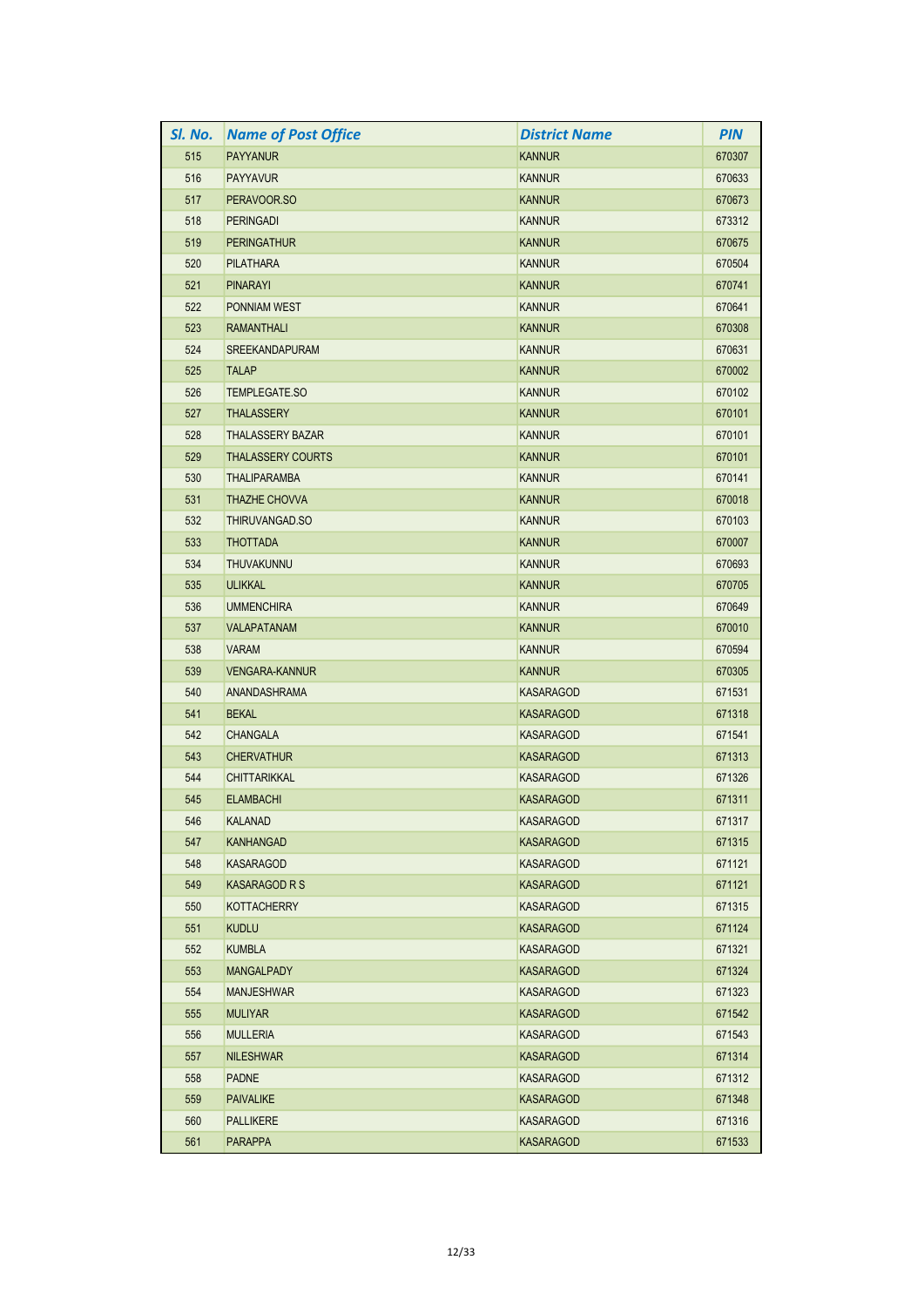| SI. No. | <b>Name of Post Office</b> | <b>District Name</b> | <b>PIN</b> |
|---------|----------------------------|----------------------|------------|
| 562     | <b>PERDALA</b>             | <b>KASARAGOD</b>     | 671551     |
| 563     | <b>PERLA</b>               | <b>KASARAGOD</b>     | 671552     |
| 564     | <b>RAJAPURAM</b>           | <b>KASARAGOD</b>     | 671532     |
| 565     | <b>TALANGARA</b>           | <b>KASARAGOD</b>     | 671122     |
| 566     | <b>THURUTHI</b>            | <b>KASARAGOD</b>     | 671351     |
| 567     | <b>TRIKARPUR</b>           | <b>KASARAGOD</b>     | 671310     |
| 568     | <b>UDMA</b>                | <b>KASARAGOD</b>     | 671319     |
| 569     | <b>UPPALA</b>              | <b>KASARAGOD</b>     | 671322     |
| 570     | <b>VIDYANAGAR</b>          | <b>KASARAGOD</b>     | 671123     |
| 571     | <b>ADICHANALLUR</b>        | <b>KOLLAM</b>        | 691573     |
| 572     | ALUMKADAVU                 | <b>KOLLAM</b>        | 690573     |
| 573     | <b>ANCHAL</b>              | <b>KOLLAM</b>        | 691306     |
| 574     | <b>ARINALLUR</b>           | <b>KOLLAM</b>        | 690538     |
| 575     | <b>ASRAMOM</b>             | <b>KOLLAM</b>        | 691002     |
| 576     | <b>ATHINAD NORTH</b>       | <b>KOLLAM</b>        | 690542     |
| 577     | <b>AYUR</b>                | <b>KOLLAM</b>        | 691533     |
| 578     | <b>BHOOTHAKULAM</b>        | <b>KOLLAM</b>        | 691302     |
| 579     | <b>CHADAYAMANALAM</b>      | <b>KOLLAM</b>        | 691534     |
| 580     | <b>CHANDANATHOPE</b>       | <b>KOLLAM</b>        | 691014     |
| 581     | <b>CHANNAPETTAH</b>        | <b>KOLLAM</b>        | 691311     |
| 582     | <b>CHATHANNUR</b>          | <b>KOLLAM</b>        | 691572     |
| 583     | <b>CHAVARA</b>             | <b>KOLLAM</b>        | 691583     |
| 584     | <b>CHAVARA BRIDGE</b>      | <b>KOLLAM</b>        | 691583     |
| 585     | <b>CHAVARA SOUTH</b>       | <b>KOLLAM</b>        | 691584     |
| 586     | CHENGAMANAD JN             | <b>KOLLAM</b>        | 691557     |
| 587     | <b>CHEPPARA</b>            | <b>KOLLAM</b>        | 691520     |
| 588     | <b>CHITHARA</b>            | <b>KOLLAM</b>        | 691559     |
| 589     | <b>CLAPPANA</b>            | <b>KOLLAM</b>        | 690525     |
| 590     | <b>EAST KALLADA</b>        | <b>KOLLAM</b>        | 691502     |
| 591     | <b>EDAMON</b>              | <b>KOLLAM</b>        | 691307     |
| 592     | <b>ELAMPAL</b>             | <b>KOLLAM</b>        | 691322     |
| 593     | <b>ERAVIPURAM</b>          | <b>KOLLAM</b>        | 691011     |
| 594     | EROOR S.O (KOLLAM)         | KOLLAM               | 691312     |
| 595     | <b>EZHUKONE</b>            | <b>KOLLAM</b>        | 691505     |
| 596     | <b>KADAKKAL</b>            | KOLLAM               | 691536     |
| 597     | <b>KADAPPAKADA</b>         | KOLLAM               | 691008     |
| 598     | KAITHACODE                 | KOLLAM               | 691543     |
| 599     | <b>KALAYAPURAM</b>         | <b>KOLLAM</b>        | 691560     |
| 600     | KALLUVATHUKKAL             | KOLLAM               | 691578     |
| 601     | <b>KALTHURUTHY</b>         | KOLLAM               | 691309     |
| 602     | KANJAVELY                  | <b>KOLLAM</b>        | 691602     |
| 603     | <b>KANNANALLUR</b>         | <b>KOLLAM</b>        | 691576     |
| 604     | <b>KARAMCODE</b>           | KOLLAM               | 691579     |
| 605     | <b>KARINGANNUR</b>         | <b>KOLLAM</b>        | 691516     |
| 606     | KARUNAGAPPALLY HO          | KOLLAM               | 690518     |
| 607     | <b>KAVANAD</b>             | KOLLAM               | 691003     |
| 608     | <b>KILIKOLLUR</b>          | <b>KOLLAM</b>        | 691004     |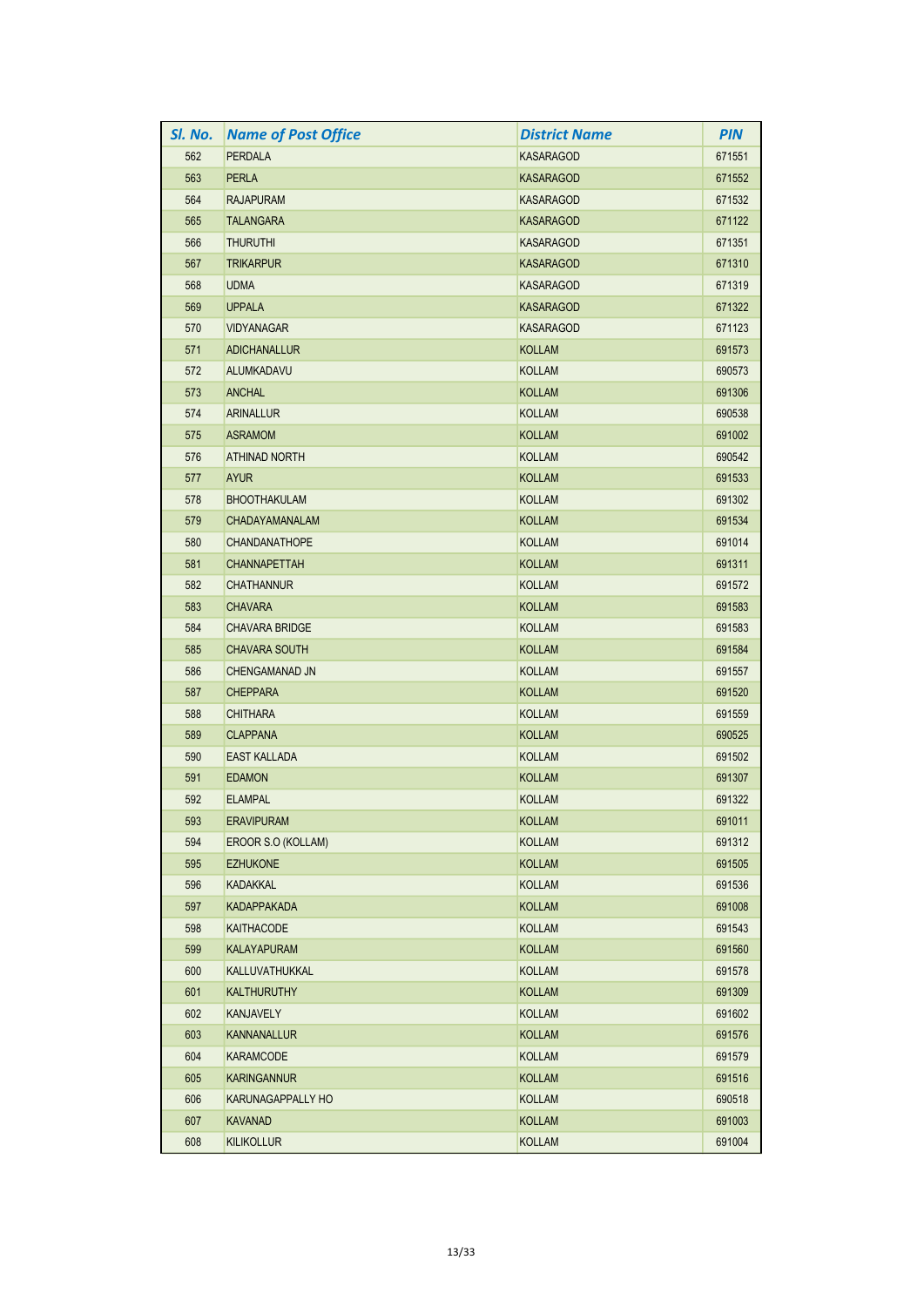| SI. No. | <b>Name of Post Office</b>     | <b>District Name</b> | <b>PIN</b> |
|---------|--------------------------------|----------------------|------------|
| 609     | <b>KILIKOLLUR EAST</b>         | <b>KOLLAM</b>        | 691004     |
| 610     | <b>KOIVILA</b>                 | <b>KOLLAM</b>        | 691590     |
| 611     | <b>KOLLAM BAZAR</b>            | <b>KOLLAM</b>        | 691001     |
| 612     | <b>KOLLAM CANTONMENT</b>       | <b>KOLLAM</b>        | 691001     |
| 613     | <b>KOLLAM CIVILSTATION</b>     | <b>KOLLAM</b>        | 691013     |
| 614     | <b>KOLLAM CUTCHERRY</b>        | <b>KOLLAM</b>        | 691013     |
| 615     | <b>KOLLAM HPO</b>              | <b>KOLLAM</b>        | 691001     |
| 616     | KOLLAM TALUK CUTCHERY          | <b>KOLLAM</b>        | 691001     |
| 617     | KOTTARAKARA HO                 | <b>KOLLAM</b>        | 691506     |
| 618     | <b>KOTTIYAM</b>                | <b>KOLLAM</b>        | 691571     |
| 619     | <b>KULAKADA</b>                | <b>KOLLAM</b>        | 691521     |
| 620     | <b>KULASEKHARAPURAM</b>        | <b>KOLLAM</b>        | 690544     |
| 621     | <b>KULATHUPUZHA</b>            | <b>KOLLAM</b>        | 691310     |
| 622     | <b>KUNDARA</b>                 | <b>KOLLAM</b>        | 691501     |
| 623     | <b>KUNDARA EAST</b>            | <b>KOLLAM</b>        | 691501     |
| 624     | <b>KUNNATHUR EAST</b>          | <b>KOLLAM</b>        | 690540     |
| 625     | <b>KUNNICODE</b>               | <b>KOLLAM</b>        | 691508     |
| 626     | <b>KUZHIMATHICAUD</b>          | <b>KOLLAM</b>        | 691509     |
| 627     | <b>MADATHARA</b>               | <b>KOLLAM</b>        | 691541     |
| 628     | <b>MANAPPALLY NORTH</b>        | <b>KOLLAM</b>        | 690574     |
| 629     | <b>MANCHALLUR PATHANAPURAM</b> | <b>KOLLAM</b>        | 689695     |
| 630     | <b>MANGAD</b>                  | <b>KOLLAM</b>        | 691015     |
| 631     | <b>MAYYANAD</b>                | <b>KOLLAM</b>        | 691303     |
| 632     | <b>MUKATHALA</b>               | <b>KOLLAM</b>        | 691577     |
| 633     | <b>MUKUNDAPURAM</b>            | <b>KOLLAM</b>        | 691585     |
| 634     | <b>MULAVANA</b>                | <b>KOLLAM</b>        | 691503     |
| 635     | <b>MYNAGAPPALLY</b>            | <b>KOLLAM</b>        | 690519     |
| 636     | <b>NALLILA</b>                 | <b>KOLLAM</b>        | 691515     |
| 637     | <b>NEDUNGOLAM</b>              | <b>KOLLAM</b>        | 691334     |
| 638     | <b>NEENDAKARA</b>              | <b>KOLLAM</b>        | 691582     |
| 639     | <b>NILAMEL</b>                 | <b>KOLLAM</b>        | 691535     |
| 640     | <b>OACHIRA</b>                 | <b>KOLLAM</b>        | 690526     |
| 641     | <b>ODANAVATTOM</b>             | KOLLAM               | 691512     |
| 642     | <b>OYUR</b>                    | <b>KOLLAM</b>        | 691510     |
| 643     | PALLICKAL-KOTTARAKARA          | <b>KOLLAM</b>        | 691566     |
| 644     | <b>PALLITHOTTAM</b>            | KOLLAM               | 691006     |
| 645     | PARAVUR-KOLLAM                 | <b>KOLLAM</b>        | 691301     |
| 646     | <b>PARIPPALLY</b>              | <b>KOLLAM</b>        | 691574     |
| 647     | <b>PATHANAPURAM</b>            | <b>KOLLAM</b>        | 689695     |
| 648     | <b>PATTATHANAM</b>             | KOLLAM               | 691021     |
| 649     | <b>PATTAZHY</b>                | <b>KOLLAM</b>        | 691522     |
| 650     | PERINAD MDG                    | <b>KOLLAM</b>        | 691601     |
| 651     | <b>PERUMPUZHA</b>              | <b>KOLLAM</b>        | 691504     |
| 652     | <b>POOYAPALLY</b>              | KOLLAM               | 691537     |
| 653     | <b>PORUVAZHY</b>               | <b>KOLLAM</b>        | 690520     |
| 654     | <b>PRAYAR</b>                  | KOLLAM               | 690547     |
| 655     | <b>PULAMON</b>                 | <b>KOLLAM</b>        | 691531     |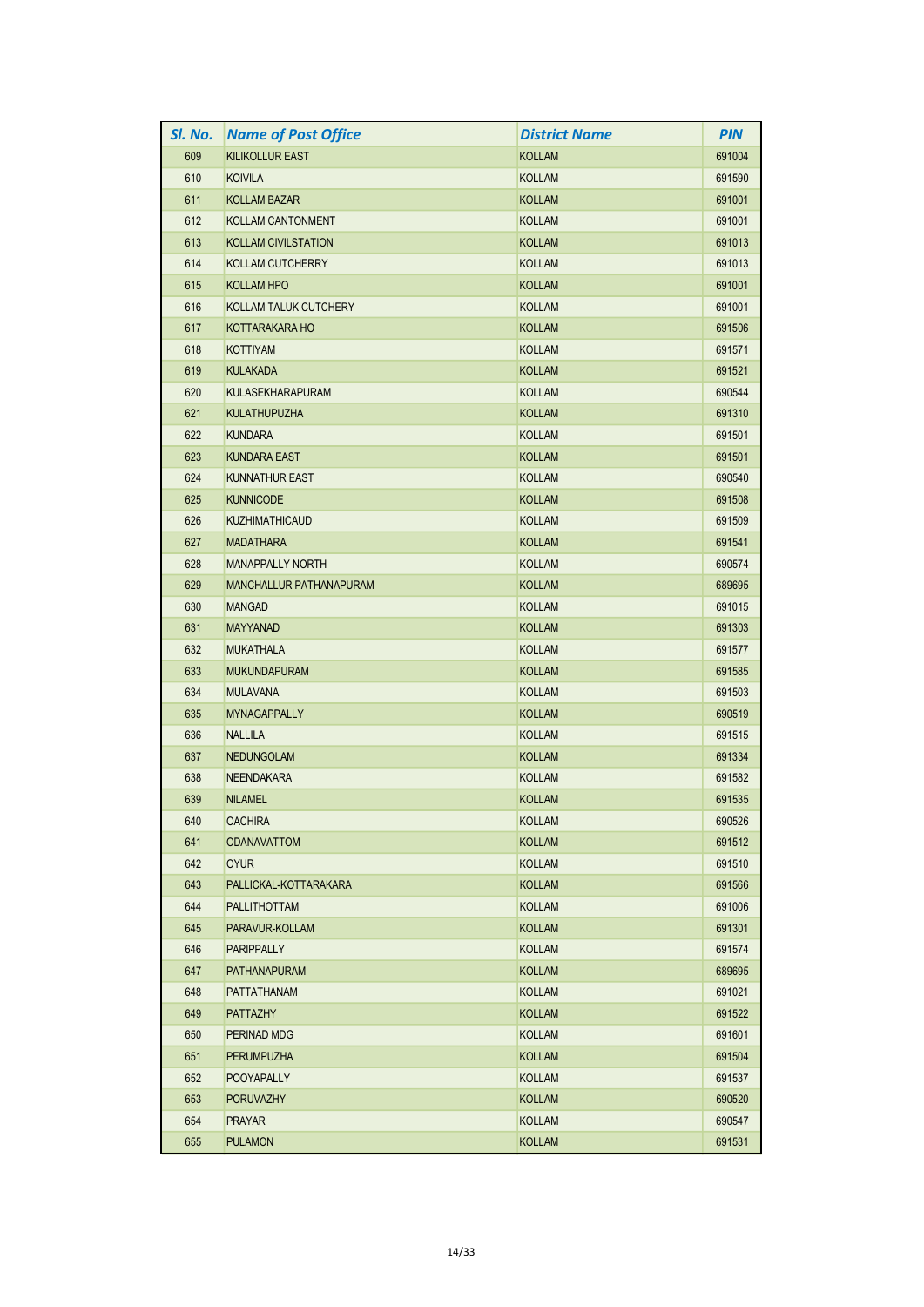| SI. No. | <b>Name of Post Office</b>     | <b>District Name</b> | <b>PIN</b> |
|---------|--------------------------------|----------------------|------------|
| 656     | <b>PULLICHIRA</b>              | <b>KOLLAM</b>        | 691304     |
| 657     | <b>PUNALUR</b>                 | <b>KOLLAM</b>        | 691305     |
| 658     | <b>PUNALUR PAPER MILLS</b>     | <b>KOLLAM</b>        | 691332     |
| 659     | <b>PUTHOOR</b>                 | <b>KOLLAM</b>        | 691507     |
| 660     | <b>SRPMARKET</b>               | <b>KOLLAM</b>        | 690539     |
| 661     | <b>SAKTHIKULANGARA</b>         | <b>KOLLAM</b>        | 691581     |
| 662     | <b>SASTHAMCOTTAH</b>           | <b>KOLLAM</b>        | 690521     |
| 663     | <b>SOORANAD</b>                | <b>KOLLAM</b>        | 690522     |
| 664     | SOORANAD NORTH                 | <b>KOLLAM</b>        | 690561     |
| 665     | <b>THANGASSERRY</b>            | <b>KOLLAM</b>        | 691007     |
| 666     | <b>THATTAMALA</b>              | <b>KOLLAM</b>        | 691020     |
| 667     | <b>THAZHAVA</b>                | <b>KOLLAM</b>        | 690523     |
| 668     | <b>THEKKEVILA</b>              | <b>KOLLAM</b>        | 691016     |
| 669     | <b>THEKKUMBHAGOM</b>           | <b>KOLLAM</b>        | 691319     |
| 670     | <b>THENMALA</b>                | <b>KOLLAM</b>        | 691308     |
| 671     | <b>THEVALAKKARA</b>            | <b>KOLLAM</b>        | 690524     |
| 672     | <b>THEVALLY</b>                | <b>KOLLAM</b>        | 691009     |
| 673     | <b>THIRUMULLAVARAM</b>         | <b>KOLLAM</b>        | 691012     |
| 674     | <b>THOLICODE</b>               | <b>KOLLAM</b>        | 691333     |
| 675     | <b>TKM COLLEGE</b>             | <b>KOLLAM</b>        | 691005     |
| 676     | <b>ULIYAKOVIL</b>              | <b>KOLLAM</b>        | 691019     |
| 677     | <b>UMAYANALLUR IE</b>          | <b>KOLLAM</b>        | 691589     |
| 678     | <b>VADAKEVILA</b>              | <b>KOLLAM</b>        | 691010     |
| 679     | <b>VADAKKUMTHALA EAST</b>      | <b>KOLLAM</b>        | 690536     |
| 680     | <b>VALACODE</b>                | <b>KOLLAM</b>        | 691331     |
| 681     | <b>VALAKOM</b>                 | <b>KOLLAM</b>        | 691532     |
| 682     | VAVVAKKAVU                     | <b>KOLLAM</b>        | 690528     |
| 683     | <b>VELIYAM</b>                 | <b>KOLLAM</b>        | 691540     |
| 684     | <b>VELLIMON</b>                | <b>KOLLAM</b>        | 691511     |
| 685     | <b>VETTIKAVALA</b>             | <b>KOLLAM</b>        | 691538     |
| 686     | <b>WEST KALLADA</b>            | <b>KOLLAM</b>        | 691500     |
| 687     | ANICKADU                       | <b>KOTTAYAM</b>      | 686503     |
| 688     | <b>ANTHINAD</b>                | KOTTAYAM             | 686651     |
| 689     | <b>ARUNAPURAM</b>              | <b>KOTTAYAM</b>      | 686574     |
| 690     | <b>ARUVITHURA</b>              | KOTTAYAM             | 686122     |
| 691     | ATHIRAMPUZHA                   | <b>KOTTAYAM</b>      | 686562     |
| 692     | <b>AYARKUNNAM</b>              | <b>KOTTAYAM</b>      | 686564     |
| 693     | AYMANAM                        | <b>KOTTAYAM</b>      | 686015     |
| 694     | <b>BHARANANGANAM</b>           | KOTTAYAM             | 686578     |
| 695     | <b>CHAKOMPATHAL</b>            | KOTTAYAM             | 686517     |
| 696     | <b>CHANGANACHERRY</b>          | <b>KOTTAYAM</b>      | 686101     |
| 697     | <b>CHANGANACHERRY COLLEGE</b>  | KOTTAYAM             | 686101     |
| 698     | CHANGANACHERRY INDUSTRIALNAGAR | KOTTAYAM             | 686106     |
| 699     | <b>CHANGANACHERRY MARKET</b>   | KOTTAYAM             | 686101     |
| 700     | CHENGALAM                      | KOTTAYAM             | 686585     |
| 701     | <b>CHENGALAM SOUTH</b>         | <b>KOTTAYAM</b>      | 686022     |
| 702     | <b>CHERPUNKAL</b>              | KOTTAYAM             | 686584     |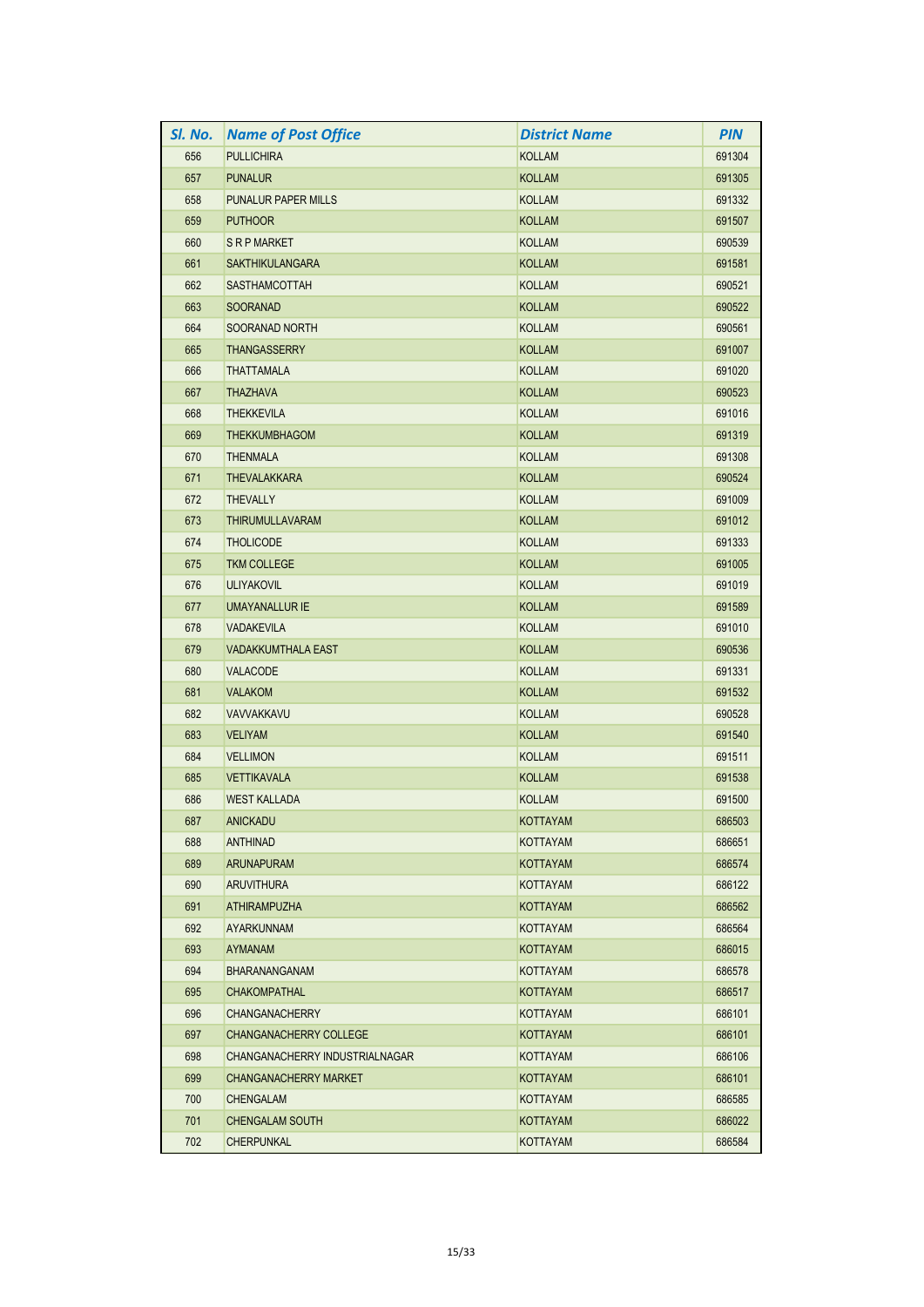| SI. No. | <b>Name of Post Office</b> | District Name   | <b>PIN</b> |
|---------|----------------------------|-----------------|------------|
| 703     | <b>CHINGAVANAM</b>         | <b>KOTTAYAM</b> | 686531     |
| 704     | <b>CHIRAKADAVU</b>         | KOTTAYAM        | 686520     |
| 705     | <b>DEVAGIRI</b>            | <b>KOTTAYAM</b> | 686555     |
| 706     | <b>ERATTUPETTA</b>         | <b>KOTTAYAM</b> | 686121     |
| 707     | <b>ERUMELI</b>             | KOTTAYAM        | 686509     |
| 708     | <b>ETTUMANUR</b>           | KOTTAYAM        | 686631     |
| 709     | ETTUMANUR JUNCTION         | <b>KOTTAYAM</b> | 686631     |
| 710     | GANDHINAGAR-KTM            | KOTTAYAM        | 686008     |
| 711     | KADANAD MEENACHIL          | KOTTAYAM        | 686653     |
| 712     | KADAPLAMATTOM              | KOTTAYAM        | 686571     |
| 713     | <b>KADUTHURUTHY</b>        | <b>KOTTAYAM</b> | 686604     |
| 714     | <b>KAIPUZHA</b>            | <b>KOTTAYAM</b> | 686602     |
| 715     | <b>KALAKETTY</b>           | <b>KOTTAYAM</b> | 686508     |
| 716     | KALLARA S.O (KOTTAYAM)     | <b>KOTTAYAM</b> | 686611     |
| 717     | <b>KANAKARI</b>            | KOTTAYAM        | 686632     |
| 718     | KANGAZHA                   | KOTTAYAM        | 686541     |
| 719     | <b>KANJIRAPALLY</b>        | <b>KOTTAYAM</b> | 686507     |
| 720     | <b>KARIKKATTOOR</b>        | <b>KOTTAYAM</b> | 686544     |
| 721     | KARUKACHAL                 | <b>KOTTAYAM</b> | 686540     |
| 722     | <b>KIDANGOOR</b>           | KOTTAYAM        | 686572     |
| 723     | <b>KIDANGOOR SOUTH</b>     | <b>KOTTAYAM</b> | 686583     |
| 724     | <b>KILIROOR NORTH</b>      | KOTTAYAM        | 686020     |
| 725     | <b>KOORALI</b>             | KOTTAYAM        | 686522     |
| 726     | <b>KOOTTICKAL</b>          | <b>KOTTAYAM</b> | 686514     |
| 727     | <b>KOOVAPALLY</b>          | KOTTAYAM        | 686518     |
| 728     | KOTTAYAM COLLECTORATE      | KOTTAYAM        | 686002     |
| 729     | KOTTAYAM HPO               | <b>KOTTAYAM</b> | 686001     |
| 730     | KOTTAYAM NORTH             | KOTTAYAM        | 686001     |
| 731     | KOTTAYAM WEST              | <b>KOTTAYAM</b> | 686003     |
| 732     | <b>KUDAMALOOR</b>          | KOTTAYAM        | 686017     |
| 733     | <b>KUDAVECHOOR</b>         | <b>KOTTAYAM</b> | 686144     |
| 734     | KULASEKHARAMANGALAM        | KOTTAYAM        | 686608     |
| 735     | <b>KUMARAKOM</b>           | <b>KOTTAYAM</b> | 686563     |
| 736     | <b>KUMARANALLOOR</b>       | <b>KOTTAYAM</b> | 686016     |
| 737     | KUNNAM VECHOOCHIRA         | KOTTAYAM        | 686511     |
| 738     | KURAVILANGAD               | KOTTAYAM        | 686633     |
| 739     | <b>KURISUMMOODU</b>        | <b>KOTTAYAM</b> | 686104     |
| 740     | <b>KUZHIMATTOM</b>         | KOTTAYAM        | 686533     |
| 741     | <b>MADAPPALLY</b>          | KOTTAYAM        | 686546     |
| 742     | <b>MALLOOSSERY</b>         | KOTTAYAM        | 686041     |
| 743     | <b>MANARCAUD</b>           | <b>KOTTAYAM</b> | 686019     |
| 744     | <b>MANGANAM</b>            | KOTTAYAM        | 686018     |
| 745     | <b>MANIMALA</b>            | <b>KOTTAYAM</b> | 686543     |
| 746     | <b>MANJOOR</b>             | <b>KOTTAYAM</b> | 686603     |
| 747     | <b>MANNANAM</b>            | KOTTAYAM        | 686561     |
| 748     | <b>MARANGATTUPALLY</b>     | KOTTAYAM        | 686635     |
| 749     | <b>MEENADOM</b>            | <b>KOTTAYAM</b> | 686516     |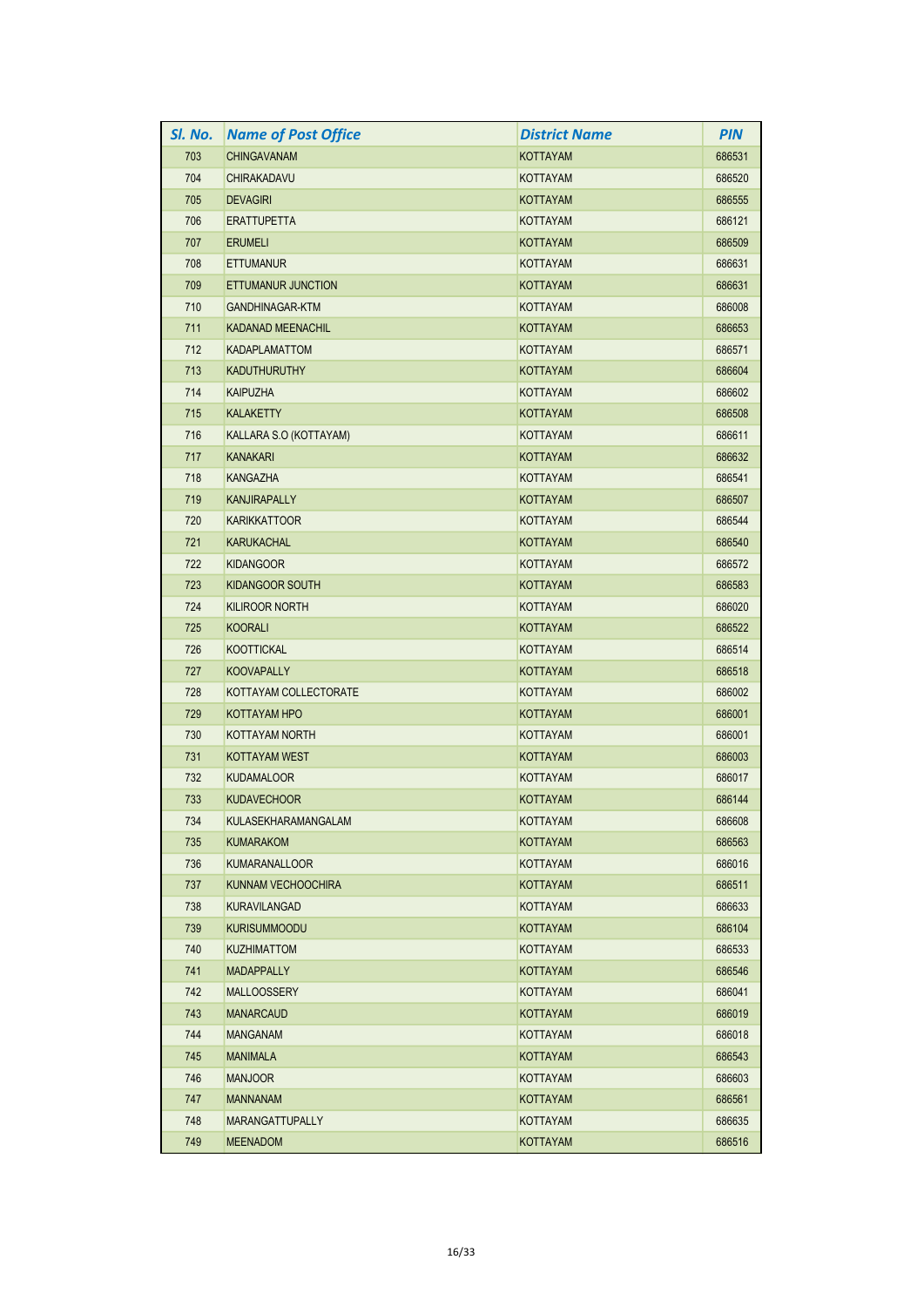| SI. No. | <b>Name of Post Office</b> | <b>District Name</b> | <b>PIN</b> |
|---------|----------------------------|----------------------|------------|
| 750     | <b>MELUKAVUMATTOM</b>      | <b>KOTTAYAM</b>      | 686652     |
| 751     | <b>MEVELLOOR</b>           | KOTTAYAM             | 686609     |
| 752     | <b>MONIPPALLY</b>          | KOTTAYAM             | 686636     |
| 753     | <b>MOONNILAVU</b>          | KOTTAYAM             | 686586     |
| 754     | <b>MUKKOOTTUTHARA</b>      | <b>KOTTAYAM</b>      | 686510     |
| 755     | <b>MUNDAKKAYAM</b>         | <b>KOTTAYAM</b>      | 686513     |
| 756     | <b>MUTTAMBALAM</b>         | <b>KOTTAYAM</b>      | 686004     |
| 757     | <b>MUTTUCHIRA</b>          | <b>KOTTAYAM</b>      | 686613     |
| 758     | <b>NALUKODY</b>            | KOTTAYAM             | 686548     |
| 759     | <b>NATTAKOM</b>            | <b>KOTTAYAM</b>      | 686013     |
| 760     | NATTASSERY SH MOUNT        | <b>KOTTAYAM</b>      | 686006     |
| 761     | <b>NEDUMKUNNAM</b>         | KOTTAYAM             | 686542     |
| 762     | NEDUNGADAPPALLY            | KOTTAYAM             | 686545     |
| 763     | <b>NEELAMPEROOR</b>        | <b>KOTTAYAM</b>      | 686534     |
| 764     | <b>NEENDOOR</b>            | <b>KOTTAYAM</b>      | 686601     |
| 765     | NEWSPRINT NAGAR            | KOTTAYAM             | 686616     |
| 766     | <b>NJIZHOOR</b>            | <b>KOTTAYAM</b>      | 686612     |
| 767     | <b>OLESSA</b>              | <b>KOTTAYAM</b>      | 686014     |
| 768     | <b>OZHAVUR</b>             | <b>KOTTAYAM</b>      | 686634     |
| 769     | <b>PADINJAREKKARA</b>      | <b>KOTTAYAM</b>      | 686146     |
| 770     | <b>PAKKIL</b>              | <b>KOTTAYAM</b>      | 686012     |
| 771     | PALA HO                    | KOTTAYAM             | 686575     |
| 772     | <b>PALA TOWN</b>           | KOTTAYAM             | 686575     |
| 773     | PALAI MARKET JUNCTION      | <b>KOTTAYAM</b>      | 686575     |
| 774     | PALLICKACHIRAKAVALA        | KOTTAYAM             | 686537     |
| 775     | <b>PALLOM</b>              | <b>KOTTAYAM</b>      | 686007     |
| 776     | <b>PAMPADY</b>             | KOTTAYAM             | 686502     |
| 777     | <b>PAMPADY SOUTH</b>       | <b>KOTTAYAM</b>      | 686521     |
| 778     | <b>PARATHODE</b>           | KOTTAYAM             | 686512     |
| 779     | <b>PARIYARAM</b>           | <b>KOTTAYAM</b>      | 686021     |
| 780     | <b>PEROOR</b>              | <b>KOTTAYAM</b>      | 686637     |
| 781     | PERUMPANACHY               | KOTTAYAM             | 686536     |
| 782     | <b>PERUNNA</b>             | KOTTAYAM             | 686102     |
| 783     | <b>PERUVA</b>              | <b>KOTTAYAM</b>      | 686610     |
| 784     | PLASSANAL                  | <b>KOTTAYAM</b>      | 686579     |
| 785     | <b>PONKUNNAM</b>           | KOTTAYAM             | 686506     |
| 786     | <b>POONJAR</b>             | KOTTAYAM             | 686581     |
| 787     | POONJAR THEKKEKARA         | <b>KOTTAYAM</b>      | 686582     |
| 788     | <b>POOVARANI</b>           | <b>KOTTAYAM</b>      | 686577     |
| 789     | PRIYADARSINI HILLS         | KOTTAYAM             | 686560     |
| 790     | PULICKAKAVALA              | KOTTAYAM             | 686515     |
| 791     | <b>PULIYANNOOR</b>         | KOTTAYAM             | 686573     |
| 792     | <b>PUTHUPPALLY</b>         | KOTTAYAM             | 686011     |
| 793     | RAMAPURAM BAZAR            | <b>KOTTAYAM</b>      | 686576     |
| 794     | RUBBER BOARD               | KOTTAYAM             | 686009     |
| 795     | <b>SACHIVOTHAMAPURAM</b>   | KOTTAYAM             | 686532     |
| 796     | <b>TEEKOY</b>              | KOTTAYAM             | 686580     |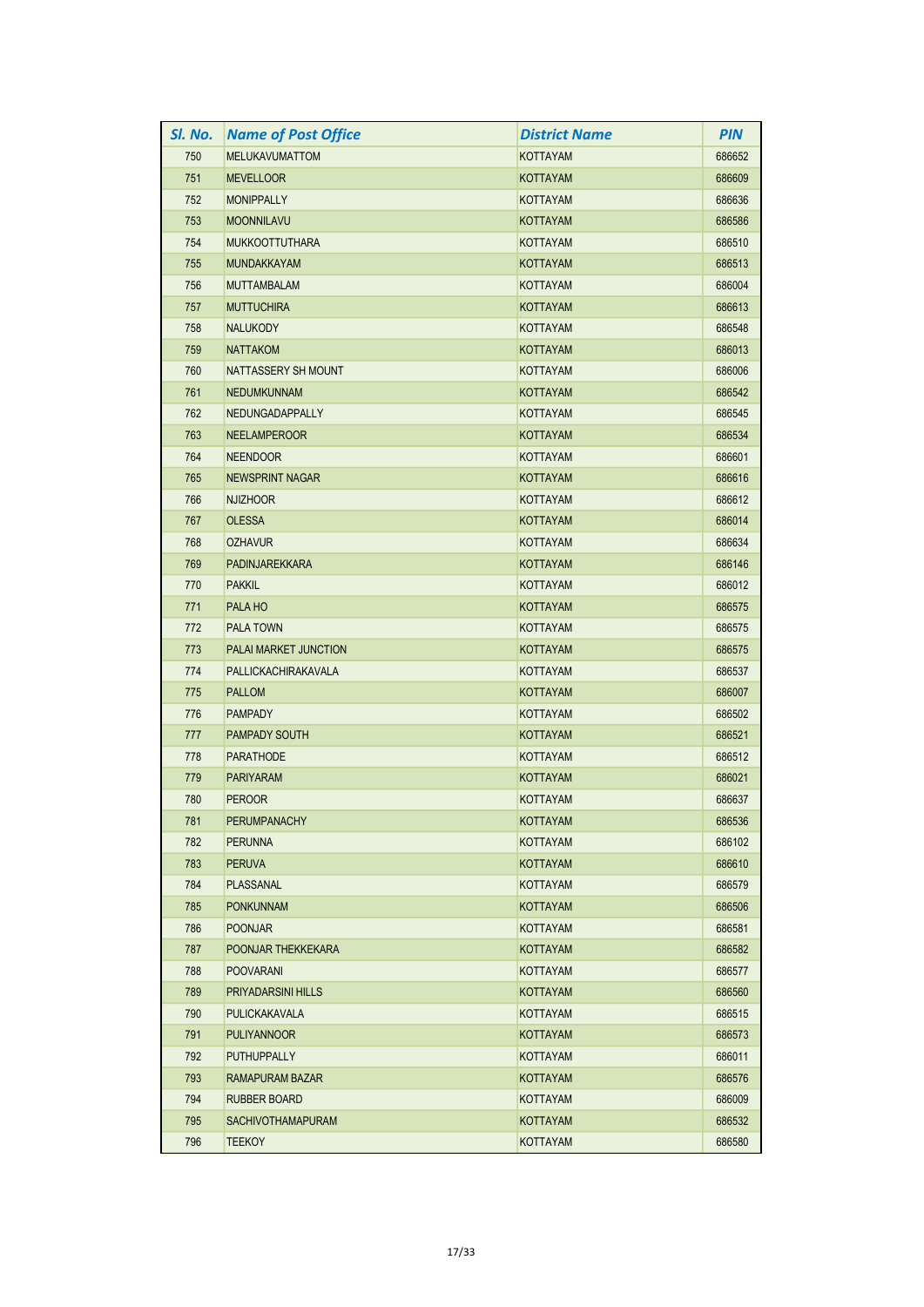| SI. No. | <b>Name of Post Office</b> | <b>District Name</b> | <b>PIN</b> |
|---------|----------------------------|----------------------|------------|
| 797     | THALAYAZHAM                | <b>KOTTAYAM</b>      | 686607     |
| 798     | THALAYOLAPARAMBU           | KOTTAYAM             | 686605     |
| 799     | <b>THAZHATHANGADY</b>      | <b>KOTTAYAM</b>      | 686005     |
| 800     | <b>THEERTHAPADAPURAM</b>   | <b>KOTTAYAM</b>      | 686505     |
| 801     | <b>THEKKETHUKAVALA</b>     | <b>KOTTAYAM</b>      | 686519     |
| 802     | <b>THELLAKOM</b>           | KOTTAYAM             | 686630     |
| 803     | <b>THIDANAD</b>            | <b>KOTTAYAM</b>      | 686123     |
| 804     | THIRUMANI VENKITA PURAM    | <b>KOTTAYAM</b>      | 686606     |
| 805     | <b>THIRUNAKKARA</b>        | <b>KOTTAYAM</b>      | 686001     |
| 806     | <b>THOTTAKADU</b>          | KOTTAYAM             | 686539     |
| 807     | <b>THRICKODITHANAM</b>     | <b>KOTTAYAM</b>      | 686105     |
| 808     | <b>THURUTHY</b>            | KOTTAYAM             | 686535     |
| 809     | <b>UDAYANAPURAM</b>        | <b>KOTTAYAM</b>      | 686143     |
| 810     | <b>VADAVATHOOR</b>         | <b>KOTTAYAM</b>      | 686010     |
| 811     | <b>VAIKOM HO</b>           | <b>KOTTAYAM</b>      | 686141     |
| 812     | <b>VAKATHANAM</b>          | KOTTAYAM             | 686538     |
| 813     | <b>VAYALA</b>              | KOTTAYAM             | 686587     |
| 814     | <b>VAZHAPPALLY WEST</b>    | <b>KOTTAYAM</b>      | 686103     |
| 815     | <b>VAZHOOR</b>             | KOTTAYAM             | 686504     |
| 816     | <b>VELLOOR</b>             | KOTTAYAM             | 686501     |
| 817     | ABDULRAHIMANNAGAR          | <b>MALAPPURAM</b>    | 676305     |
| 818     | <b>ALANKODE</b>            | <b>MALAPPURAM</b>    | 679585     |
| 819     | ANAMANGAD                  | <b>MALAPPURAM</b>    | 679357     |
| 820     | ANGADIPURAM                | <b>MALAPPURAM</b>    | 679321     |
| 821     | AREACODE                   | <b>MALAPPURAM</b>    | 673639     |
| 822     | ARIYALLUR                  | <b>MALAPPURAM</b>    | 676312     |
| 823     | <b>BPANGADI</b>            | <b>MALAPPURAM</b>    | 676102     |
| 824     | <b>CALICUT AIRPORT</b>     | <b>MALAPPURAM</b>    | 673647     |
| 825     | <b>CALICUT UNIVERSITY</b>  | <b>MALAPPURAM</b>    | 673635     |
| 826     | <b>CHELEMBRA</b>           | <b>MALAPPURAM</b>    | 673634     |
| 827     | <b>CHERUKARA</b>           | <b>MALAPPURAM</b>    | 679340     |
| 828     | <b>CHERUVAYUR</b>          | <b>MALAPPURAM</b>    | 673645     |
| 829     | <b>CHETTIPADI</b>          | <b>MALAPPURAM</b>    | 676319     |
| 830     | <b>CHUNGATHARA</b>         | <b>MALAPPURAM</b>    | 679334     |
| 831     | <b>DOWNHILL</b>            | <b>MALAPPURAM</b>    | 676519     |
| 832     | EDAKKARA-NLB               | <b>MALAPPURAM</b>    | 679331     |
| 833     | EDAPAL MDG                 | <b>MALAPPURAM</b>    | 679576     |
| 834     | <b>EDARIKODE</b>           | <b>MALAPPURAM</b>    | 676501     |
| 835     | <b>EDAVANNA</b>            | <b>MALAPPURAM</b>    | 676541     |
| 836     | ERAMANGALAM                | <b>MALAPPURAM</b>    | 679587     |
| 837     | <b>IRIMBILIYAM</b>         | <b>MALAPPURAM</b>    | 679572     |
| 838     | KADALUNDINAGARAM           | <b>MALAPPURAM</b>    | 673314     |
| 839     | <b>KADAMPUZHA</b>          | <b>MALAPPURAM</b>    | 676553     |
| 840     | <b>KALADI-MLP</b>          | <b>MALAPPURAM</b>    | 679582     |
| 841     | <b>KALIKAVU</b>            | <b>MALAPPURAM</b>    | 676525     |
| 842     | KALPAKANCHERI              | <b>MALAPPURAM</b>    | 676551     |
| 843     | <b>KANHIRAMUKKU</b>        | <b>MALAPPURAM</b>    | 679584     |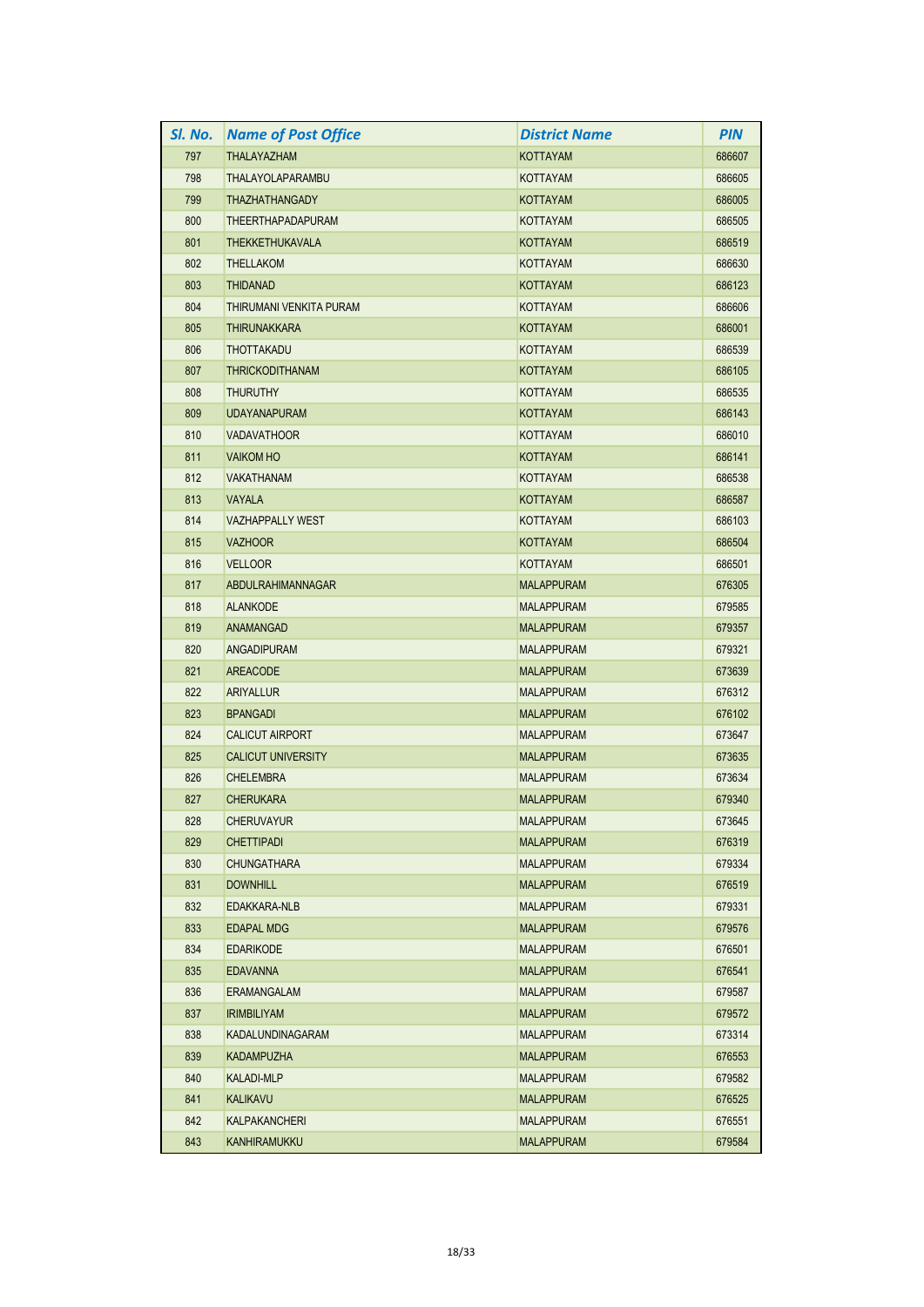| SI. No. | <b>Name of Post Office</b>      | <b>District Name</b> | <b>PIN</b> |
|---------|---------------------------------|----------------------|------------|
| 844     | <b>KARUVAMBRAM</b>              | <b>MALAPPURAM</b>    | 676123     |
| 845     | KARUVARAKUNDU                   | <b>MALAPPURAM</b>    | 676523     |
| 846     | <b>KODINHI</b>                  | <b>MALAPPURAM</b>    | 676309     |
| 847     | <b>KODUR</b>                    | <b>MALAPPURAM</b>    | 676504     |
| 848     | <b>KOKKUR</b>                   | <b>MALAPPURAM</b>    | 679591     |
| 849     | <b>KOLAPARAMBA</b>              | <b>MALAPPURAM</b>    | 676522     |
| 850     | <b>KOLATHUR-MLP</b>             | <b>MALAPPURAM</b>    | 679338     |
| 851     | <b>KONDOTTI</b>                 | <b>MALAPPURAM</b>    | 673638     |
| 852     | KOTTAKKAL MDG                   | <b>MALAPPURAM</b>    | 676503     |
| 853     | <b>KUTTAYI</b>                  | <b>MALAPPURAM</b>    | 676562     |
| 854     | <b>KUTTILANGADI</b>             | <b>MALAPPURAM</b>    | 676506     |
| 855     | <b>KUTTIPURAM MDG</b>           | <b>MALAPPURAM</b>    | 679571     |
| 856     | <b>KUZHIMANNA</b>               | <b>MALAPPURAM</b>    | 673641     |
| 857     | <b>MAKKARAPARAMBA</b>           | <b>MALAPPURAM</b>    | 676507     |
| 858     | <b>MALAPPURAM</b>               | <b>MALAPPURAM</b>    | 676505     |
| 859     | <b>MALAPPURAM CIVIL STATION</b> | <b>MALAPPURAM</b>    | 676505     |
| 860     | <b>MAMPAD</b>                   | <b>MALAPPURAM</b>    | 676542     |
| 861     | <b>MANGALAM</b>                 | <b>MALAPPURAM</b>    | 676561     |
| 862     | <b>MANIMOOLY</b>                | <b>MALAPPURAM</b>    | 679333     |
| 863     | <b>MANJERI</b>                  | <b>MALAPPURAM</b>    | 676121     |
| 864     | <b>MANJERI BAZAR</b>            | <b>MALAPPURAM</b>    | 676121     |
| 865     | <b>MANJERI COLLEGE</b>          | <b>MALAPPURAM</b>    | 676122     |
| 866     | <b>MANKADA</b>                  | <b>MALAPPURAM</b>    | 679324     |
| 867     | <b>MARANCHERI</b>               | <b>MALAPPURAM</b>    | 679581     |
| 868     | <b>MELATTUR</b>                 | <b>MALAPPURAM</b>    | 679326     |
| 869     | <b>MONGAM</b>                   | <b>MALAPPURAM</b>    | 673642     |
| 870     | <b>MOOKKUTHALA</b>              | <b>MALAPPURAM</b>    | 679574     |
| 871     | <b>MOONNIYOOR</b>               | <b>MALAPPURAM</b>    | 676311     |
| 872     | <b>MUNDUPARAMBA</b>             | <b>MALAPPURAM</b>    | 676509     |
| 873     | <b>NANAMUKKU</b>                | <b>MALAPPURAM</b>    | 679575     |
| 874     | <b>NILAMBUR</b>                 | <b>MALAPPURAM</b>    | 679329     |
| 875     | <b>NILAMBUR RS</b>              | <b>MALAPPURAM</b>    | 679330     |
| 876     | <b>NIRAMARUTHUR</b>             | <b>MALAPPURAM</b>    | 676109     |
| 877     | <b>OTHUKKUNGAL</b>              | <b>MALAPPURAM</b>    | 676528     |
| 878     | <b>PANDIKKAD</b>                | <b>MALAPPURAM</b>    | 676521     |
| 879     | PARAPANANGADI                   | <b>MALAPPURAM</b>    | 676303     |
| 880     | PARAVANNA                       | <b>MALAPPURAM</b>    | 676502     |
| 881     | PATTIKKAD-MLP                   | <b>MALAPPURAM</b>    | 679325     |
| 882     | PERINTALMANNA                   | <b>MALAPPURAM</b>    | 679322     |
| 883     | PERINTALMANNA BAZAR             | <b>MALAPPURAM</b>    | 679322     |
| 884     | PERUMBADAPPU                    | <b>MALAPPURAM</b>    | 679580     |
| 885     | PONANI HPO                      | <b>MALAPPURAM</b>    | 679577     |
| 886     | PONANI NAGARAM                  | MALAPPURAM           | 679583     |
| 887     | PONANI SOUTH                    | <b>MALAPPURAM</b>    | 679586     |
| 888     | <b>PONMUNDAM</b>                | <b>MALAPPURAM</b>    | 676106     |
| 889     | POOKAYIL BAZAR                  | <b>MALAPPURAM</b>    | 676107     |
| 890     | <b>POOKKOTTUMPADAM</b>          | <b>MALAPPURAM</b>    | 679332     |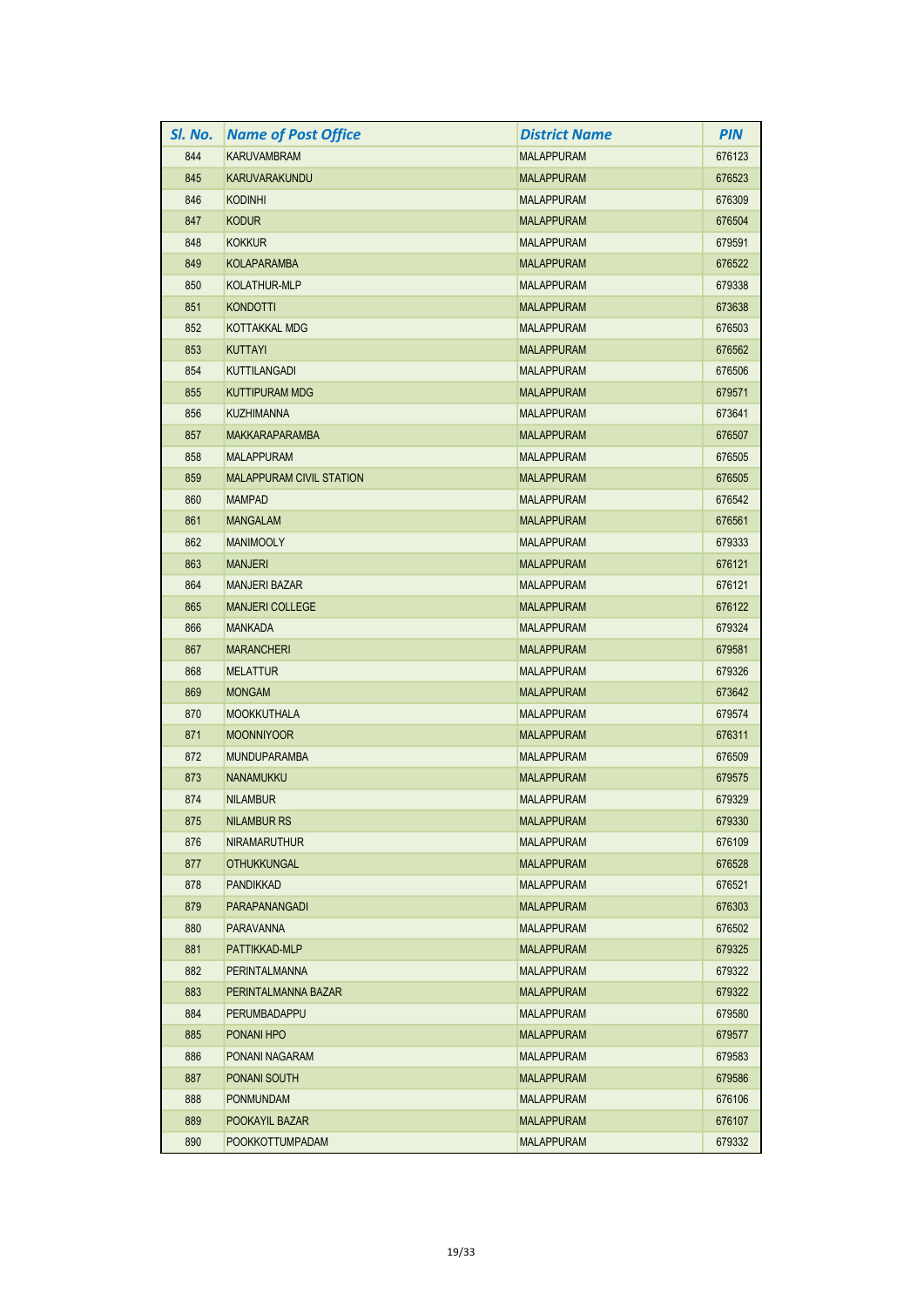| SI. No. | <b>Name of Post Office</b> | <b>District Name</b> | <b>PIN</b> |
|---------|----------------------------|----------------------|------------|
| 891     | <b>POOKOTTUR</b>           | <b>MALAPPURAM</b>    | 676517     |
| 892     | <b>PULAMANTHOLE</b>        | <b>MALAPPURAM</b>    | 679323     |
| 893     | <b>PULIKKAL</b>            | <b>MALAPPURAM</b>    | 673637     |
| 894     | <b>RANDATHANI</b>          | <b>MALAPPURAM</b>    | 676510     |
| 895     | <b>TANALUR</b>             | <b>MALAPPURAM</b>    | 676307     |
| 896     | <b>TANUR MBR</b>           | <b>MALAPPURAM</b>    | 676302     |
| 897     | <b>TAVANUR</b>             | <b>MALAPPURAM</b>    | 679573     |
| 898     | <b>TAYYALINGAL</b>         | <b>MALAPPURAM</b>    | 676320     |
| 899     | <b>TENHIPALAM</b>          | <b>MALAPPURAM</b>    | 673636     |
| 900     | <b>THALAKKADATHUR</b>      | <b>MALAPPURAM</b>    | 676103     |
| 901     | <b>THEKKUMURI</b>          | <b>MALAPPURAM</b>    | 676105     |
| 902     | <b>TIRUNAVAYA</b>          | <b>MALAPPURAM</b>    | 676301     |
| 903     | <b>TIRUR EAST BAZAR</b>    | <b>MALAPPURAM</b>    | 676101     |
| 904     | <b>TIRUR KLA</b>           | <b>MALAPPURAM</b>    | 676101     |
| 905     | <b>TIRURANGADI</b>         | <b>MALAPPURAM</b>    | 676306     |
| 906     | <b>TIRURANGADI BAZAR</b>   | <b>MALAPPURAM</b>    | 676306     |
| 907     | <b>TRIKKANDIYUR</b>        | <b>MALAPPURAM</b>    | 676104     |
| 908     | <b>TRIPRANGODE</b>         | <b>MALAPPURAM</b>    | 676108     |
| 909     | <b>TUVVUR</b>              | <b>MALAPPURAM</b>    | 679327     |
| 910     | VALAKOLAM                  | <b>MALAPPURAM</b>    | 676508     |
| 911     | <b>VALANCHERI</b>          | <b>MALAPPURAM</b>    | 676552     |
| 912     | <b>VANIYAMBALAM</b>        | <b>MALAPPURAM</b>    | 679339     |
| 913     | <b>VATTAMKULAM</b>         | <b>MALAPPURAM</b>    | 679578     |
| 914     | <b>VAZHAKKAD</b>           | <b>MALAPPURAM</b>    | 673640     |
| 915     | <b>VELIANKODE</b>          | <b>MALAPPURAM</b>    | 679579     |
| 916     | <b>VELIMUKKU</b>           | <b>MALAPPURAM</b>    | 676317     |
| 917     | <b>VENGARA-MLP</b>         | <b>MALAPPURAM</b>    | 676304     |
| 918     | <b>WANDOOR</b>             | <b>MALAPPURAM</b>    | 679328     |
| 919     | <b>AGALI</b>               | <b>PALAKKAD</b>      | 678581     |
| 920     | <b>ALANALLUR</b>           | <b>PALAKKAD</b>      | 678601     |
| 921     | <b>ALATHUR</b>             | <b>PALAKKAD</b>      | 678541     |
| 922     | AMBALAPARA                 | PALAKKAD             | 679512     |
| 923     | <b>AMBIKAPURAM</b>         | <b>PALAKKAD</b>      | 678011     |
| 924     | <b>ANAKKARA</b>            | PALAKKAD             | 679551     |
| 925     | <b>ANJUMOORTHY</b>         | <b>PALAKKAD</b>      | 678682     |
| 926     | <b>AYALUR</b>              | PALAKKAD             | 678510     |
| 927     | <b>CHALAVARA</b>           | <b>PALAKKAD</b>      | 679505     |
| 928     | <b>CHALISSERI</b>          | <b>PALAKKAD</b>      | 679536     |
| 929     | <b>CHANDRANAGAR</b>        | PALAKKAD             | 678007     |
| 930     | <b>CHERPALCHERY</b>        | <b>PALAKKAD</b>      | 679503     |
| 931     | <b>CHITTILANCHERRY</b>     | <b>PALAKKAD</b>      | 678704     |
| 932     | <b>CHITTUR COLLEGE</b>     | PALAKKAD             | 678104     |
| 933     | <b>CHITTUR PG</b>          | <b>PALAKKAD</b>      | 678101     |
| 934     | <b>CHOKKANATHAPURAM</b>    | PALAKKAD             | 678005     |
| 935     | <b>CHUNANGAD</b>           | <b>PALAKKAD</b>      | 679511     |
| 936     | COYALMANNA                 | <b>PALAKKAD</b>      | 678702     |
| 937     | <b>EDATHARA</b>            | PALAKKAD             | 678611     |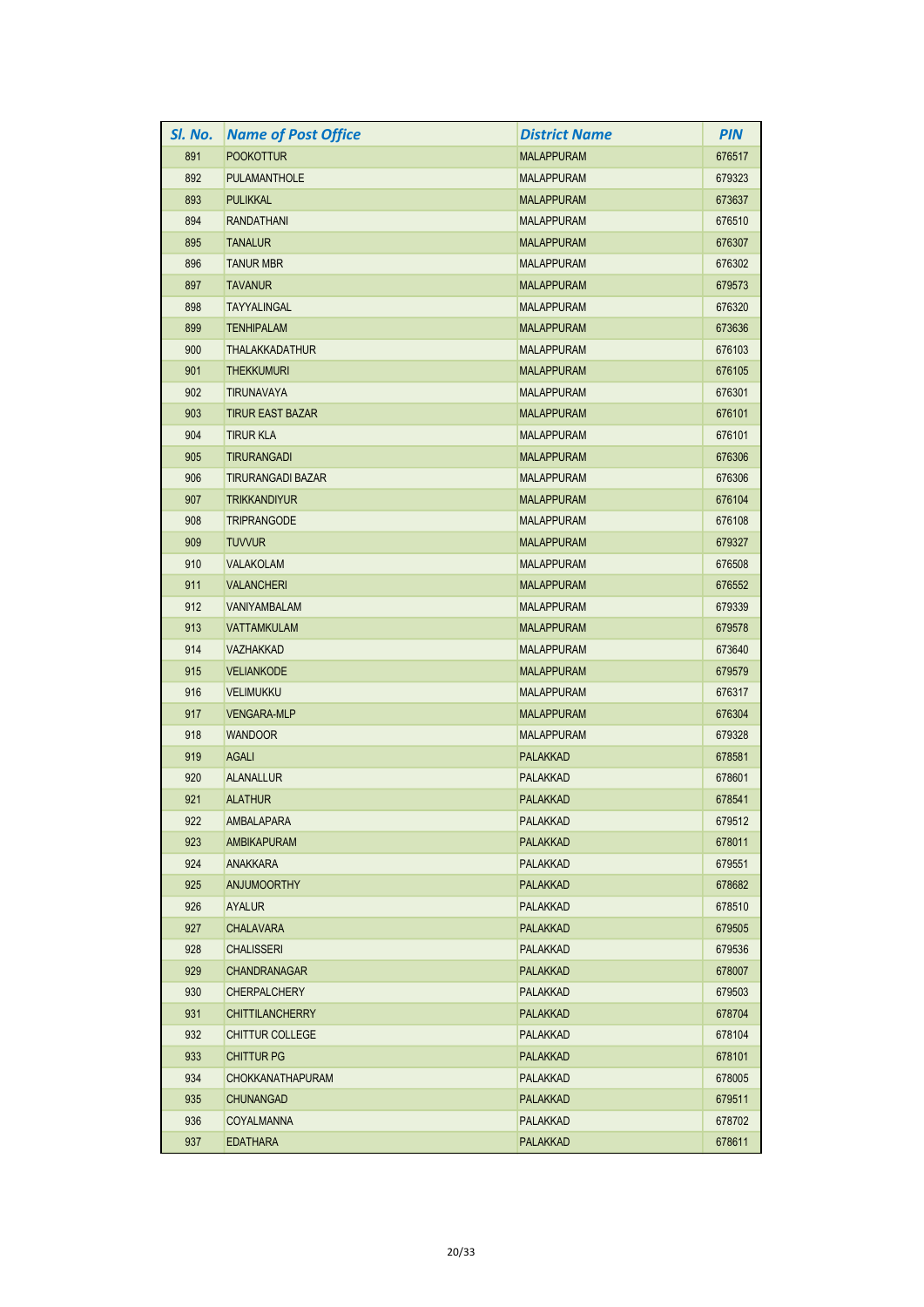| SI. No. | <b>Name of Post Office</b> | <b>District Name</b> | <b>PIN</b> |
|---------|----------------------------|----------------------|------------|
| 938     | <b>ELAPULLY</b>            | <b>PALAKKAD</b>      | 678622     |
| 939     | <b>ERIMAYUR</b>            | <b>PALAKKAD</b>      | 678546     |
| 940     | <b>ETTANUR</b>             | <b>PALAKKAD</b>      | 678502     |
| 941     | <b>GANESHGIRI</b>          | <b>PALAKKAD</b>      | 679123     |
| 942     | KADAMBUR(KERALA)           | <b>PALAKKAD</b>      | 679515     |
| 943     | <b>KAKKAYUR</b>            | <b>PALAKKAD</b>      | 678512     |
| 944     | <b>KALLADIKKODE</b>        | <b>PALAKKAD</b>      | 678596     |
| 945     | <b>KALLADIPATTA</b>        | <b>PALAKKAD</b>      | 679313     |
| 946     | <b>KALLEKULANGARA</b>      | <b>PALAKKAD</b>      | 678009     |
| 947     | <b>KALPATHI</b>            | <b>PALAKKAD</b>      | 678003     |
| 948     | <b>KANHIRAPUZHA</b>        | <b>PALAKKAD</b>      | 678591     |
| 949     | <b>KANJIKODE</b>           | <b>PALAKKAD</b>      | 678621     |
| 950     | <b>KANJIKODE WEST</b>      | <b>PALAKKAD</b>      | 678623     |
| 951     | <b>KANNADI</b>             | <b>PALAKKAD</b>      | 678701     |
| 952     | <b>KANNAMBRA</b>           | <b>PALAKKAD</b>      | 678686     |
| 953     | <b>KANNIAMPURAM</b>        | <b>PALAKKAD</b>      | 679104     |
| 954     | <b>KARAKURISSI</b>         | <b>PALAKKAD</b>      | 678595     |
| 955     | <b>KARALMANNA</b>          | <b>PALAKKAD</b>      | 679506     |
| 956     | <b>KARIMBA</b>             | <b>PALAKKAD</b>      | 678597     |
| 957     | <b>KATAMPAZHIPURAM</b>     | <b>PALAKKAD</b>      | 678633     |
| 958     | <b>KAVALAPPARA</b>         | <b>PALAKKAD</b>      | 679523     |
| 959     | <b>KAVASSERY</b>           | <b>PALAKKAD</b>      | 678543     |
| 960     | <b>KERALASSERY</b>         | <b>PALAKKAD</b>      | 678641     |
| 961     | <b>KILAKKANCHERI</b>       | <b>PALAKKAD</b>      | 678684     |
| 962     | <b>KODUVAYUR</b>           | <b>PALAKKAD</b>      | 678501     |
| 963     | <b>KOLLENGODE MDG</b>      | <b>PALAKKAD</b>      | 678506     |
| 964     | <b>KONGAD</b>              | PALAKKAD             | 678631     |
| 965     | <b>KOTAMBU</b>             | <b>PALAKKAD</b>      | 678551     |
| 966     | KOTTAYI                    | <b>PALAKKAD</b>      | 678572     |
| 967     | <b>KOTTEKKAD</b>           | <b>PALAKKAD</b>      | 678732     |
| 968     | <b>KOZHINJAMPARA</b>       | <b>PALAKKAD</b>      | 678555     |
| 969     | <b>KOZHIPARA</b>           | PALAKKAD             | 678557     |
| 970     | <b>KUDALLUR</b>            | PALAKKAD             | 679554     |
| 971     | <b>KULUKKALLUR</b>         | <b>PALAKKAD</b>      | 679337     |
| 972     | <b>KUMARANALLUR</b>        | <b>PALAKKAD</b>      | 679552     |
| 973     | <b>KUMBIDI</b>             | <b>PALAKKAD</b>      | 679553     |
| 974     | <b>KUNISSERI</b>           | <b>PALAKKAD</b>      | 678681     |
| 975     | <b>KUNNATHURMEDU</b>       | <b>PALAKKAD</b>      | 678013     |
| 976     | <b>KUTTANAD</b>            | <b>PALAKKAD</b>      | 679533     |
| 977     | <b>KUTTANUR</b>            | <b>PALAKKAD</b>      | 678721     |
| 978     | <b>LAKKIDI</b>             | <b>PALAKKAD</b>      | 679301     |
| 979     | MALAMPUZHA DAM             | <b>PALAKKAD</b>      | 678651     |
| 980     | <b>MANISSERI</b>           | <b>PALAKKAD</b>      | 679521     |
| 981     | <b>MANKARAI</b>            | <b>PALAKKAD</b>      | 678613     |
| 982     | <b>MANNAPRA</b>            | <b>PALAKKAD</b>      | 678685     |
| 983     | <b>MANNARKAD</b>           | <b>PALAKKAD</b>      | 678582     |
| 984     | MANNARKAD COLLEGE          | <b>PALAKKAD</b>      | 678583     |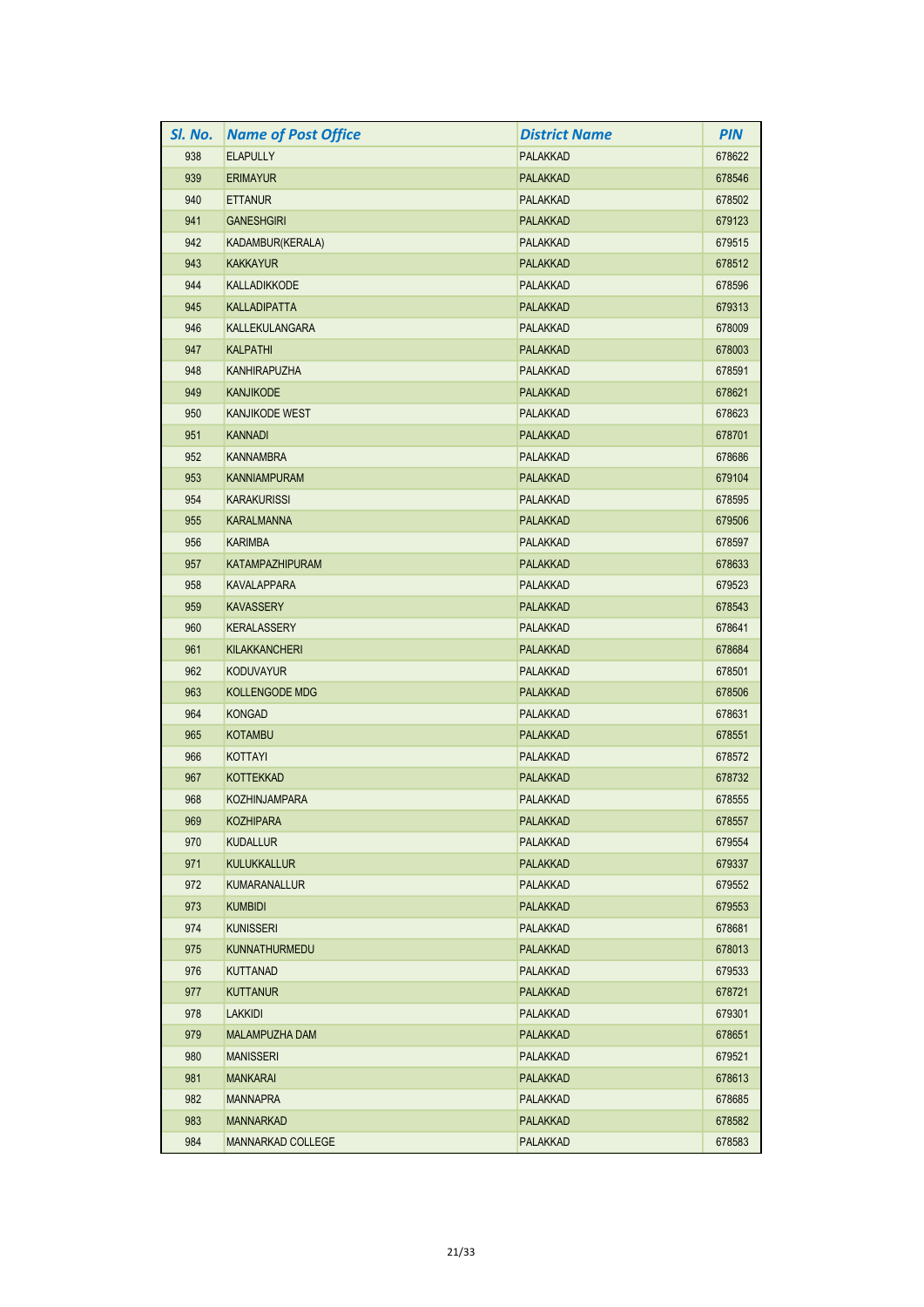| SI. No. | <b>Name of Post Office</b>  | <b>District Name</b> | <b>PIN</b> |
|---------|-----------------------------|----------------------|------------|
| 985     | <b>MANNUR PALGHAT</b>       | <b>PALAKKAD</b>      | 678642     |
| 986     | <b>MATHUR PALAKKAD</b>      | PALAKKAD             | 678571     |
| 987     | <b>MEENAKSHIPURAM</b>       | <b>PALAKKAD</b>      | 678533     |
| 988     | <b>MELARKODE</b>            | <b>PALAKKAD</b>      | 678703     |
| 989     | <b>MELEPATTAMBI</b>         | <b>PALAKKAD</b>      | 679306     |
| 990     | <b>MENONPARA</b>            | <b>PALAKKAD</b>      | 678556     |
| 991     | <b>MUDAPPALLUR</b>          | <b>PALAKKAD</b>      | 678705     |
| 992     | <b>MUNDUR PG</b>            | <b>PALAKKAD</b>      | 678592     |
| 993     | <b>MUTHALAMADA</b>          | <b>PALAKKAD</b>      | 678507     |
| 994     | <b>MUTTIKULANGARA</b>       | <b>PALAKKAD</b>      | 678594     |
| 995     | <b>NADUVATTAM</b>           | <b>PALAKKAD</b>      | 679308     |
| 996     | <b>NALLEPILLY</b>           | <b>PALAKKAD</b>      | 678553     |
| 997     | <b>NATTUKAL</b>             | <b>PALAKKAD</b>      | 678554     |
| 998     | <b>NELLAYA</b>              | <b>PALAKKAD</b>      | 679335     |
| 999     | <b>NEMMARA</b>              | <b>PALAKKAD</b>      | 678508     |
| 1000    | <b>NURANI</b>               | <b>PALAKKAD</b>      | 678004     |
| 1001    | <b>OLAVAKKOT</b>            | <b>PALAKKAD</b>      | 678002     |
| 1002    | <b>OTTAPPALAM</b>           | <b>PALAKKAD</b>      | 679101     |
| 1003    | <b>PALAKKAD</b>             | <b>PALAKKAD</b>      | 678001     |
| 1004    | <b>PALAKKAD CITY</b>        | <b>PALAKKAD</b>      | 678014     |
| 1005    | PALAKKAD COLLECTORATE       | <b>PALAKKAD</b>      | 678001     |
| 1006    | PALAKKAD COLLEGE            | PALAKKAD             | 678001     |
| 1007    | PALAKKAD ENGG COLLEGE       | <b>PALAKKAD</b>      | 678008     |
| 1008    | PALAKKAD FORT               | <b>PALAKKAD</b>      | 678001     |
| 1009    | PALAMPALACODE               | <b>PALAKKAD</b>      | 678544     |
| 1010    | <b>PALAPPURAM</b>           | <b>PALAKKAD</b>      | 679103     |
| 1011    | <b>PALLASSANA</b>           | <b>PALAKKAD</b>      | 678505     |
| 1012    | <b>PALLAVUR</b>             | <b>PALAKKAD</b>      | 678688     |
| 1013    | PALLIPURAM PALAKKAD         | <b>PALAKKAD</b>      | 678006     |
| 1014    | PALLIPURAM-PATTAMBI         | <b>PALAKKAD</b>      | 679305     |
| 1015    | <b>PANAMANNA</b>            | <b>PALAKKAD</b>      | 679501     |
| 1016    | <b>PARAMBIKULAM</b>         | PALAKKAD             | 678661     |
| 1017    | <b>PARLIPG</b>              | <b>PALAKKAD</b>      | 678612     |
| 1018    | <b>PARUTTIPULLI</b>         | <b>PALAKKAD</b>      | 678573     |
| 1019    | <b>PATTAMBI</b>             | <b>PALAKKAD</b>      | 679303     |
| 1020    | <b>PATTANCHERRY</b>         | <b>PALAKKAD</b>      | 678532     |
| 1021    | <b>PERIMBADARI</b>          | <b>PALAKKAD</b>      | 678762     |
| 1022    | <b>PERINGODE</b>            | <b>PALAKKAD</b>      | 679535     |
| 1023    | <b>PERINGOTTUKURUSSI</b>    | <b>PALAKKAD</b>      | 678574     |
| 1024    | PERINKULAM                  | PALAKKAD             | 678542     |
| 1025    | <b>PERUR</b>                | <b>PALAKKAD</b>      | 679302     |
| 1026    | <b>PERUVEMBA</b>            | PALAKKAD             | 678531     |
| 1027    | <b>POLPULLY</b>             | <b>PALAKKAD</b>      | 678552     |
| 1028    | POTTASSERI                  | <b>PALAKKAD</b>      | 678598     |
| 1029    | <b>PUDIYANKOM</b>           | <b>PALAKKAD</b>      | 678545     |
| 1030    | <b>PUDUNAGARAM</b>          | PALAKKAD             | 678503     |
| 1031    | Puduppariyaram Class III SO | PALAKKAD             | 678731     |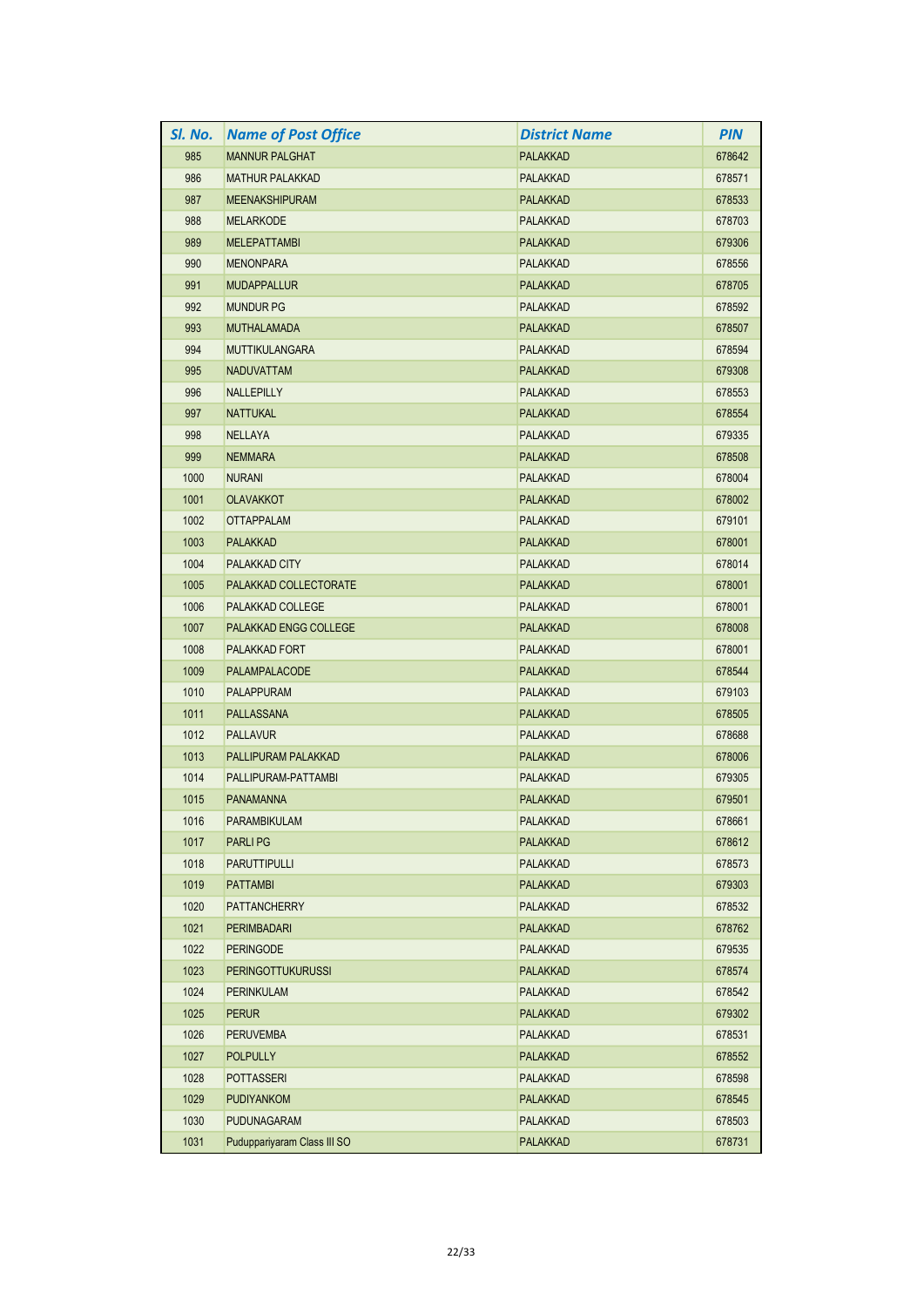| SI. No. | <b>Name of Post Office</b>    | <b>District Name</b> | <b>PIN</b> |
|---------|-------------------------------|----------------------|------------|
| 1032    | <b>PULAPPATTA</b>             | PALAKKAD             | 678632     |
| 1033    | <b>PULASSERI</b>              | <b>PALAKKAD</b>      | 679307     |
| 1034    | <b>PUTHUCODE</b>              | <b>PALAKKAD</b>      | 678687     |
| 1035    | <b>SEKHARIPURAM</b>           | <b>PALAKKAD</b>      | 678010     |
| 1036    | <b>SHORANUR</b>               | <b>PALAKKAD</b>      | 679121     |
| 1037    | <b>SHORANUR GOVT PRESS</b>    | <b>PALAKKAD</b>      | 679122     |
| 1038    | <b>SRIKRISHNAPURAM</b>        | PALAKKAD             | 679513     |
| 1039    | <b>TACHAMPARA</b>             | <b>PALAKKAD</b>      | 678593     |
| 1040    | <b>TATTAMANGALAM PG</b>       | <b>PALAKKAD</b>      | 678102     |
| 1041    | <b>TATTAMANGALAM SOUTH</b>    | <b>PALAKKAD</b>      | 678102     |
| 1042    | <b>THEKKEGRAMAM</b>           | PALAKKAD             | 678103     |
| 1043    | <b>THENKURUSSI</b>            | <b>PALAKKAD</b>      | 678671     |
| 1044    | <b>THIRUVAZHIYODE</b>         | <b>PALAKKAD</b>      | 679514     |
| 1045    | <b>THOTTAKKARA</b>            | <b>PALAKKAD</b>      | 679102     |
| 1046    | <b>TIRUVEGAPPURA</b>          | PALAKKAD             | 679304     |
| 1047    | <b>TOLANUR</b>                | <b>PALAKKAD</b>      | 678722     |
| 1048    | <b>TRIKKATIRI</b>             | PALAKKAD             | 679502     |
| 1049    | <b>TRITHALA</b>               | <b>PALAKKAD</b>      | 679534     |
| 1050    | <b>VADAKKANCHERRY MBR MDG</b> | <b>PALAKKAD</b>      | 678683     |
| 1051    | <b>VADAKKANTHARA</b>          | <b>PALAKKAD</b>      | 678012     |
| 1052    | <b>VADAVANNUR</b>             | <b>PALAKKAD</b>      | 678504     |
| 1053    | <b>VALLAPUZHA</b>             | <b>PALAKKAD</b>      | 679336     |
| 1054    | <b>VANDALI</b>                | <b>PALAKKAD</b>      | 678706     |
| 1055    | <b>VANDITHAVALAM</b>          | <b>PALAKKAD</b>      | 678534     |
| 1056    | <b>VANIAMKULAM</b>            | <b>PALAKKAD</b>      | 679522     |
| 1057    | <b>VELLINEZHI</b>             | PALAKKAD             | 679504     |
| 1058    | <b>VENGASSERI</b>             | PALAKKAD             | 679516     |
| 1059    | <b>VILAYUR</b>                | <b>PALAKKAD</b>      | 679309     |
| 1060    | <b>WALAYAR DAM</b>            | <b>PALAKKAD</b>      | 678624     |
| 1061    | <b>ADUR KERALA</b>            | PATHANAMTHITTA       | 691523     |
| 1062    | <b>ANGADI</b>                 | PATHANAMTHITTA       | 689674     |
| 1063    | <b>ARANMULA</b>               | PATHANAMTHITTA       | 689533     |
| 1064    | <b>AYROOR NORTH</b>           | PATHANAMTHITTA       | 689612     |
| 1065    | <b>AYROOR SOUTH</b>           | PATHANAMTHITTA       | 689611     |
| 1066    | <b>AZHIYADATHUCHIRA</b>       | PATHANAMTHITTA       | 689113     |
| 1067    | <b>CHATHANKARY</b>            | PATHANAMTHITTA       | 689112     |
| 1068    | <b>CHELLAKKAD</b>             | PATHANAMTHITTA       | 689677     |
| 1069    | <b>CHENGAROOR</b>             | PATHANAMTHITTA       | 689594     |
| 1070    | CHERUKOLE KOZHENCHERRI        | PATHANAMTHITTA       | 689650     |
| 1071    | <b>CHITTAR</b>                | PATHANAMTHITTA       | 689663     |
| 1072    | <b>CHUNKAPARA</b>             | PATHANAMTHITTA       | 686547     |
| 1073    | <b>CHURULICODE</b>            | PATHANAMTHITTA       | 689668     |
| 1074    | EDAYARANMULA                  | PATHANAMTHITTA       | 689532     |
| 1075    | <b>ELAMANNUR</b>              | PATHANAMTHITTA       | 691524     |
| 1076    | <b>ELANTHUR</b>               | PATHANAMTHITTA       | 689643     |
| 1077    | <b>ELAVANTHITTA</b>           | PATHANAMTHITTA       | 689625     |
| 1078    | <b>ENATHU</b>                 | PATHANAMTHITTA       | 691526     |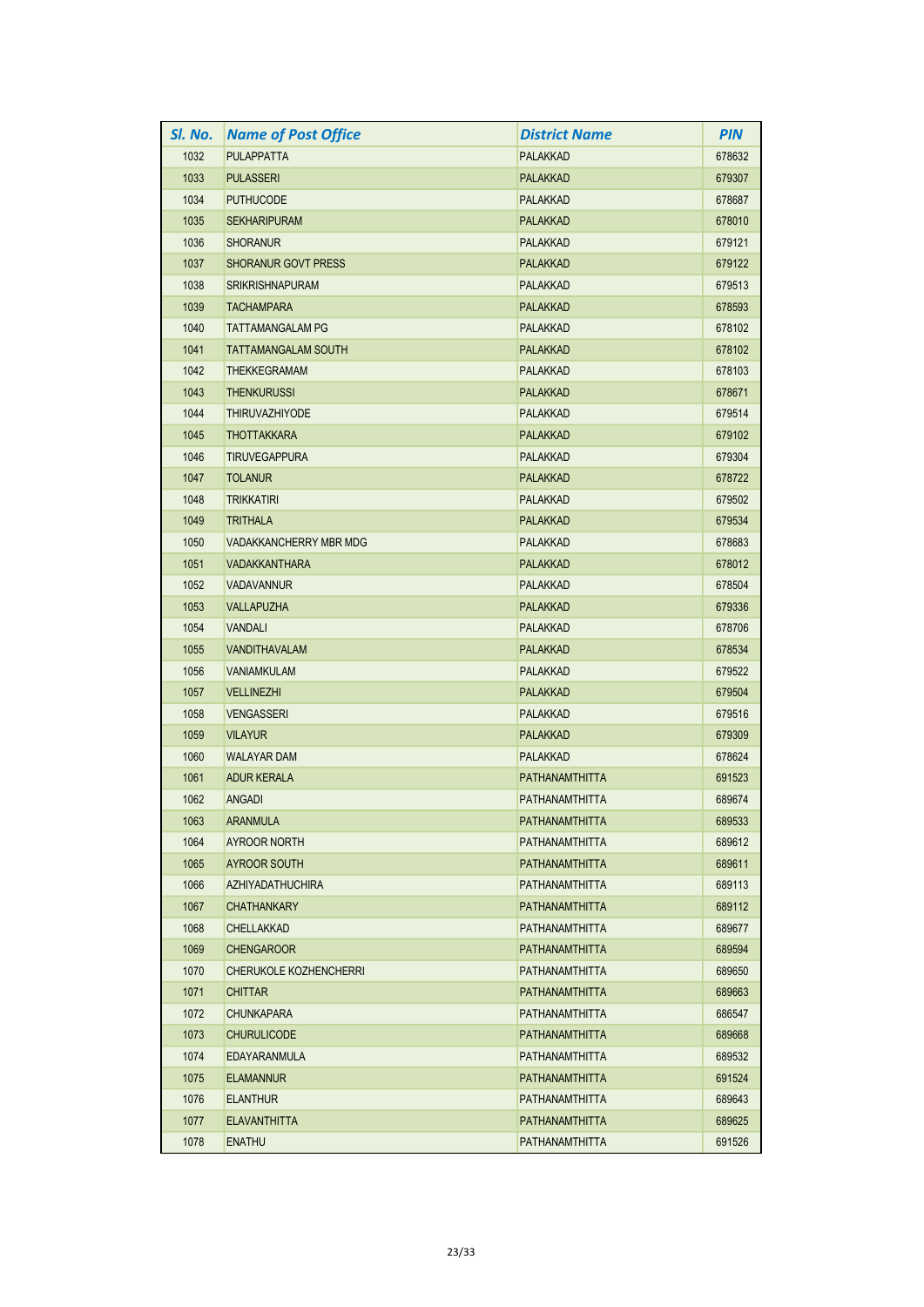| SI. No. | <b>Name of Post Office</b> | District Name         | <b>PIN</b> |
|---------|----------------------------|-----------------------|------------|
| 1079    | <b>ERAVIPEROOR</b>         | PATHANAMTHITTA        | 689542     |
| 1080    | <b>ETTICHUVADU</b>         | PATHANAMTHITTA        | 689675     |
| 1081    | <b>EZHUMATTOOR</b>         | PATHANAMTHITTA        | 689586     |
| 1082    | <b>KADAMBANAD</b>          | PATHANAMTHITTA        | 691552     |
| 1083    | <b>KADAMBANAD SOUTH</b>    | <b>PATHANAMTHITTA</b> | 691553     |
| 1084    | KADAMMANITTA               | PATHANAMTHITTA        | 689649     |
| 1085    | <b>KAIPATTUR</b>           | PATHANAMTHITTA        | 689648     |
| 1086    | KALANJOOR                  | <b>PATHANAMTHITTA</b> | 689694     |
| 1087    | <b>KALLOOPPARA</b>         | PATHANAMTHITTA        | 689583     |
| 1088    | <b>KAVIYUR</b>             | PATHANAMTHITTA        | 689582     |
| 1089    | <b>KAVUMBHAGOM</b>         | PATHANAMTHITTA        | 689102     |
| 1090    | <b>KEEZHVAIPUR</b>         | PATHANAMTHITTA        | 689587     |
| 1091    | KIDANGANNUR                | <b>PATHANAMTHITTA</b> | 689514     |
| 1092    | <b>KODUMON</b>             | PATHANAMTHITTA        | 691555     |
| 1093    | <b>KOIPURAM</b>            | PATHANAMTHITTA        | 689531     |
| 1094    | KONNY                      | PATHANAMTHITTA        | 689691     |
| 1095    | <b>KOODAL</b>              | PATHANAMTHITTA        | 689693     |
| 1096    | <b>KOTTANAD</b>            | PATHANAMTHITTA        | 689615     |
| 1097    | <b>KOTTATHOOR</b>          | PATHANAMTHITTA        | 689614     |
| 1098    | <b>KOZHENCHERRY</b>        | PATHANAMTHITTA        | 689641     |
| 1099    | KOZHENCHERRY COLLEGE       | PATHANAMTHITTA        | 689641     |
| 1100    | KOZHENCHERRY THEKKEMALA    | PATHANAMTHITTA        | 689654     |
| 1101    | <b>KULANADA</b>            | PATHANAMTHITTA        | 689503     |
| 1102    | <b>KUMBANAD</b>            | PATHANAMTHITTA        | 689547     |
| 1103    | <b>KUMBAZHAMURI</b>        | <b>PATHANAMTHITTA</b> | 689653     |
| 1104    | <b>KUMPALAMPOIKA</b>       | PATHANAMTHITTA        | 689661     |
| 1105    | <b>KUNNAMTHANAM</b>        | PATHANAMTHITTA        | 689581     |
| 1106    | <b>KURIANNOOR</b>          | PATHANAMTHITTA        | 689550     |
| 1107    | <b>KUTTAPUZHA</b>          | PATHANAMTHITTA        | 689103     |
| 1108    | <b>KUTTUR</b>              | PATHANAMTHITTA        | 689106     |
| 1109    | <b>KUZHIKALA</b>           | PATHANAMTHITTA        | 689644     |
| 1110    | <b>MAKKANKUNNU</b>         | PATHANAMTHITTA        | 689645     |
| 1111    | MAKKAPUZHA                 | PATHANAMTHITTA        | 689676     |
| 1112    | MALAYALAPUZHA ERAM         | PATHANAMTHITTA        | 689664     |
| 1113    | MALAYALAPUZHA THAZHAM      | PATHANAMTHITTA        | 689666     |
| 1114    | <b>MALLAPPALLY EAST</b>    | PATHANAMTHITTA        | 689584     |
| 1115    | <b>MALLAPPALLY WEST</b>    | PATHANAMTHITTA        | 689585     |
| 1116    | <b>MALLASSERY</b>          | PATHANAMTHITTA        | 689646     |
| 1117    | <b>MANAKALA</b>            | PATHANAMTHITTA        | 691551     |
| 1118    | MANJADI                    | PATHANAMTHITTA        | 689105     |
| 1119    | MANNADY(PATHANAMTHITTA)    | PATHANAMTHITTA        | 691530     |
| 1120    | <b>MARAMON</b>             | PATHANAMTHITTA        | 689549     |
| 1121    | <b>MEPRAL</b>              | PATHANAMTHITTA        | 689591     |
| 1122    | MEZHUVELI                  | PATHANAMTHITTA        | 689507     |
| 1123    | <b>MUTHOOR</b>             | PATHANAMTHITTA        | 689107     |
| 1124    | <b>MYLAPRA</b>             | PATHANAMTHITTA        | 689671     |
| 1125    | <b>MYLAPRA TOWN</b>        | PATHANAMTHITTA        | 689678     |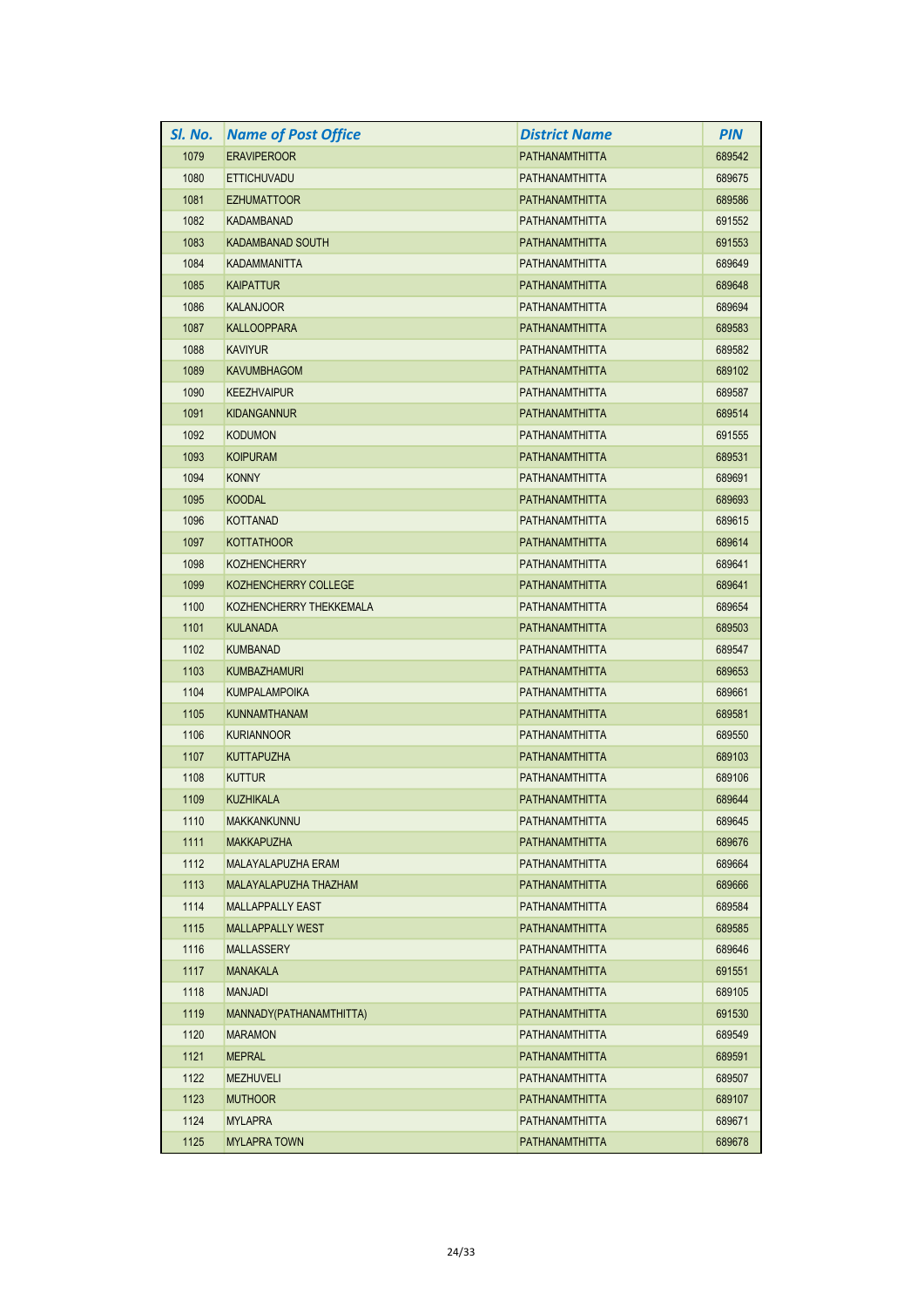| SI. No. | <b>Name of Post Office</b> | <b>District Name</b>  | <b>PIN</b> |
|---------|----------------------------|-----------------------|------------|
| 1126    | <b>NARANGANAM</b>          | PATHANAMTHITTA        | 689642     |
| 1127    | <b>NARIAPURAM</b>          | PATHANAMTHITTA        | 689513     |
| 1128    | <b>NEDUMON</b>             | PATHANAMTHITTA        | 691556     |
| 1129    | <b>NEERATTUPURAM</b>       | <b>PATHANAMTHITTA</b> | 689571     |
| 1130    | <b>NIRANAM</b>             | PATHANAMTHITTA        | 689621     |
| 1131    | <b>OMALLUR</b>             | PATHANAMTHITTA        | 689647     |
| 1132    | <b>OTHERA</b>              | PATHANAMTHITTA        | 689546     |
| 1133    | <b>OTHERAWEST</b>          | <b>PATHANAMTHITTA</b> | 689551     |
| 1134    | PAMBA-TRIVENI              | PATHANAMTHITTA        | 689714     |
| 1135    | <b>PANDALAM</b>            | <b>PATHANAMTHITTA</b> | 689501     |
| 1136    | PANDALAM MEDICAL MISSION   | PATHANAMTHITTA        | 689501     |
| 1137    | <b>PARAKODE</b>            | PATHANAMTHITTA        | 691554     |
| 1138    | <b>PATHANAMTHITTA</b>      | PATHANAMTHITTA        | 689645     |
| 1139    | <b>PAYYANAMON</b>          | <b>PATHANAMTHITTA</b> | 689692     |
| 1140    | <b>PERINGARA</b>           | PATHANAMTHITTA        | 689108     |
| 1141    | <b>PERUMPATTY</b>          | PATHANAMTHITTA        | 689592     |
| 1142    | <b>PIRAVANTHUR</b>         | PATHANAMTHITTA        | 689696     |
| 1143    | <b>PODIYADI</b>            | PATHANAMTHITTA        | 689110     |
| 1144    | <b>PULLAD</b>              | PATHANAMTHITTA        | 689548     |
| 1145    | <b>PUNNAKKAD</b>           | PATHANAMTHITTA        | 689652     |
| 1146    | <b>PUNNAVELY</b>           | PATHANAMTHITTA        | 689589     |
| 1147    | <b>PURAMATTOM</b>          | PATHANAMTHITTA        | 689543     |
| 1148    | <b>PUTHUSSERRY SOUTH</b>   | PATHANAMTHITTA        | 689602     |
| 1149    | <b>RANNI PERINAD</b>       | <b>PATHANAMTHITTA</b> | 689711     |
| 1150    | <b>RANNY</b>               | PATHANAMTHITTA        | 689672     |
| 1151    | <b>RPAZHAVANGADI</b>       | PATHANAMTHITTA        | 689673     |
| 1152    | <b>SABARIMALA</b>          | PATHANAMTHITTA        | 689713     |
| 1153    | <b>SEETHATHODE</b>         | <b>PATHANAMTHITTA</b> | 689667     |
| 1154    | <b>THADIYOOR</b>           | PATHANAMTHITTA        | 689545     |
| 1155    | <b>THANNITHODE</b>         | PATHANAMTHITTA        | 689699     |
| 1156    | <b>THATTAYIL</b>           | PATHANAMTHITTA        | 691525     |
| 1157    | <b>THEODICAL</b>           | <b>PATHANAMTHITTA</b> | 689613     |
| 1158    | <b>THIRUMOOLAPURAM</b>     | PATHANAMTHITTA        | 689115     |
| 1159    | <b>THUMPAMON</b>           | PATHANAMTHITTA        | 689502     |
| 1160    | <b>THURUTHICAUD</b>        | PATHANAMTHITTA        | 689597     |
| 1161    | <b>TIRUVALLA</b>           | PATHANAMTHITTA        | 689101     |
| 1162    | TIRUVALLA MARKET JN        | PATHANAMTHITTA        | 689101     |
| 1163    | <b>TIRUVALLA RS</b>        | PATHANAMTHITTA        | 689111     |
| 1164    | <b>VADASSERIKARA</b>       | PATHANAMTHITTA        | 689662     |
| 1165    | <b>VAIPUR</b>              | PATHANAMTHITTA        | 689588     |
| 1166    | <b>VAKAYAR</b>             | PATHANAMTHITTA        | 689698     |
| 1167    | <b>VALLAMKULAM</b>         | PATHANAMTHITTA        | 689541     |
| 1168    | <b>VALLICODE KOTTAYAM</b>  | PATHANAMTHITTA        | 689656     |
| 1169    | <b>VENNIKULAM</b>          | PATHANAMTHITTA        | 689544     |
| 1170    | <b>AGSOFFICE</b>           | THIRUVANANTHAPURAM    | 695001     |
| 1171    | <b>ALAMCODE</b>            | THIRUVANANTHAPURAM    | 695102     |
| 1172    | <b>AMARAVILA</b>           | THIRUVANANTHAPURAM    | 695122     |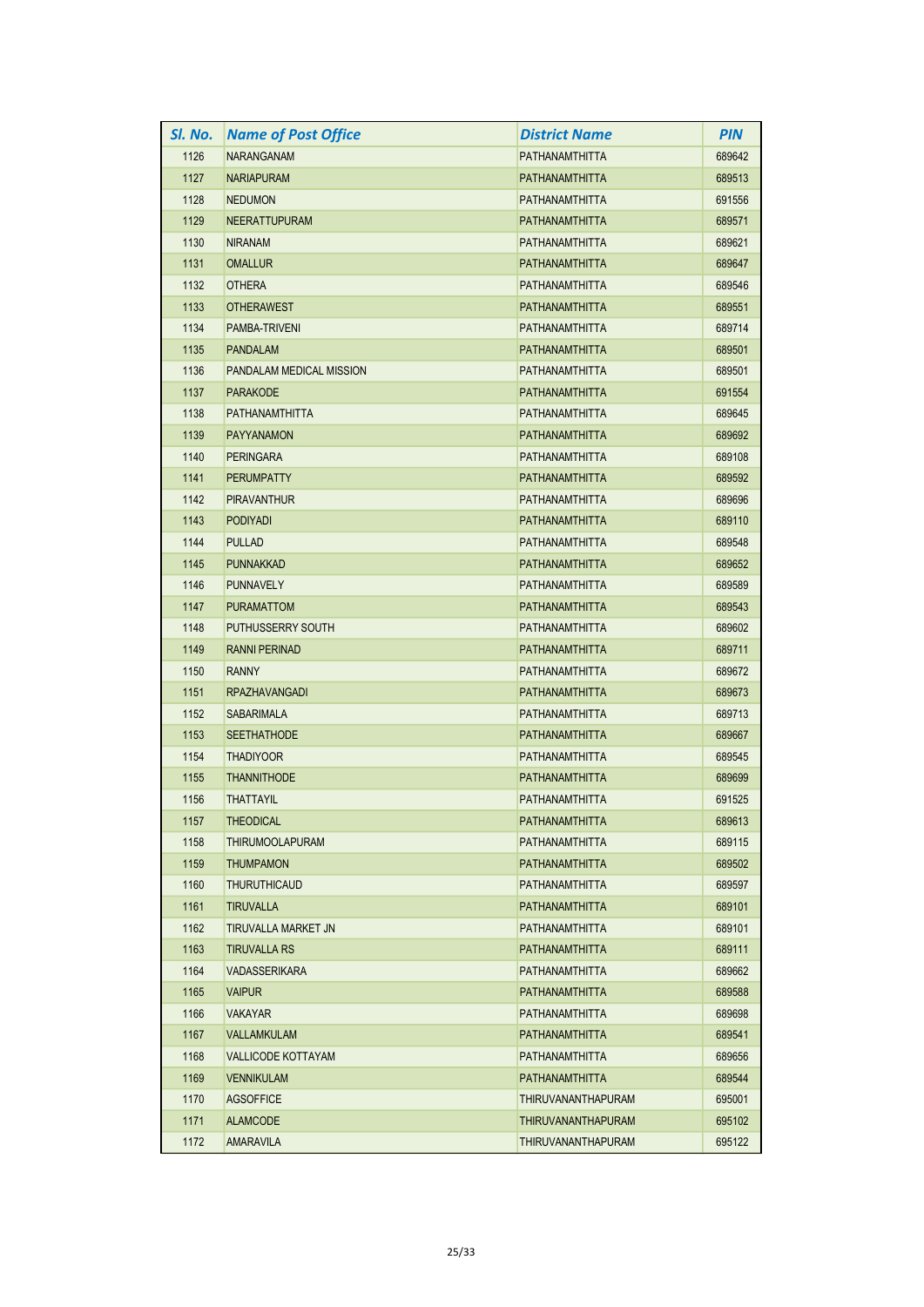| SI. No. | <b>Name of Post Office</b>     | District Name             | <b>PIN</b> |
|---------|--------------------------------|---------------------------|------------|
| 1173    | AMBALAMUKKU                    | <b>THIRUVANANTHAPURAM</b> | 695005     |
| 1174    | ANAYARA                        | <b>THIRUVANANTHAPURAM</b> | 695029     |
| 1175    | <b>ANJENGO</b>                 | <b>THIRUVANANTHAPURAM</b> | 695309     |
| 1176    | ARALUMMOODU                    | THIRUVANANTHAPURAM        | 695123     |
| 1177    | <b>ARAMADA</b>                 | <b>THIRUVANANTHAPURAM</b> | 695032     |
| 1178    | <b>ARYANAD</b>                 | THIRUVANANTHAPURAM        | 695542     |
| 1179    | ATTAKULANGARA                  | <b>THIRUVANANTHAPURAM</b> | 695023     |
| 1180    | <b>ATTINGAL HO</b>             | <b>THIRUVANANTHAPURAM</b> | 695101     |
| 1181    | AVANAVANCHERRY                 | <b>THIRUVANANTHAPURAM</b> | 695103     |
| 1182    | <b>AYIROOR</b>                 | THIRUVANANTHAPURAM        | 695310     |
| 1183    | <b>BALARAMAPURAM</b>           | <b>THIRUVANANTHAPURAM</b> | 695501     |
| 1184    | <b>CGO COMPLEX POONKULAM</b>   | THIRUVANANTHAPURAM        | 695522     |
| 1185    | <b>CHEMPAZHANTHY</b>           | <b>THIRUVANANTHAPURAM</b> | 695587     |
| 1186    | <b>CHENKAL</b>                 | THIRUVANANTHAPURAM        | 695132     |
| 1187    | <b>CHERUNNIYUR</b>             | <b>THIRUVANANTHAPURAM</b> | 695142     |
| 1188    | <b>CHIRAYINKIL</b>             | THIRUVANANTHAPURAM        | 695304     |
| 1189    | <b>COTTON HILL</b>             | <b>THIRUVANANTHAPURAM</b> | 695014     |
| 1190    | <b>CPMG OFFICE</b>             | THIRUVANANTHAPURAM        | 695033     |
| 1191    | DHANUVACHAPURAM                | <b>THIRUVANANTHAPURAM</b> | 695503     |
| 1192    | <b>EDAVA</b>                   | THIRUVANANTHAPURAM        | 695311     |
| 1193    | INDUSTRIAL ESTATE PAPPANAMCODE | <b>THIRUVANANTHAPURAM</b> | 695019     |
| 1194    | <b>JAGATHY</b>                 | THIRUVANANTHAPURAM        | 695014     |
| 1195    | <b>KADAKKAVUR</b>              | <b>THIRUVANANTHAPURAM</b> | 695306     |
| 1196    | <b>KAIMANAM</b>                | <b>THIRUVANANTHAPURAM</b> | 695040     |
| 1197    | <b>KAITHAMUKKU</b>             | <b>THIRUVANANTHAPURAM</b> | 695024     |
| 1198    | <b>KALLAMBALAM</b>             | THIRUVANANTHAPURAM        | 695605     |
| 1199    | <b>KALLARA</b>                 | <b>THIRUVANANTHAPURAM</b> | 695608     |
| 1200    | <b>KALLIYOOR</b>               | THIRUVANANTHAPURAM        | 695042     |
| 1201    | <b>KANIYAPURAM</b>             | <b>THIRUVANANTHAPURAM</b> | 695301     |
| 1202    | KANJIRAMKULAM                  | THIRUVANANTHAPURAM        | 695524     |
| 1203    | <b>KANJIRAMPARA</b>            | <b>THIRUVANANTHAPURAM</b> | 695030     |
| 1204    | <b>KARAKONAM</b>               | THIRUVANANTHAPURAM        | 695504     |
| 1205    | <b>KARAKULAM</b>               | THIRUVANANTHAPURAM        | 695564     |
| 1206    | <b>KARAMANA</b>                | THIRUVANANTHAPURAM        | 695002     |
| 1207    | KARIKKAKOM                     | <b>THIRUVANANTHAPURAM</b> | 695021     |
| 1208    | KARIYAVATTOM                   | THIRUVANANTHAPURAM        | 695581     |
| 1209    | KATTAKADA                      | THIRUVANANTHAPURAM        | 695572     |
| 1210    | <b>KAUDIAR</b>                 | THIRUVANANTHAPURAM        | 695003     |
| 1211    | KAUDIAR SQUARE                 | <b>THIRUVANANTHAPURAM</b> | 695003     |
| 1212    | KAZHAKUTTOM                    | THIRUVANANTHAPURAM        | 695582     |
| 1213    | <b>KERALA GOVERNOR"S CAMP</b>  | <b>THIRUVANANTHAPURAM</b> | 695099     |
| 1214    | <b>KILIMANOOR</b>              | THIRUVANANTHAPURAM        | 695601     |
| 1215    | <b>KIZHUVILAM</b>              | <b>THIRUVANANTHAPURAM</b> | 695104     |
| 1216    | KOVALAM(THIRUVANANTHAPURAM)    | THIRUVANANTHAPURAM        | 695527     |
| 1217    | <b>KUDAPPANAKUNNU</b>          | <b>THIRUVANANTHAPURAM</b> | 695043     |
| 1218    | KUDAVOOR                       | THIRUVANANTHAPURAM        | 695313     |
| 1219    | KULATHUR                       | THIRUVANANTHAPURAM        | 695583     |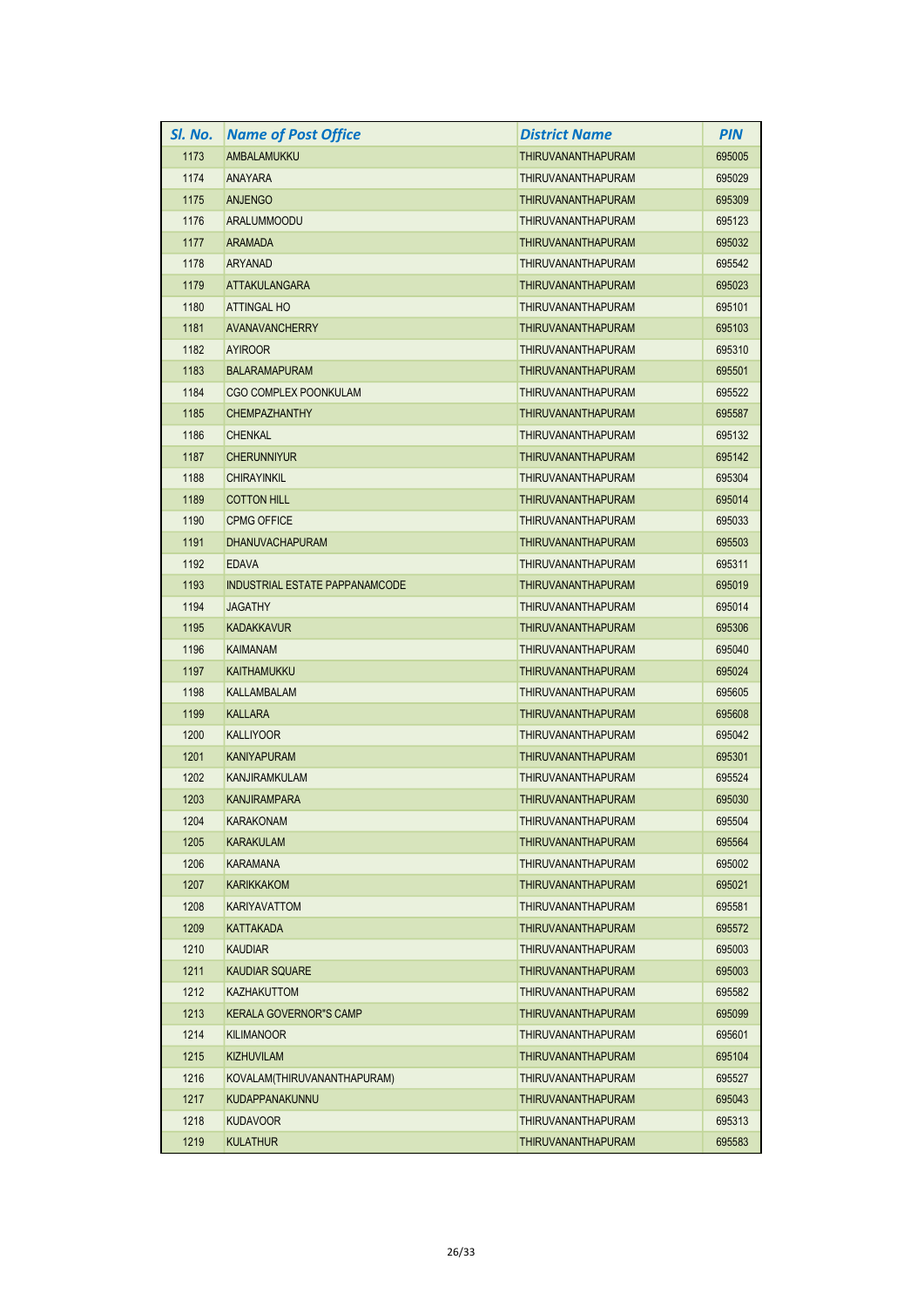| SI. No. | <b>Name of Post Office</b> | <b>District Name</b>      | <b>PIN</b> |
|---------|----------------------------|---------------------------|------------|
| 1220    | <b>KURAVANKONAM</b>        | THIRUVANANTHAPURAM        | 695003     |
| 1221    | <b>KUTTICHAL</b>           | THIRUVANANTHAPURAM        | 695574     |
| 1222    | <b>KUVALASSERY</b>         | THIRUVANANTHAPURAM        | 695512     |
| 1223    | MADAVOOR-PALLICKAL         | THIRUVANANTHAPURAM        | 695602     |
| 1224    | <b>MALAYINKIL</b>          | THIRUVANANTHAPURAM        | 695571     |
| 1225    | <b>MANACAUD</b>            | THIRUVANANTHAPURAM        | 695009     |
| 1226    | <b>MANAMBUR</b>            | THIRUVANANTHAPURAM        | 695611     |
| 1227    | <b>MANNANTHALA</b>         | <b>THIRUVANANTHAPURAM</b> | 695015     |
| 1228    | <b>MITHIRMALA</b>          | THIRUVANANTHAPURAM        | 695610     |
| 1229    | <b>MOONGODU</b>            | THIRUVANANTHAPURAM        | 695144     |
| 1230    | <b>MURUKUMPUZHA</b>        | <b>THIRUVANANTHAPURAM</b> | 695302     |
| 1231    | <b>MUTTADA</b>             | THIRUVANANTHAPURAM        | 695025     |
| 1232    | <b>NALANCHIRA</b>          | THIRUVANANTHAPURAM        | 695015     |
| 1233    | <b>NARIMANMOODU</b>        | THIRUVANANTHAPURAM        | 695528     |
| 1234    | <b>NAVAIKULAM</b>          | <b>THIRUVANANTHAPURAM</b> | 695603     |
| 1235    | <b>NEDUMANGAD</b>          | THIRUVANANTHAPURAM        | 695541     |
| 1236    | <b>NEDUNGANDA</b>          | THIRUVANANTHAPURAM        | 695307     |
| 1237    | <b>NEMOM</b>               | <b>THIRUVANANTHAPURAM</b> | 695020     |
| 1238    | <b>NEYYATTINKARA</b>       | THIRUVANANTHAPURAM        | 695121     |
| 1239    | NEYYATTINKARA TOWN         | THIRUVANANTHAPURAM        | 695121     |
| 1240    | <b>OORUTTAMBALAM</b>       | THIRUVANANTHAPURAM        | 695507     |
| 1241    | <b>OTTASEKHARAMANGALAM</b> | THIRUVANANTHAPURAM        | 695125     |
| 1242    | <b>PACHA</b>               | THIRUVANANTHAPURAM        | 695562     |
| 1243    | PALAYAMKUNNU               | <b>THIRUVANANTHAPURAM</b> | 695146     |
| 1244    | PALKULANGARA               | THIRUVANANTHAPURAM        | 695024     |
| 1245    | PALLIKKAL-KILIMANOOR       | THIRUVANANTHAPURAM        | 695604     |
| 1246    | <b>PALLIPPURAM</b>         | THIRUVANANTHAPURAM        | 695316     |
| 1247    | <b>PANAVOOR</b>            | <b>THIRUVANANTHAPURAM</b> | 695568     |
| 1248    | <b>PANGODE</b>             | THIRUVANANTHAPURAM        | 695609     |
| 1249    | <b>PAPPANAMCODE</b>        | <b>THIRUVANANTHAPURAM</b> | 695018     |
| 1250    | <b>PARASSALA</b>           | THIRUVANANTHAPURAM        | 695502     |
| 1251    | PARASUVAICKAL              | <b>THIRUVANANTHAPURAM</b> | 695508     |
| 1252    | PATTOM PALACE              | THIRUVANANTHAPURAM        | 695004     |
| 1253    | <b>PAZHAKUTTY</b>          | <b>THIRUVANANTHAPURAM</b> | 695561     |
| 1254    | PERINGAMALA                | THIRUVANANTHAPURAM        | 695563     |
| 1255    | PERUMKADAVILA              | THIRUVANANTHAPURAM        | 695124     |
| 1256    | <b>PERUMKUZHI</b>          | <b>THIRUVANANTHAPURAM</b> | 695305     |
| 1257    | <b>PERUMPAZHUTHOOR</b>     | <b>THIRUVANANTHAPURAM</b> | 695126     |
| 1258    | PERURKADA                  | THIRUVANANTHAPURAM        | 695005     |
| 1259    | <b>PEYAD</b>               | THIRUVANANTHAPURAM        | 695573     |
| 1260    | <b>PMG JUNCTION</b>        | <b>THIRUVANANTHAPURAM</b> | 695033     |
| 1261    | <b>POOJAPPURA</b>          | THIRUVANANTHAPURAM        | 695012     |
| 1262    | POOJAPPURA JN              | THIRUVANANTHAPURAM        | 695012     |
| 1263    | <b>POONTHURA</b>           | THIRUVANANTHAPURAM        | 695026     |
| 1264    | <b>POOVACHAL</b>           | THIRUVANANTHAPURAM        | 695575     |
| 1265    | <b>POTHENCODE</b>          | THIRUVANANTHAPURAM        | 695584     |
| 1266    | <b>POWDIKONAM</b>          | THIRUVANANTHAPURAM        | 695588     |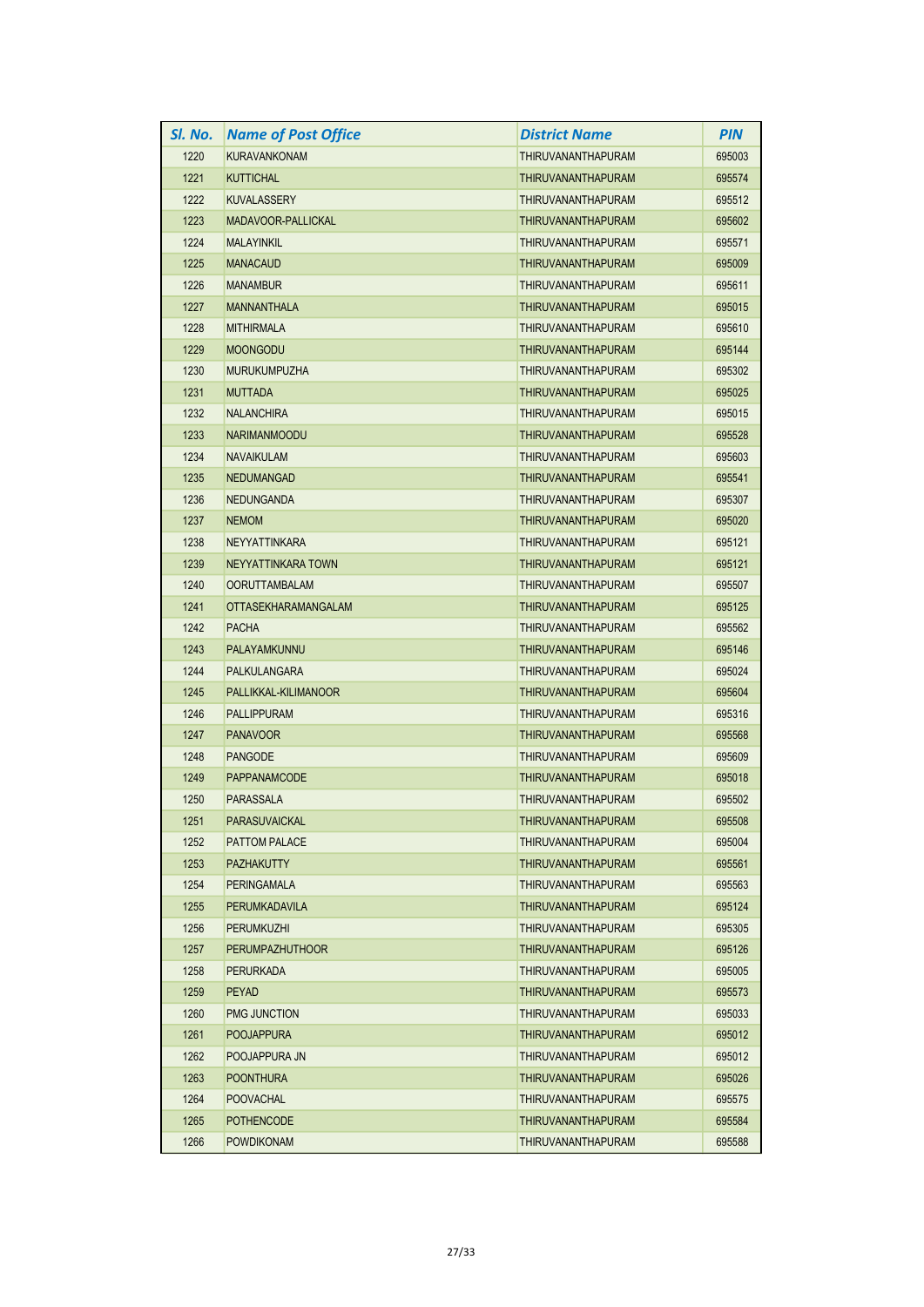| SI. No. | <b>Name of Post Office</b>    | District Name             | <b>PIN</b> |
|---------|-------------------------------|---------------------------|------------|
| 1267    | POZHIYOOR SO                  | <b>THIRUVANANTHAPURAM</b> | 695513     |
| 1268    | <b>PRASANTH NAGAR</b>         | <b>THIRUVANANTHAPURAM</b> | 695011     |
| 1269    | <b>PTP NAGAR</b>              | <b>THIRUVANANTHAPURAM</b> | 695038     |
| 1270    | <b>PUBLIC OFFICE</b>          | <b>THIRUVANANTHAPURAM</b> | 695033     |
| 1271    | <b>PULIMATH</b>               | <b>THIRUVANANTHAPURAM</b> | 695612     |
| 1272    | <b>PULLUVILA</b>              | THIRUVANANTHAPURAM        | 695526     |
| 1273    | <b>PUTHENKURICHY</b>          | <b>THIRUVANANTHAPURAM</b> | 695303     |
| 1274    | <b>PUVAR</b>                  | THIRUVANANTHAPURAM        | 695525     |
| 1275    | <b>SAINIK SCHOOL</b>          | <b>THIRUVANANTHAPURAM</b> | 695585     |
| 1276    | <b>SANTHIGIRI</b>             | THIRUVANANTHAPURAM        | 695589     |
| 1277    | <b>SASTHAMANGALAM</b>         | <b>THIRUVANANTHAPURAM</b> | 695010     |
| 1278    | <b>SREEKARIYAM</b>            | THIRUVANANTHAPURAM        | 695017     |
| 1279    | <b>SREENIVASAPURAM</b>        | <b>THIRUVANANTHAPURAM</b> | 695145     |
| 1280    | <b>ST.XAVIERS COLLEGE</b>     | <b>THIRUVANANTHAPURAM</b> | 695586     |
| 1281    | <b>THATTATHUMALA</b>          | <b>THIRUVANANTHAPURAM</b> | 695614     |
| 1282    | <b>THIRUPURAM</b>             | THIRUVANANTHAPURAM        | 695133     |
| 1283    | <b>THIRUVALLAM</b>            | <b>THIRUVANANTHAPURAM</b> | 695027     |
| 1284    | THIRUVANANTHAPURAM CHALAI     | THIRUVANANTHAPURAM        | 695036     |
| 1285    | THIRUVANANTHAPURAM GPO        | <b>THIRUVANANTHAPURAM</b> | 695001     |
| 1286    | THIRUVANANTHAPURAM ISRO       | <b>THIRUVANANTHAPURAM</b> | 695022     |
| 1287    | THIRUVANANTHAPURAM PETTAH     | <b>THIRUVANANTHAPURAM</b> | 695024     |
| 1288    | <b>THONNAKKAL</b>             | THIRUVANANTHAPURAM        | 695317     |
| 1289    | <b>THYCAUD</b>                | <b>THIRUVANANTHAPURAM</b> | 695014     |
| 1290    | <b>TIRUMALA</b>               | <b>THIRUVANANTHAPURAM</b> | 695006     |
| 1291    | <b>TRIVANDRUM GOVT PRESS</b>  | <b>THIRUVANANTHAPURAM</b> | 695001     |
| 1292    | <b>TV.ENGINEERING COLLEGE</b> | THIRUVANANTHAPURAM        | 695016     |
| 1293    | <b>TVM BEACH</b>              | <b>THIRUVANANTHAPURAM</b> | 695007     |
| 1294    | TVM FORT                      | <b>THIRUVANANTHAPURAM</b> | 695023     |
| 1295    | <b>TVM MEDICAL COLLEGE</b>    | <b>THIRUVANANTHAPURAM</b> | 695011     |
| 1296    | <b>TVM UNIVERSITY</b>         | <b>THIRUVANANTHAPURAM</b> | 695034     |
| 1297    | <b>UCHAKADA</b>               | <b>THIRUVANANTHAPURAM</b> | 695506     |
| 1298    | VADASSERIKONAM                | THIRUVANANTHAPURAM        | 695143     |
| 1299    | <b>VAKKOM</b>                 | <b>THIRUVANANTHAPURAM</b> | 695308     |
| 1300    | <b>VALIAMALA</b>              | THIRUVANANTHAPURAM        | 695547     |
| 1301    | VALLAKADAVU                   | <b>THIRUVANANTHAPURAM</b> | 695008     |
| 1302    | <b>VAMANAPURAM</b>            | THIRUVANANTHAPURAM        | 695606     |
| 1303    | <b>VANCHIYOOR</b>             | <b>THIRUVANANTHAPURAM</b> | 695035     |
| 1304    | <b>VANCHIYOOR JUNCTION</b>    | THIRUVANANTHAPURAM        | 695035     |
| 1305    | <b>VARKALA</b>                | <b>THIRUVANANTHAPURAM</b> | 695141     |
| 1306    | VARKALA SOUTH                 | THIRUVANANTHAPURAM        | 695141     |
| 1307    | VATTAPPARA                    | <b>THIRUVANANTHAPURAM</b> | 695028     |
| 1308    | VATTIYOORKAVU                 | THIRUVANANTHAPURAM        | 695013     |
| 1309    | <b>VELLANAD</b>               | <b>THIRUVANANTHAPURAM</b> | 695543     |
| 1310    | VELLARADA                     | THIRUVANANTHAPURAM        | 695505     |
| 1311    | <b>VELLAYANI</b>              | <b>THIRUVANANTHAPURAM</b> | 695522     |
| 1312    | <b>VEMBAYAM</b>               | THIRUVANANTHAPURAM        | 695615     |
| 1313    | <b>VENGANUR</b>               | <b>THIRUVANANTHAPURAM</b> | 695523     |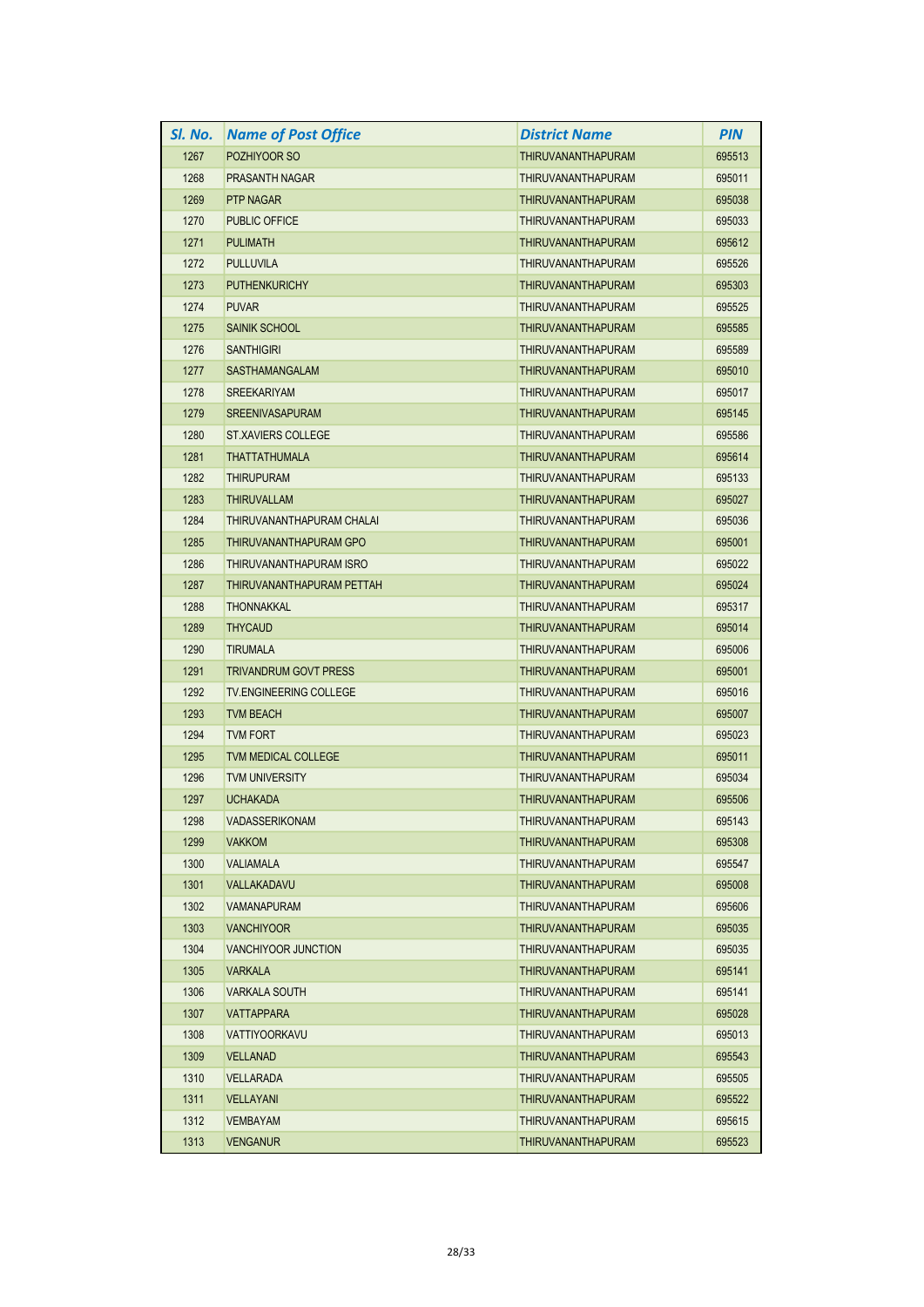| SI. No. | <b>Name of Post Office</b>  | District Name             | <b>PIN</b> |
|---------|-----------------------------|---------------------------|------------|
| 1314    | <b>VENJARAMOODU</b>         | <b>THIRUVANANTHAPURAM</b> | 695607     |
| 1315    | <b>VENNICODE</b>            | THIRUVANANTHAPURAM        | 695318     |
| 1316    | <b>VETTOOR</b>              | THIRUVANANTHAPURAM        | 695312     |
| 1317    | <b>VIKASBHAVAN</b>          | <b>THIRUVANANTHAPURAM</b> | 695033     |
| 1318    | <b>VITHURA</b>              | THIRUVANANTHAPURAM        | 695551     |
| 1319    | <b>VIZHINJAM</b>            | <b>THIRUVANANTHAPURAM</b> | 695521     |
| 1320    | <b>VLATHANKARA</b>          | THIRUVANANTHAPURAM        | 695134     |
| 1321    | <b>AGALAD</b>               | <b>TRICHUR</b>            | 680518     |
| 1322    | <b>ALAGAPPANAGAR</b>        | <b>TRICHUR</b>            | 680302     |
| 1323    | <b>AMALANAGAR</b>           | <b>TRICHUR</b>            | 680555     |
| 1324    | AMMADAM                     | TRICHUR                   | 680563     |
| 1325    | <b>ANDATHODE</b>            | <b>TRICHUR</b>            | 679564     |
| 1326    | ANNAMANADA                  | <b>TRICHUR</b>            | 680741     |
| 1327    | <b>ANTHIKAD</b>             | <b>TRICHUR</b>            | 680641     |
| 1328    | <b>ARANATTUKARA</b>         | <b>TRICHUR</b>            | 680618     |
| 1329    | <b>ARIMPUR</b>              | <b>TRICHUR</b>            | 680620     |
| 1330    | <b>ARIPALAM</b>             | <b>TRICHUR</b>            | 680688     |
| 1331    | <b>ARIYANNUR</b>            | <b>TRICHUR</b>            | 680102     |
| 1332    | <b>ARTHAT</b>               | <b>TRICHUR</b>            | 680521     |
| 1333    | <b>ASHTAMICHIRA</b>         | <b>TRICHUR</b>            | 680731     |
| 1334    | <b>AYYANTHOLE</b>           | <b>TRICHUR</b>            | 680003     |
| 1335    | <b>CHALAKUDI</b>            | <b>TRICHUR</b>            | 680307     |
| 1336    | <b>CHALAKUDI SOUTH</b>      | <b>TRICHUR</b>            | 680307     |
| 1337    | <b>CHALAKUDI TOWN</b>       | <b>TRICHUR</b>            | 680307     |
| 1338    | <b>CHAVAKKAD</b>            | TRICHUR                   | 680506     |
| 1339    | <b>CHELAKKARA</b>           | <b>TRICHUR</b>            | 680586     |
| 1340    | <b>CHENGALLUR</b>           | <b>TRICHUR</b>            | 680312     |
| 1341    | <b>CHENTRAPPINNI</b>        | <b>TRICHUR</b>            | 680687     |
| 1342    | <b>CHERPU</b>               | <b>TRICHUR</b>            | 680561     |
| 1343    | <b>CHERUR</b>               | <b>TRICHUR</b>            | 680008     |
| 1344    | <b>CHERUTHURUTHY</b>        | TRICHUR                   | 679531     |
| 1345    | <b>CHITTATTUKARA</b>        | <b>TRICHUR</b>            | 680511     |
| 1346    | <b>CHIYYARAM</b>            | <b>TRICHUR</b>            | 680026     |
| 1347    | <b>CHOONDAL</b>             | <b>TRICHUR</b>            | 680502     |
| 1348    | <b>DESAMANGALAM</b>         | <b>TRICHUR</b>            | 679532     |
| 1349    | <b>EDAKKAZHIYUR</b>         | <b>TRICHUR</b>            | 680515     |
| 1350    | <b>EDAMUTTAM</b>            | <b>TRICHUR</b>            | 680568     |
| 1351    | <b>EDATHIRINJI</b>          | <b>TRICHUR</b>            | 680122     |
| 1352    | <b>EDATHURUTHY</b>          | TRICHUR                   | 680703     |
| 1353    | <b>EDAVILANGU</b>           | <b>TRICHUR</b>            | 680671     |
| 1354    | <b>ELTHURUTH</b>            | <b>TRICHUR</b>            | 680611     |
| 1355    | <b>ENGANDIYUUR</b>          | <b>TRICHUR</b>            | 680615     |
| 1356    | <b>ENKAKAD</b>              | <b>TRICHUR</b>            | 680589     |
| 1357    | <b>ERIYAD</b>               | <b>TRICHUR</b>            | 680666     |
| 1358    | <b>ERUMAPETTY</b>           | <b>TRICHUR</b>            | 680584     |
| 1359    | <b>GURUVAYUR</b>            | <b>TRICHUR</b>            | 680101     |
| 1360    | <b>GURUVAYUR TEMPLE (N)</b> | <b>TRICHUR</b>            | 680101     |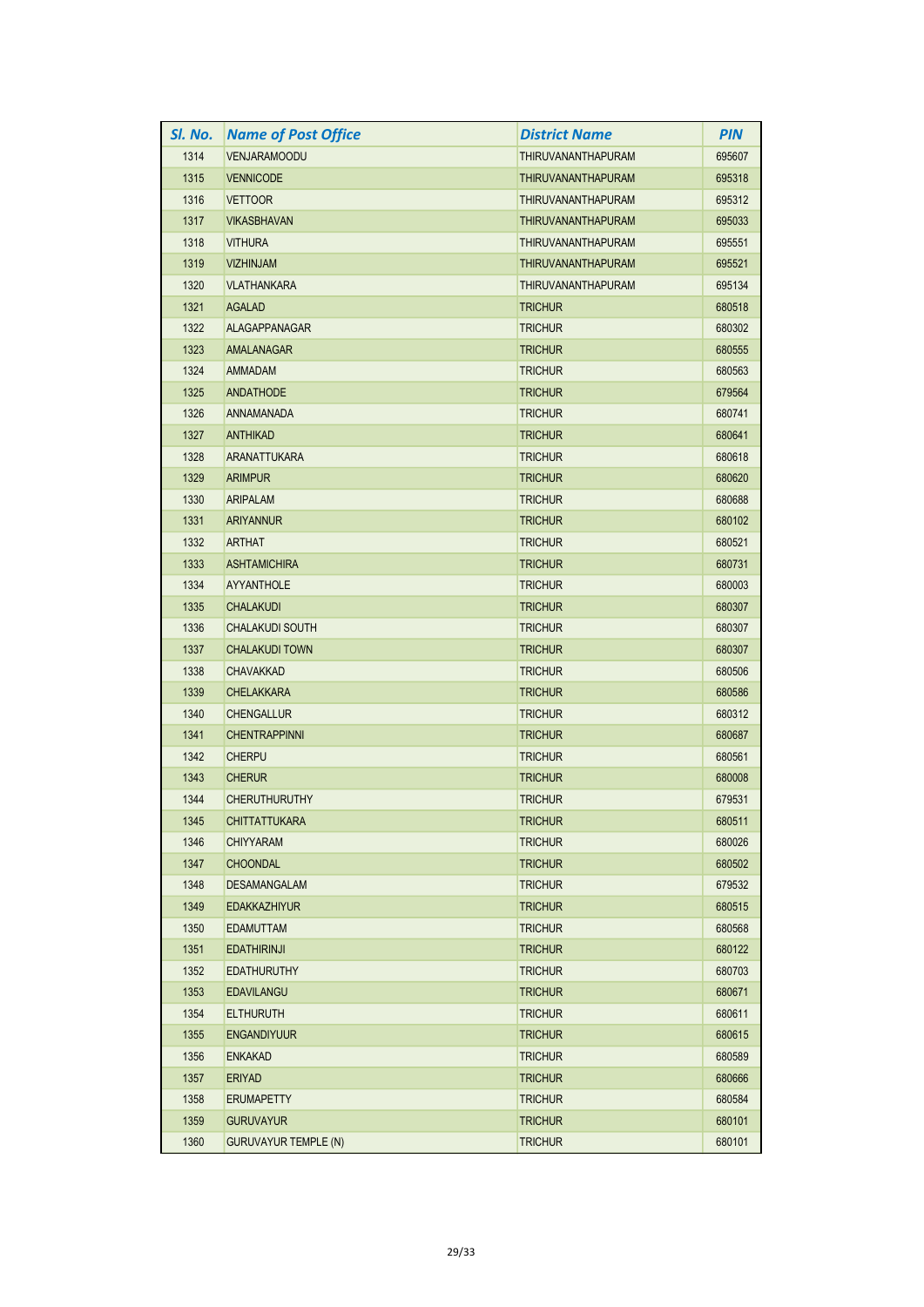| SI. No. | <b>Name of Post Office</b>    | <b>District Name</b> | <b>PIN</b> |
|---------|-------------------------------|----------------------|------------|
| 1361    | <b>IRINJALAKUDA</b>           | <b>TRICHUR</b>       | 680121     |
| 1362    | <b>IRINJALAKUDA MARKET</b>    | <b>TRICHUR</b>       | 680121     |
| 1363    | <b>IRINJALAKUDA NORTH</b>     | <b>TRICHUR</b>       | 680125     |
| 1364    | <b>KADAPPURAM</b>             | <b>TRICHUR</b>       | 680514     |
| 1365    | <b>KADAVALLUR</b>             | <b>TRICHUR</b>       | 680543     |
| 1366    | <b>KAIPAMANGALAM</b>          | <b>TRICHUR</b>       | 680681     |
| 1367    | <b>KAIPARAMBA</b>             | <b>TRICHUR</b>       | 680546     |
| 1368    | <b>KALLETTUMKARA</b>          | <b>TRICHUR</b>       | 680683     |
| 1369    | <b>KALLUR(THRISSUR)</b>       | <b>TRICHUR</b>       | 680317     |
| 1370    | <b>KANATTUKARA</b>            | <b>TRICHUR</b>       | 680011     |
| 1371    | <b>KANDASSANKADAVU</b>        | <b>TRICHUR</b>       | 680613     |
| 1372    | KANIMANGALAM                  | <b>TRICHUR</b>       | 680027     |
| 1373    | <b>KANIPPAYUR</b>             | <b>TRICHUR</b>       | 680517     |
| 1374    | <b>KANIYARKOD</b>             | <b>TRICHUR</b>       | 680594     |
| 1375    | <b>KANJANI</b>                | <b>TRICHUR</b>       | 680612     |
| 1376    | <b>KARIKKAD</b>               | <b>TRICHUR</b>       | 680519     |
| 1377    | <b>KARUPADANNA</b>            | <b>TRICHUR</b>       | 680670     |
| 1378    | <b>KARUVANNUR</b>             | <b>TRICHUR</b>       | 680711     |
| 1379    | <b>KATTAKAMPAL</b>            | <b>TRICHUR</b>       | 680544     |
| 1380    | <b>KATTOOR</b>                | <b>TRICHUR</b>       | 680702     |
| 1381    | <b>KECHERI</b>                | <b>TRICHUR</b>       | 680501     |
| 1382    | <b>KERALA AGRI-UNIVERSITY</b> | <b>TRICHUR</b>       | 680656     |
| 1383    | <b>KILAKKUMURI</b>            | <b>TRICHUR</b>       | 680571     |
| 1384    | <b>KILLIMANGALAM</b>          | <b>TRICHUR</b>       | 680591     |
| 1385    | KINFRA PARK KORATTI           | <b>TRICHUR</b>       | 680309     |
| 1386    | <b>KIZHUR</b>                 | <b>TRICHUR</b>       | 680523     |
| 1387    | <b>KODAKARA</b>               | <b>TRICHUR</b>       | 680684     |
| 1388    | <b>KODUNGALLUR</b>            | <b>TRICHUR</b>       | 680664     |
| 1389    | <b>KONATHUKUNNU</b>           | <b>TRICHUR</b>       | 680123     |
| 1390    | <b>KONDAZHI</b>               | <b>TRICHUR</b>       | 679106     |
| 1391    | <b>KOOLIMUTTAM</b>            | <b>TRICHUR</b>       | 680691     |
| 1392    | KOONAMOOCHI                   | <b>TRICHUR</b>       | 680504     |
| 1393    | KORATTI                       | <b>TRICHUR</b>       | 680308     |
| 1394    | <b>KOTHAPARAMBA</b>           | <b>TRICHUR</b>       | 680668     |
| 1395    | <b>KOTTAPADI</b>              | <b>TRICHUR</b>       | 680505     |
| 1396    | <b>KOTTAPPURAM</b>            | <b>TRICHUR</b>       | 680667     |
| 1397    | <b>KUMARANELLUR TC</b>        | <b>TRICHUR</b>       | 680590     |
| 1398    | <b>KUNDALIYUR</b>             | <b>TRICHUR</b>       | 680616     |
| 1399    | <b>KUNNAMKULAM HPO</b>        | <b>TRICHUR</b>       | 680503     |
| 1400    | <b>KURIACHIRA</b>             | <b>TRICHUR</b>       | 680006     |
| 1401    | <b>KURKANCHERI</b>            | <b>TRICHUR</b>       | 680007     |
| 1402    | <b>KURUCHIKKARA</b>           | <b>TRICHUR</b>       | 680028     |
| 1403    | <b>KUTTICHIRA</b>             | <b>TRICHUR</b>       | 680724     |
| 1404    | <b>KUTTUR(THRISSUR)</b>       | <b>TRICHUR</b>       | 680013     |
| 1405    | <b>KUZHUR</b>                 | <b>TRICHUR</b>       | 680734     |
| 1406    | <b>MADAYIKONAM</b>            | <b>TRICHUR</b>       | 680712     |
| 1407    | <b>MALA - TRICHUR</b>         | <b>TRICHUR</b>       | 680732     |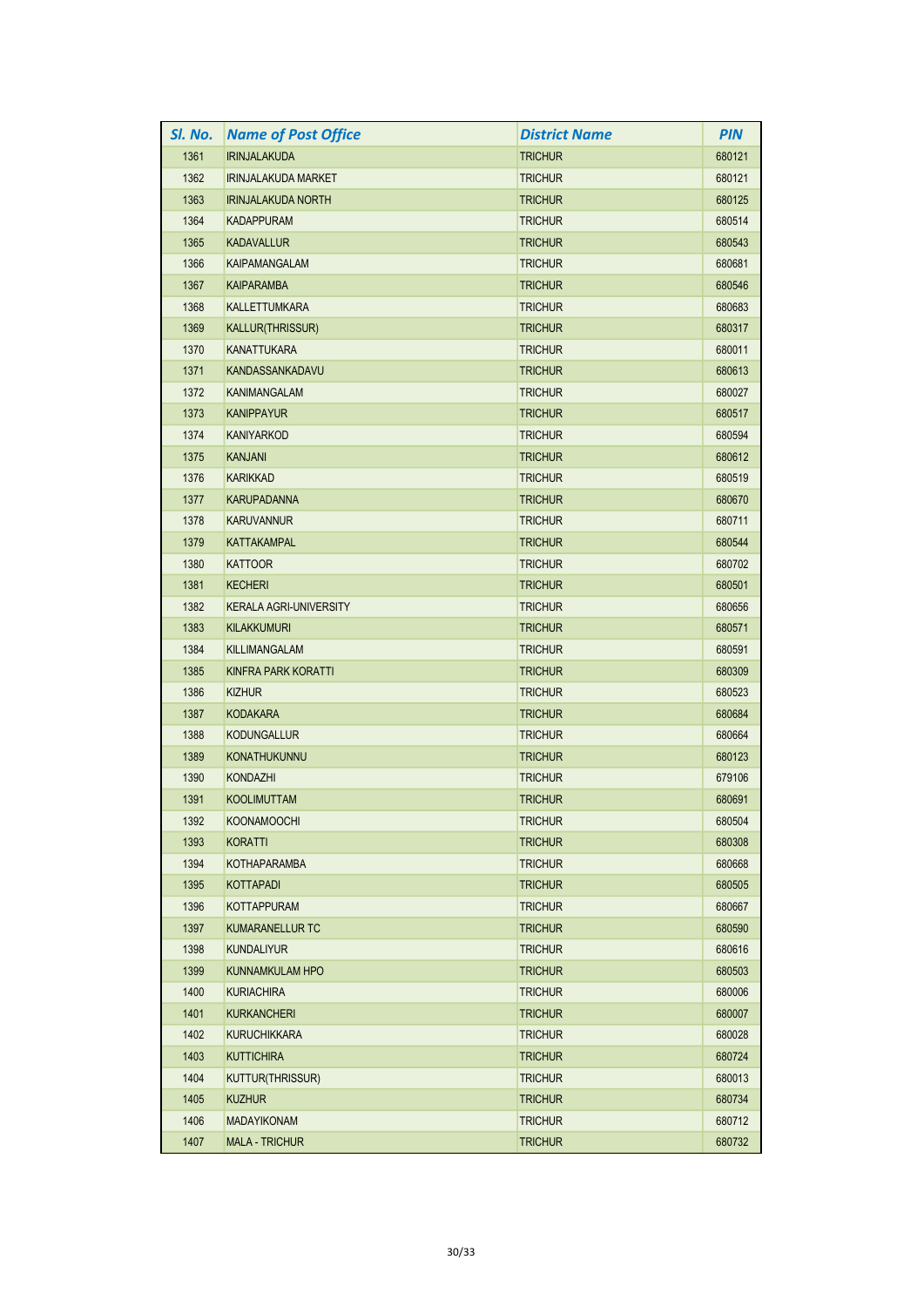| SI. No. | <b>Name of Post Office</b> | <b>District Name</b> | <b>PIN</b> |
|---------|----------------------------|----------------------|------------|
| 1408    | <b>MANALUR</b>             | <b>TRICHUR</b>       | 680617     |
| 1409    | <b>MANNUTHY</b>            | <b>TRICHUR</b>       | 680651     |
| 1410    | <b>MARUTHANCODE</b>        | <b>TRICHUR</b>       | 680604     |
| 1411    | <b>MATHILAKAM</b>          | <b>TRICHUR</b>       | 680685     |
| 1412    | <b>MATTAM</b>              | <b>TRICHUR</b>       | 680602     |
| 1413    | <b>MAYANNUR</b>            | <b>TRICHUR</b>       | 679105     |
| 1414    | <b>MELUR</b>               | <b>TRICHUR</b>       | 680311     |
| 1415    | <b>METHALA</b>             | <b>TRICHUR</b>       | 680669     |
| 1416    | MULAGUNNATHUKAVU           | <b>TRICHUR</b>       | 680581     |
| 1417    | <b>MULLASSERY</b>          | <b>TRICHUR</b>       | 680509     |
| 1418    | <b>MULLURKKARA</b>         | <b>TRICHUR</b>       | 680583     |
| 1419    | <b>MUNDUR</b>              | <b>TRICHUR</b>       | 680541     |
| 1420    | <b>NADATHARA</b>           | <b>TRICHUR</b>       | 680751     |
| 1421    | <b>NADAVARAMBA</b>         | <b>TRICHUR</b>       | 680661     |
| 1422    | <b>NATTIKA</b>             | <b>TRICHUR</b>       | 680566     |
| 1423    | <b>NELLAYI-THRISSUR</b>    | <b>TRICHUR</b>       | 680305     |
| 1424    | <b>NHAMAGHAT</b>           | <b>TRICHUR</b>       | 679563     |
| 1425    | <b>OLLUKKARA</b>           | <b>TRICHUR</b>       | 680655     |
| 1426    | <b>OLLUR</b>               | <b>TRICHUR</b>       | 680306     |
| 1427    | <b>ORUMANAYUR</b>          | <b>TRICHUR</b>       | 680512     |
| 1428    | <b>PADOOR</b>              | <b>TRICHUR</b>       | 680524     |
| 1429    | <b>PADY</b>                | <b>TRICHUR</b>       | 680699     |
| 1430    | <b>PALAPPILLY</b>          | <b>TRICHUR</b>       | 680304     |
| 1431    | <b>PALUVAI</b>             | <b>TRICHUR</b>       | 680522     |
| 1432    | PANANGAD(THRISSUR)         | <b>TRICHUR</b>       | 680665     |
| 1433    | <b>PARAPPUKKARA</b>        | <b>TRICHUR</b>       | 680310     |
| 1434    | <b>PARAPPUR</b>            | <b>TRICHUR</b>       | 680552     |
| 1435    | PARIYARAM - TRICHUR        | <b>TRICHUR</b>       | 680721     |
| 1436    | PATTIKAD-TC                | <b>TRICHUR</b>       | 680652     |
| 1437    | <b>PAVARATTY</b>           | <b>TRICHUR</b>       | 680507     |
| 1438    | <b>PAZHANJI</b>            | <b>TRICHUR</b>       | 680542     |
| 1439    | PAZHAYANNUR                | <b>TRICHUR</b>       | 680587     |
| 1440    | <b>PAZHUVIL</b>            | <b>TRICHUR</b>       | 680564     |
| 1441    | <b>PEECHI</b>              | <b>TRICHUR</b>       | 680653     |
| 1442    | <b>PERAMANGALAM</b>        | <b>TRICHUR</b>       | 680545     |
| 1443    | PERAMBRA-THRISSUR          | <b>TRICHUR</b>       | 680689     |
| 1444    | <b>PERINGOTTUKARA</b>      | <b>TRICHUR</b>       | 680565     |
| 1445    | <b>PERINJANAM</b>          | <b>TRICHUR</b>       | 680686     |
| 1446    | <b>POOTHOLE</b>            | <b>TRICHUR</b>       | 680004     |
| 1447    | <b>POTTA</b>               | <b>TRICHUR</b>       | 680722     |
| 1448    | <b>POYYA</b>               | <b>TRICHUR</b>       | 680733     |
| 1449    | <b>PUDUKAD</b>             | <b>TRICHUR</b>       | 680301     |
| 1450    | <b>PULLAZHI</b>            | <b>TRICHUR</b>       | 680012     |
| 1451    | <b>PULLUT</b>              | <b>TRICHUR</b>       | 680663     |
| 1452    | <b>PUNKUNNU</b>            | <b>TRICHUR</b>       | 680002     |
| 1453    | PUNNAYURKULAM              | <b>TRICHUR</b>       | 679561     |
| 1454    | <b>PURANATTUKARA</b>       | <b>TRICHUR</b>       | 680551     |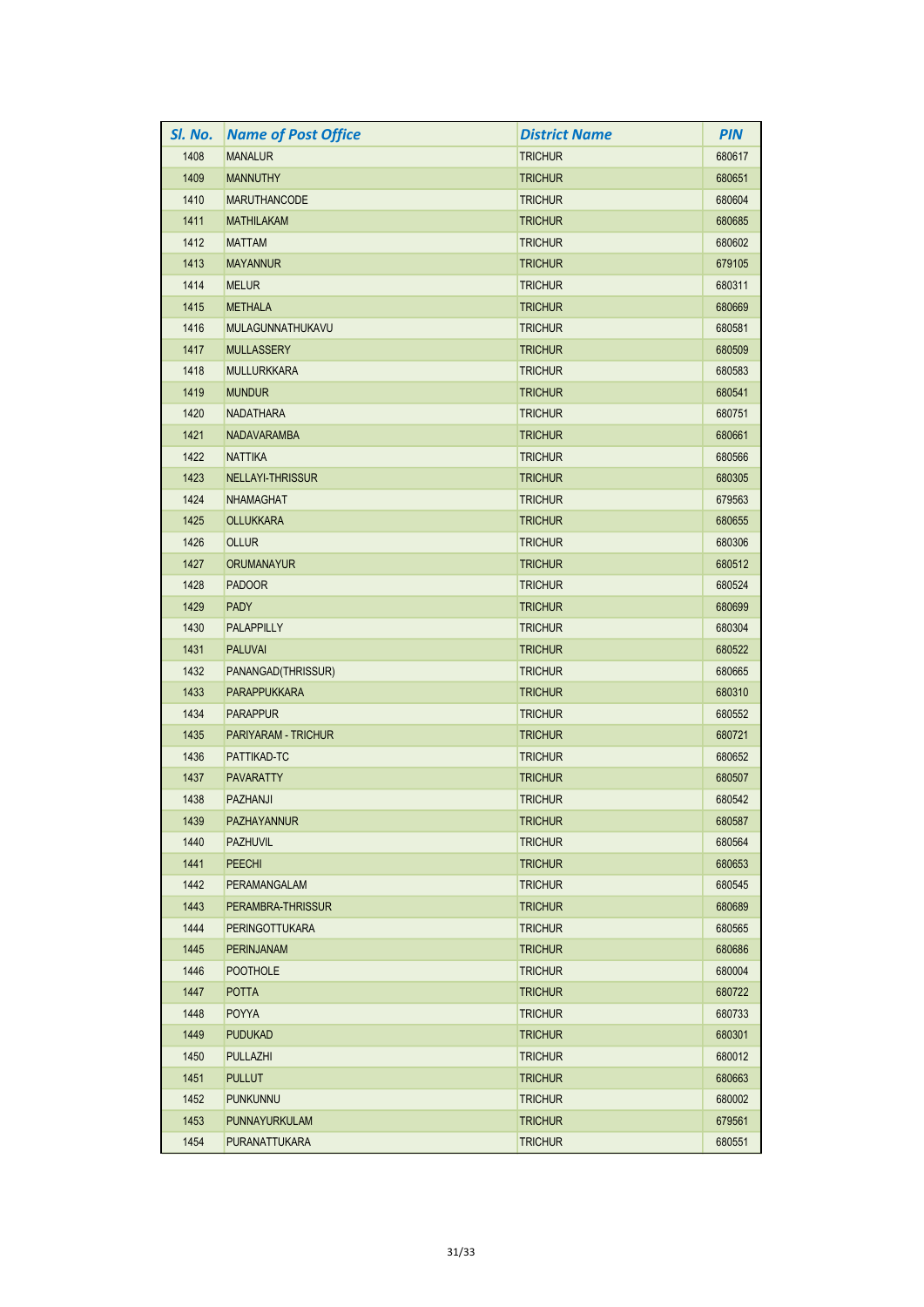| SI. No. | <b>Name of Post Office</b>   | <b>District Name</b> | <b>PIN</b> |
|---------|------------------------------|----------------------|------------|
| 1455    | <b>PUTHANPALLI</b>           | <b>TRICHUR</b>       | 680103     |
| 1456    | <b>PUTHENCHIRA</b>           | <b>TRICHUR</b>       | 680682     |
| 1457    | <b>PUTHENPEEDIKA</b>         | <b>TRICHUR</b>       | 680642     |
| 1458    | <b>PUTHUR-TRICHUR</b>        | <b>TRICHUR</b>       | 680014     |
| 1459    | <b>PUVATHUR</b>              | <b>TRICHUR</b>       | 680508     |
| 1460    | <b>PUZHAKKAL</b>             | <b>TRICHUR</b>       | 680553     |
| 1461    | <b>RAMAVARMAPURAM</b>        | <b>TRICHUR</b>       | 680631     |
| 1462    | <b>SRINGAPURAM</b>           | <b>TRICHUR</b>       | 680664     |
| 1463    | <b>TALIKULAM</b>             | <b>TRICHUR</b>       | 680569     |
| 1464    | <b>THAIKKAD</b>              | <b>TRICHUR</b>       | 680104     |
| 1465    | <b>THANISSERY</b>            | <b>TRICHUR</b>       | 680701     |
| 1466    | <b>THAZHEKKAD</b>            | <b>TRICHUR</b>       | 680697     |
| 1467    | THIRUVAMBADY TSR             | <b>TRICHUR</b>       | 680022     |
| 1468    | <b>THIRUVILWAMALA</b>        | <b>TRICHUR</b>       | 680588     |
| 1469    | <b>THOZHIYUR</b>             | <b>TRICHUR</b>       | 680520     |
| 1470    | <b>THRISSUR CENTRAL</b>      | <b>TRICHUR</b>       | 680001     |
| 1471    | <b>THRISSUR CITY</b>         | <b>TRICHUR</b>       | 680020     |
| 1472    | <b>THRISSUR EAST</b>         | <b>TRICHUR</b>       | 680005     |
| 1473    | <b>THRISSUR ENGG COLLEGE</b> | <b>TRICHUR</b>       | 680009     |
| 1474    | <b>THRISSUR HPO</b>          | <b>TRICHUR</b>       | 680001     |
| 1475    | THRISSUR R S                 | <b>TRICHUR</b>       | 680001     |
| 1476    | <b>TIRUVATRA</b>             | <b>TRICHUR</b>       | 680516     |
| 1477    | <b>TOYAKKAVU</b>             | <b>TRICHUR</b>       | 680513     |
| 1478    | <b>TRITHALLUR</b>            | <b>TRICHUR</b>       | 680619     |
| 1479    | <b>URAKAM</b>                | <b>TRICHUR</b>       | 680562     |
| 1480    | <b>VADAKKEKAD</b>            | <b>TRICHUR</b>       | 679562     |
| 1481    | <b>VADAKKUMMURI</b>          | <b>TRICHUR</b>       | 680570     |
| 1482    | <b>VALAPAD</b>               | <b>TRICHUR</b>       | 680567     |
| 1483    | <b>VARANDARAPPILLY</b>       | <b>TRICHUR</b>       | 680303     |
| 1484    | <b>VARAVUR</b>               | TRICHUR              | 680585     |
| 1485    | <b>VATANAPPALLY</b>          | <b>TRICHUR</b>       | 680614     |
| 1486    | <b>VELAPPAYA</b>             | <b>TRICHUR</b>       | 680596     |
| 1487    | <b>VELLANGALLUR</b>          | <b>TRICHUR</b>       | 680662     |
| 1488    | <b>VELLANIKKARA</b>          | <b>TRICHUR</b>       | 680654     |
| 1489    | <b>VELUR THRISSUR</b>        | <b>TRICHUR</b>       | 680601     |
| 1490    | <b>VENKITANGU</b>            | <b>TRICHUR</b>       | 680510     |
| 1491    | <b>VIYYUR</b>                | <b>TRICHUR</b>       | 680010     |
| 1492    | <b>WADAKKANCHERI RS</b>      | <b>TRICHUR</b>       | 680623     |
| 1493    | <b>WADAKKANCHERY</b>         | <b>TRICHUR</b>       | 680582     |
| 1494    | AMBALAVAYAL                  | WAYANAD              | 673593     |
| 1495    | <b>CHEERAL</b>               | <b>WAYANAD</b>       | 673595     |
| 1496    | <b>CHUNDALE</b>              | WAYANAD              | 673123     |
| 1497    | <b>KALPETTA HPO</b>          | WAYANAD              | 673121     |
| 1498    | KALPETTANORTH                | WAYANAD              | 673122     |
| 1499    | <b>KARTIKULAM</b>            | WAYANAD              | 670646     |
| 1500    | <b>KENICHIRA</b>             | <b>WAYANAD</b>       | 673596     |
| 1501    | MANANTHAVADY.MDG             | WAYANAD              | 670645     |